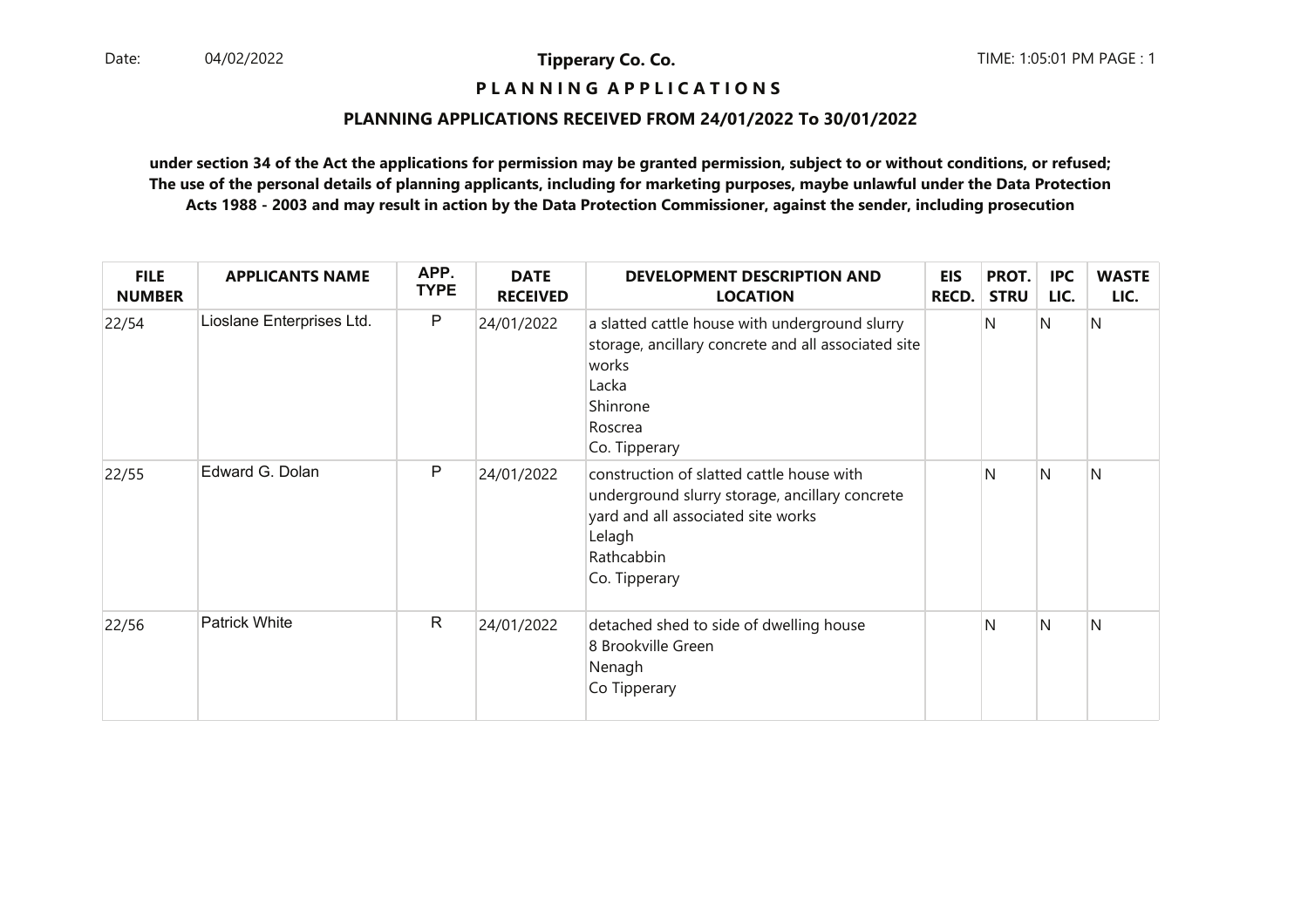**P L A N N I N G A P P L I C A T I O N S** 

## **PLANNING APPLICATIONS RECEIVED FROM 24/01/2022 To 30/01/2022**

| <b>FILE</b><br><b>NUMBER</b> | <b>APPLICANTS NAME</b>              | APP.<br><b>TYPE</b> | <b>DATE</b><br><b>RECEIVED</b> | DEVELOPMENT DESCRIPTION AND<br><b>LOCATION</b>                                                                                                                                                                                                                                                                                                | <b>EIS</b><br>RECD. | PROT.<br><b>STRU</b> | <b>IPC</b><br>LIC. | <b>WASTE</b><br>LIC. |
|------------------------------|-------------------------------------|---------------------|--------------------------------|-----------------------------------------------------------------------------------------------------------------------------------------------------------------------------------------------------------------------------------------------------------------------------------------------------------------------------------------------|---------------------|----------------------|--------------------|----------------------|
| 22/57                        | Mary and Tony Power                 | $\mathsf{P}$        | 24/01/2022                     | construction of a single storey extension to the<br>rear (south) of existing dwelling house,<br>conversion of garage to living space including<br>modifications to front and rear elevations, new<br>velux window to east side roof and all<br>associated site development works<br>4 Abbey Meadows<br>Cahir Road<br>Clonmel<br>Co. Tipperary |                     | N                    | $\mathsf{N}$       | N                    |
| 22/58                        | <b>Rosemarie Collins</b>            | $\mathsf{P}$        | 24/01/2022                     | development will consist of: to construct a new<br>34.2 square meter single storey garage<br>extension to an existing dwelling and all<br>associated site works<br>Ballinderry<br>Carrick-on-Suir<br>Co. Tipperary                                                                                                                            |                     | N                    | N                  | N                    |
| 22/59                        | Marian Fitzgerald and<br>Shay Reade | P                   | 24/01/2022                     | construct entrance, dwelling house, domestic<br>garage, waste water treatment system, soil<br>polishing filter and associated site works<br>Rathclogheen<br>Golden<br>Co. Tipperary                                                                                                                                                           |                     | N                    | N                  | Ν                    |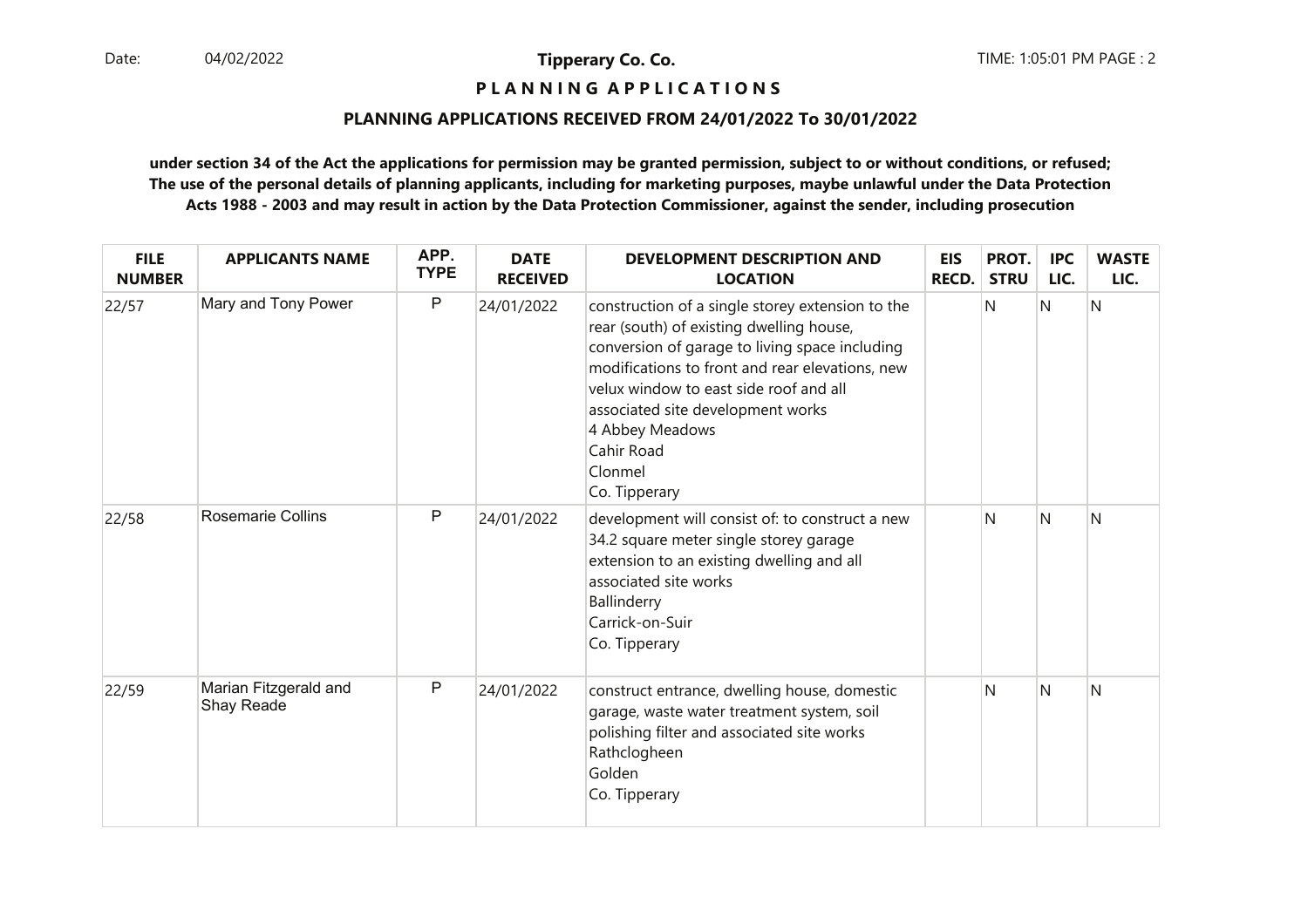**P L A N N I N G A P P L I C A T I O N S** 

## **PLANNING APPLICATIONS RECEIVED FROM 24/01/2022 To 30/01/2022**

| <b>FILE</b><br><b>NUMBER</b> | <b>APPLICANTS NAME</b>     | APP.<br><b>TYPE</b> | <b>DATE</b><br><b>RECEIVED</b> | <b>DEVELOPMENT DESCRIPTION AND</b><br><b>LOCATION</b>                                                                                                                                                                                                                                                                                                                                                                                                                                                                                                               | <b>EIS</b><br><b>RECD.</b> | PROT.<br><b>STRU</b> | <b>IPC</b><br>LIC. | <b>WASTE</b><br>LIC. |
|------------------------------|----------------------------|---------------------|--------------------------------|---------------------------------------------------------------------------------------------------------------------------------------------------------------------------------------------------------------------------------------------------------------------------------------------------------------------------------------------------------------------------------------------------------------------------------------------------------------------------------------------------------------------------------------------------------------------|----------------------------|----------------------|--------------------|----------------------|
| 22/60                        | Calibration Technology Ltd | $\mathsf{R}$        | 26/01/2022                     | previous administration and distribution facility<br>consisting of partial change of use of ground<br>floor level and extension of first floor level to<br>provide additional offices, meeting rooms and<br>laboratories, new access doors to the rear and<br>side elevations, new window opes on the site<br>elevations of the first floor level, removal of<br>roller shutter doors on the rear elevation, new<br>signage to the front elevation with lighting and<br>all associated site works<br>Unit 4, Shannonside Business Park<br>Birdhill<br>Co. Tipperary |                            | N                    | N                  | Ν                    |
| 22/61                        | Michael and Mary Maher     | P                   | 26/01/2022                     | a detached dwelling in addition to the 6 no.<br>dwellings granted under planning reference<br>number 201147 and all associated site works<br>Drangan<br>Thurles<br>Co. Tipperary                                                                                                                                                                                                                                                                                                                                                                                    |                            | N                    | N                  | N                    |
| 22/62                        | <b>Tom Butler</b>          | P                   | 26/01/2022                     | construct cattle underpass with effluent storage<br>tank, access roadway and all ancillary site works<br>Ballymore<br>Gooldscross<br>Cashel<br>Co. Tipperary                                                                                                                                                                                                                                                                                                                                                                                                        |                            | N                    | N                  | N                    |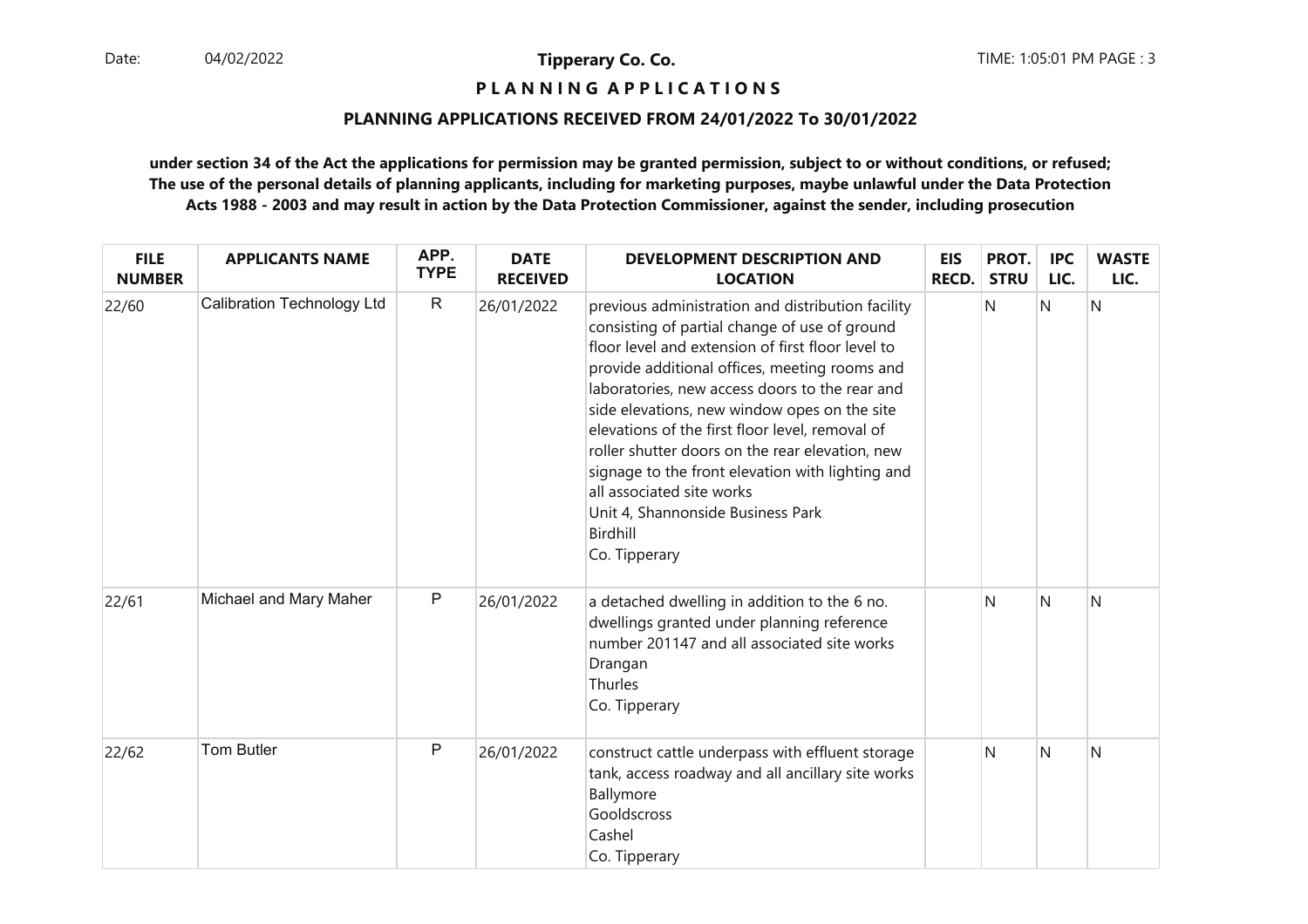# **P L A N N I N G A P P L I C A T I O N S**

## **PLANNING APPLICATIONS RECEIVED FROM 24/01/2022 To 30/01/2022**

| <b>FILE</b><br><b>NUMBER</b> | <b>APPLICANTS NAME</b>           | APP.<br><b>TYPE</b> | <b>DATE</b><br><b>RECEIVED</b> | <b>DEVELOPMENT DESCRIPTION AND</b><br><b>LOCATION</b>                                                                                                                                                         | <b>EIS</b><br><b>RECD.</b> | PROT.<br><b>STRU</b> | <b>IPC</b><br>LIC. | <b>WASTE</b><br>LIC. |
|------------------------------|----------------------------------|---------------------|--------------------------------|---------------------------------------------------------------------------------------------------------------------------------------------------------------------------------------------------------------|----------------------------|----------------------|--------------------|----------------------|
| 22/63                        | Michael and Anne Walsh           | P                   | 26/01/2022                     | demolish existing conservatory and to construct<br>a single storey extension to the side of existing<br>dwelling house and canopy roof, all with<br>associated site works<br>Roosca<br>Cahir<br>Co. Tipperary |                            | N                    | IN.                | N                    |
| 22/64                        | William O'Brien                  | $\mathsf{R}$        | 27/01/2022                     | domestic garage attached to existing dwelling<br>and domestic shed<br>Carrigatoher<br>Nenagh<br>Co Tippeary                                                                                                   |                            | N                    | <sup>N</sup>       | N                    |
| 22/65                        | Niamh Coffee & John O<br>Farrell | P                   | 27/01/2022                     | Extend an existing Dwelling and all associated<br>site works<br>Carrigeen<br>Cahel<br>Co Tipperary                                                                                                            |                            | N                    | N                  | N                    |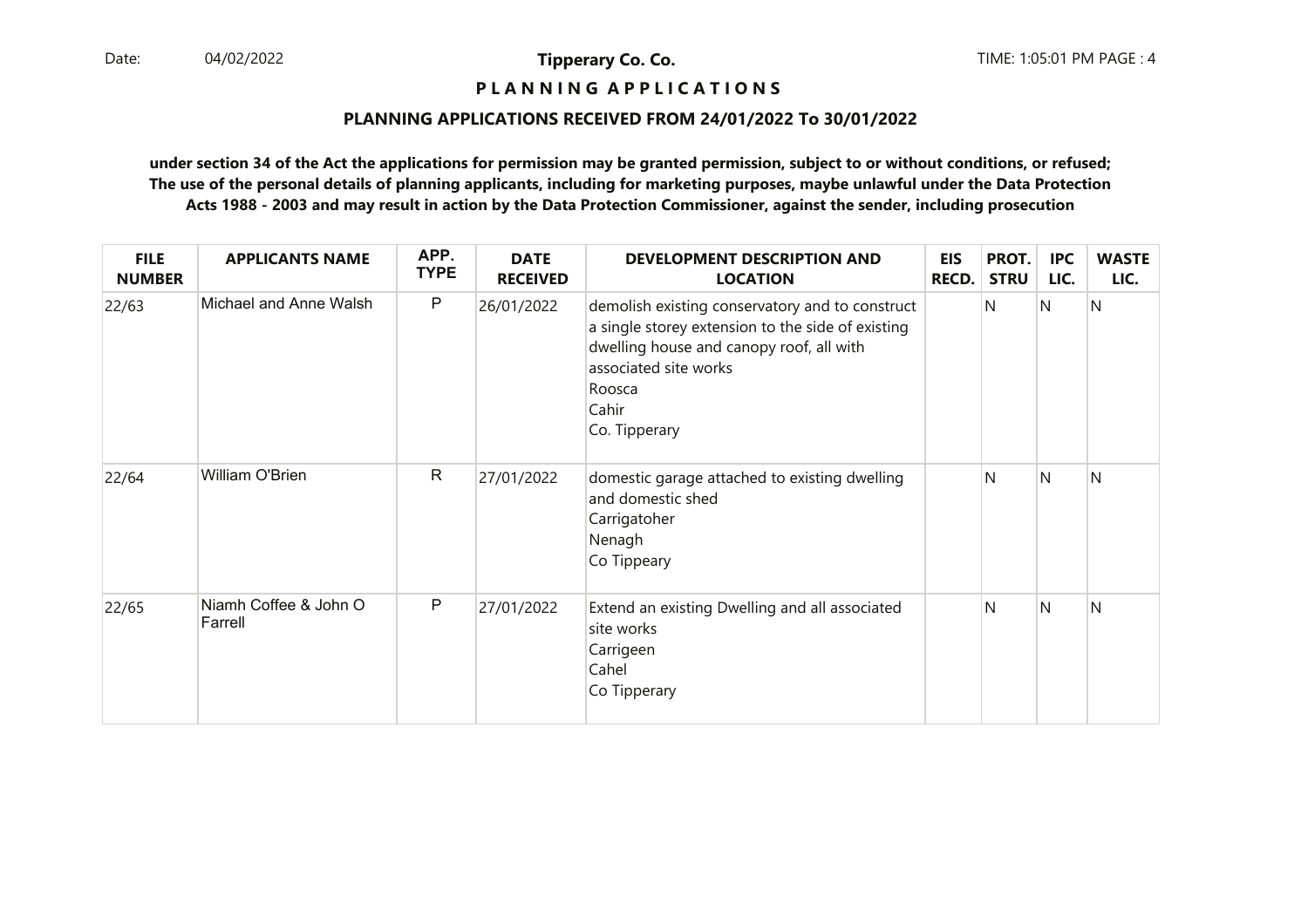## **P L A N N I N G A P P L I C A T I O N S**

## **PLANNING APPLICATIONS RECEIVED FROM 24/01/2022 To 30/01/2022**

| 22/66 | Paul & Aine Casey                | $\mathsf{R}$ | 27/01/2022 | for (i) Existing detached outbuilding comprising<br>a games room for purposes incidental to the<br>enjoyment of the existing dwelling house. (ii)<br>elevational differences on as built existing<br>dwelling to that shown on those submitted<br>under Planning Application Reference No<br>17600013 and all associated site works.<br>Loughtally<br>Clonmel<br>Co Tipperary                                                                                                                                                                                                                                                             | N | N | N |
|-------|----------------------------------|--------------|------------|-------------------------------------------------------------------------------------------------------------------------------------------------------------------------------------------------------------------------------------------------------------------------------------------------------------------------------------------------------------------------------------------------------------------------------------------------------------------------------------------------------------------------------------------------------------------------------------------------------------------------------------------|---|---|---|
| 22/67 | <b>Darren Willis</b>             | $\mathsf{R}$ | 28/01/2022 | a farm access roadway and hard standing area<br><b>Belleen Lower</b><br>Nenagh<br>Co. Tipperary                                                                                                                                                                                                                                                                                                                                                                                                                                                                                                                                           | N | N | N |
| 22/68 | Applegreen Service Areas<br>Ltd. | P            | 28/01/2022 | the upgrade of an existing off-line motorway<br>service area in order to provide a fast charge<br>electric vehicle hub, compressed natural gas<br>compound and dispenser, drive-thru coffee<br>facility, new signage and all associated site<br>works 1) the fast-charge electric vehicle hub<br>involves the conversion of 14 no. existing car<br>park spaces into fast-charging electric vehicle<br>spaces, 2) the compressed natural gas<br>compound is a single storey development<br>consisting of a compressor building (19 sq.m),<br>covered shelter (29 sq.m), cooler, 3m high<br>lighting column and associated ground works all | N | N | N |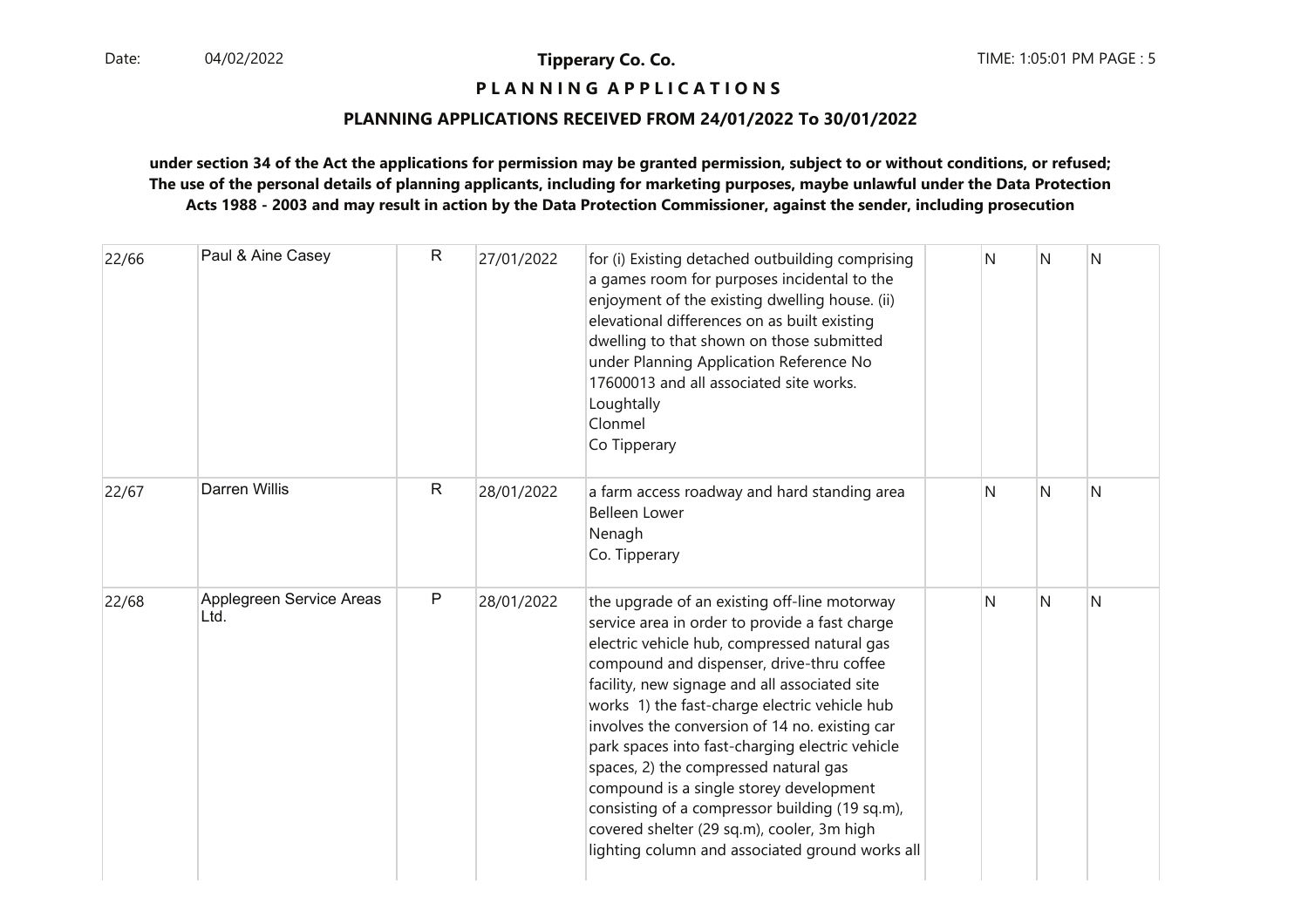**P L A N N I N G A P P L I C A T I O N S** 

## **PLANNING APPLICATIONS RECEIVED FROM 24/01/2022 To 30/01/2022**

|       |              |   |            | contained with 65m of 2.4m high palisade fence<br>with pedestrian and vehicular entrance points, a<br>new access road to the compound is also<br>proposed, 3) the drive-thru coffee facility is a<br>single storey building (204 sq.m) containing a<br>beverage area, seating area, toilets and back-of-<br>house area, along with an external enclosed<br>refuse compound, car parking spaces, footpath,<br>drive-thru lane, circulation area, landscaping<br>and entry/exit point, 4) the proposed new<br>signage consists of signage relating to the<br>proposed drive-thru coffee facility and includes<br>a combination of free-standing signage and<br>signage on the building and height restriction<br>barrier (total area of 30.24 sq.m of signage), 5)<br>all associated site development works, including<br>new lighting<br><b>Birdhill Service Area</b><br>Junction 7 (M7)<br>Lackanavea, Birdhill, Co. Tipperary |   |   |   |
|-------|--------------|---|------------|--------------------------------------------------------------------------------------------------------------------------------------------------------------------------------------------------------------------------------------------------------------------------------------------------------------------------------------------------------------------------------------------------------------------------------------------------------------------------------------------------------------------------------------------------------------------------------------------------------------------------------------------------------------------------------------------------------------------------------------------------------------------------------------------------------------------------------------------------------------------------------------------------------------------------------|---|---|---|
| 22/69 | Pierce Maher | P | 28/01/2022 | to build an agricultural storage building over an<br>existing silage base and carry out all associated<br>works<br>Manselstown<br>Moyne<br>Thurles<br>Co Tipperary                                                                                                                                                                                                                                                                                                                                                                                                                                                                                                                                                                                                                                                                                                                                                             | N | N | N |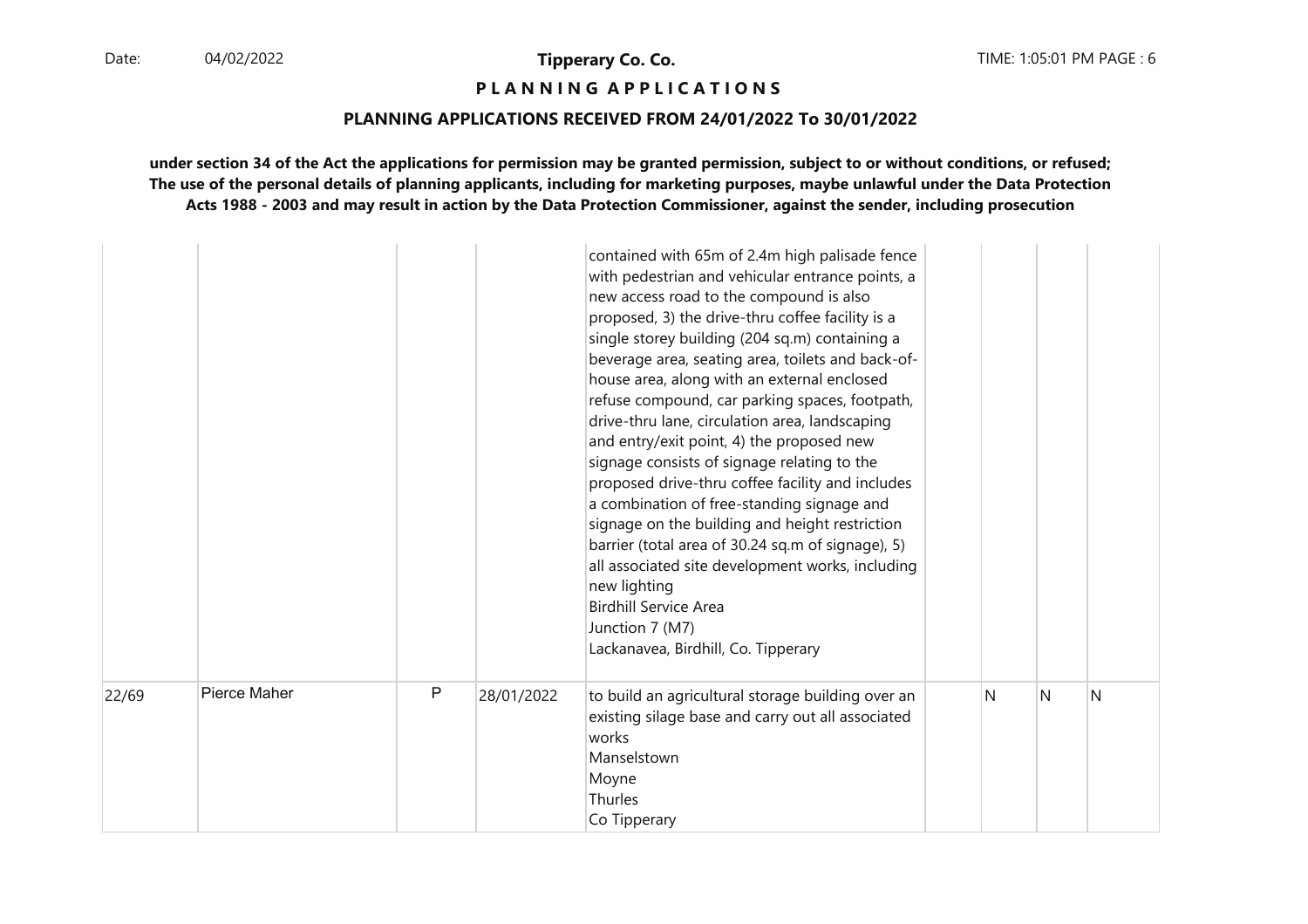**P L A N N I N G A P P L I C A T I O N S** 

## **PLANNING APPLICATIONS RECEIVED FROM 24/01/2022 To 30/01/2022**

| <b>FILE</b>   | <b>APPLICANTS NAME</b>  | APP.        | <b>DATE</b>     | <b>DEVELOPMENT DESCRIPTION AND</b>                                                                                                                                                                                                                                                                                                                                                                                                                                                                                                                                                                                                                                                                                                                                                                                                                                                                                                                                     | <b>EIS</b>   | PROT.       | <b>IPC</b> | <b>WASTE</b> |
|---------------|-------------------------|-------------|-----------------|------------------------------------------------------------------------------------------------------------------------------------------------------------------------------------------------------------------------------------------------------------------------------------------------------------------------------------------------------------------------------------------------------------------------------------------------------------------------------------------------------------------------------------------------------------------------------------------------------------------------------------------------------------------------------------------------------------------------------------------------------------------------------------------------------------------------------------------------------------------------------------------------------------------------------------------------------------------------|--------------|-------------|------------|--------------|
| <b>NUMBER</b> |                         | <b>TYPE</b> | <b>RECEIVED</b> | <b>LOCATION</b>                                                                                                                                                                                                                                                                                                                                                                                                                                                                                                                                                                                                                                                                                                                                                                                                                                                                                                                                                        | <b>RECD.</b> | <b>STRU</b> | LIC.       | LIC.         |
| 22/70         | <b>Summit Solar Ltd</b> | P           | 28/01/2022      | a10 year permission for development consisting Y<br>of the construction of a Solar PV development<br>comprising photovoltaic panels laid out in<br>arrays over a total development site area of ca.<br>54.5 ha, the construction of a 38kV substation<br>(ca.114.4m2 x 4.75m tall), a transformer unit (ca.<br>18m2 x 4m tall) and associated bund (ca.55m2),<br>along with ancillary development including: 17<br>no. Power Hubs (ca. 15.25m2 x 2.4m) which<br>incorporate an inverter and a transformer, 1 no.<br>single storey communications building (11.1m2<br>x2.5m),1 no. single storey client side sub-station<br>building (15.25m2 x 2.9m), 1 no. single storey<br>equipment storage building<br>(7.5m2 x 2.7m), 7 no. CCTV cameras mounted<br>on 4m high poles, perimeter security fencing<br>and all ancillary works. An Natura Impact<br>statement will accompany the planning<br>application<br>Kyleagarry, Ballyryan East and Gortdrum<br>Co. Tipperary |              | N           | N          | N            |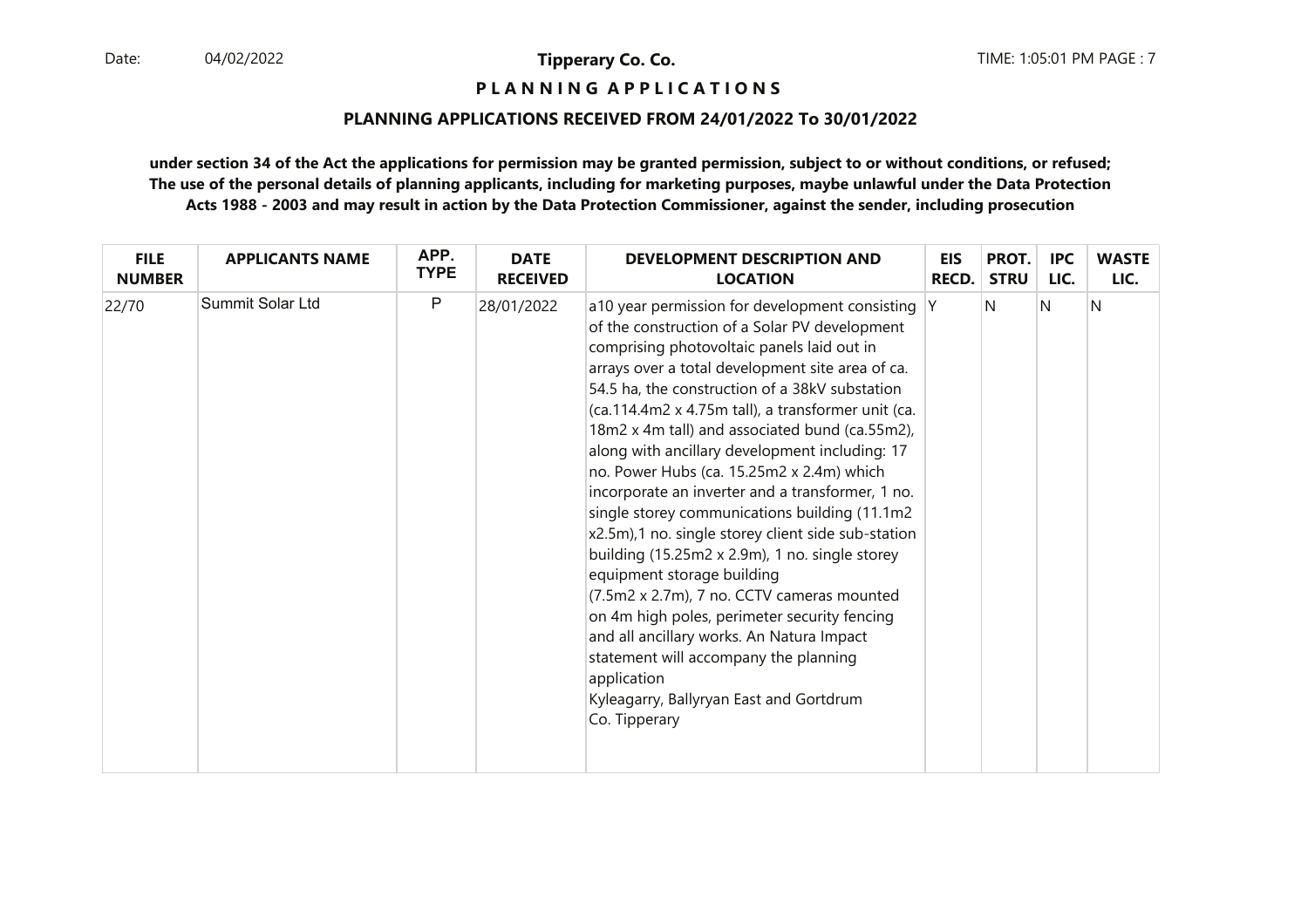# **P L A N N I N G A P P L I C A T I O N S**

## **PLANNING APPLICATIONS RECEIVED FROM 24/01/2022 To 30/01/2022**

| <b>FILE</b><br><b>NUMBER</b> | <b>APPLICANTS NAME</b> | APP.<br><b>TYPE</b> | <b>DATE</b><br><b>RECEIVED</b> | <b>DEVELOPMENT DESCRIPTION AND</b><br><b>LOCATION</b>                                                                                                                                         | <b>EIS</b><br><b>RECD.</b> | PROT.<br><b>STRU</b> | <b>IPC</b><br>LIC. | <b>WASTE</b><br>LIC. |
|------------------------------|------------------------|---------------------|--------------------------------|-----------------------------------------------------------------------------------------------------------------------------------------------------------------------------------------------|----------------------------|----------------------|--------------------|----------------------|
| 22/60024                     | Denise McCarthy        | P                   | 24/01/2022                     | Change the design of the house that was<br>previously granted under planning Ref. No<br>19600869<br>Grange Road<br>Ballina,<br>Co. Tipperary<br>V94 Y6F3                                      |                            | N                    | N                  | N                    |
| 22/60025                     | Padraig Bourke         | P                   | 25/01/2022                     | construct a storey and a half dwelling house,<br>garage, waste water treatment and disposal<br>system, entrance and associated site works<br>Dromard, Clonmore<br>Templemore<br>Co. Tipperary |                            | N                    | N                  | N                    |
| 22/60026                     | Tim Maher              | $\circ$             | 26/01/2022                     | to construct a dwelling house and garage with<br>access via existing entrance along with all<br>ancillary site works<br>Shesheraghkeale<br>Limerick Road<br>Nenagh<br>Co. Tipperary           |                            | N                    | N                  | N                    |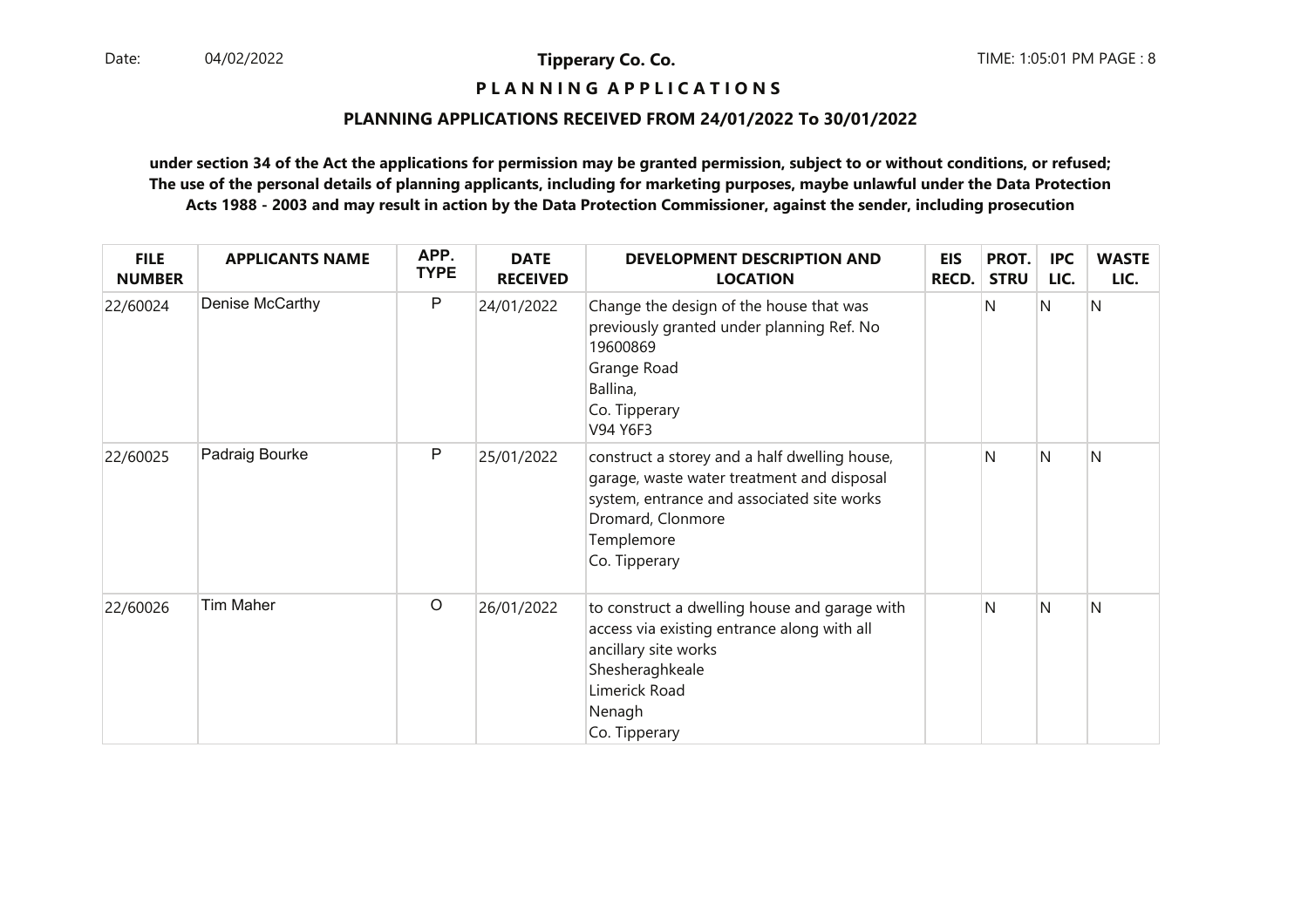**P L A N N I N G A P P L I C A T I O N S** 

## **PLANNING APPLICATIONS RECEIVED FROM 24/01/2022 To 30/01/2022**

| <b>FILE</b><br><b>NUMBER</b> | <b>APPLICANTS NAME</b> | APP.<br><b>TYPE</b> | <b>DATE</b><br><b>RECEIVED</b> | <b>DEVELOPMENT DESCRIPTION AND</b><br><b>LOCATION</b>                                                                                                                                                                                                                                                                                                                                                                                                                                                                                                                                                                                                                                                                                                                                                                                                                    | <b>EIS</b><br><b>RECD.</b> | PROT.<br><b>STRU</b> | <b>IPC</b><br>LIC. | <b>WASTE</b><br>LIC. |
|------------------------------|------------------------|---------------------|--------------------------------|--------------------------------------------------------------------------------------------------------------------------------------------------------------------------------------------------------------------------------------------------------------------------------------------------------------------------------------------------------------------------------------------------------------------------------------------------------------------------------------------------------------------------------------------------------------------------------------------------------------------------------------------------------------------------------------------------------------------------------------------------------------------------------------------------------------------------------------------------------------------------|----------------------------|----------------------|--------------------|----------------------|
| 22/60027                     | Dianne Anderson        | $\mathsf{R}$        | 26/01/2022                     | works carried out and proposed to be carried<br>out to Slevoir House, a<br>protected structure (NIAH Ref: 22301001 and<br>RPS No.: S363). The retention works carried out<br>to the building and site consist of: • Repairs to<br>render, internal covings and finishes, •<br>Installation of new kitchen facilities, • Upgrading<br>the Mechanical and Electrical throughout the<br>house, • Installation of two new doors on the<br>external fabric, • Installation of fixtures and<br>fittings, • All ancillary and associated works to<br>the building and site, and • Retention of small<br>cottage on the site. The new works proposed to<br>be carried out consist of: • Installation of a new<br>wastewater treatment plant system, and • All<br>ancillary and associated site works.<br>Slevoir House,<br>Slevoir, Terryglass,<br>Nenagh, Tipperary<br>E45 TR76 |                            | γ                    | N                  | $\overline{N}$       |
| 22/60028                     | Denise McCarthy        | P                   | 26/01/2022                     | Change the design of the house that was<br>previously granted under planning Ref. No.<br>19600896<br>Grange Road<br>Ballina,<br>Co. Tipperary<br>V94 Y6F3                                                                                                                                                                                                                                                                                                                                                                                                                                                                                                                                                                                                                                                                                                                |                            | N                    | N                  | N                    |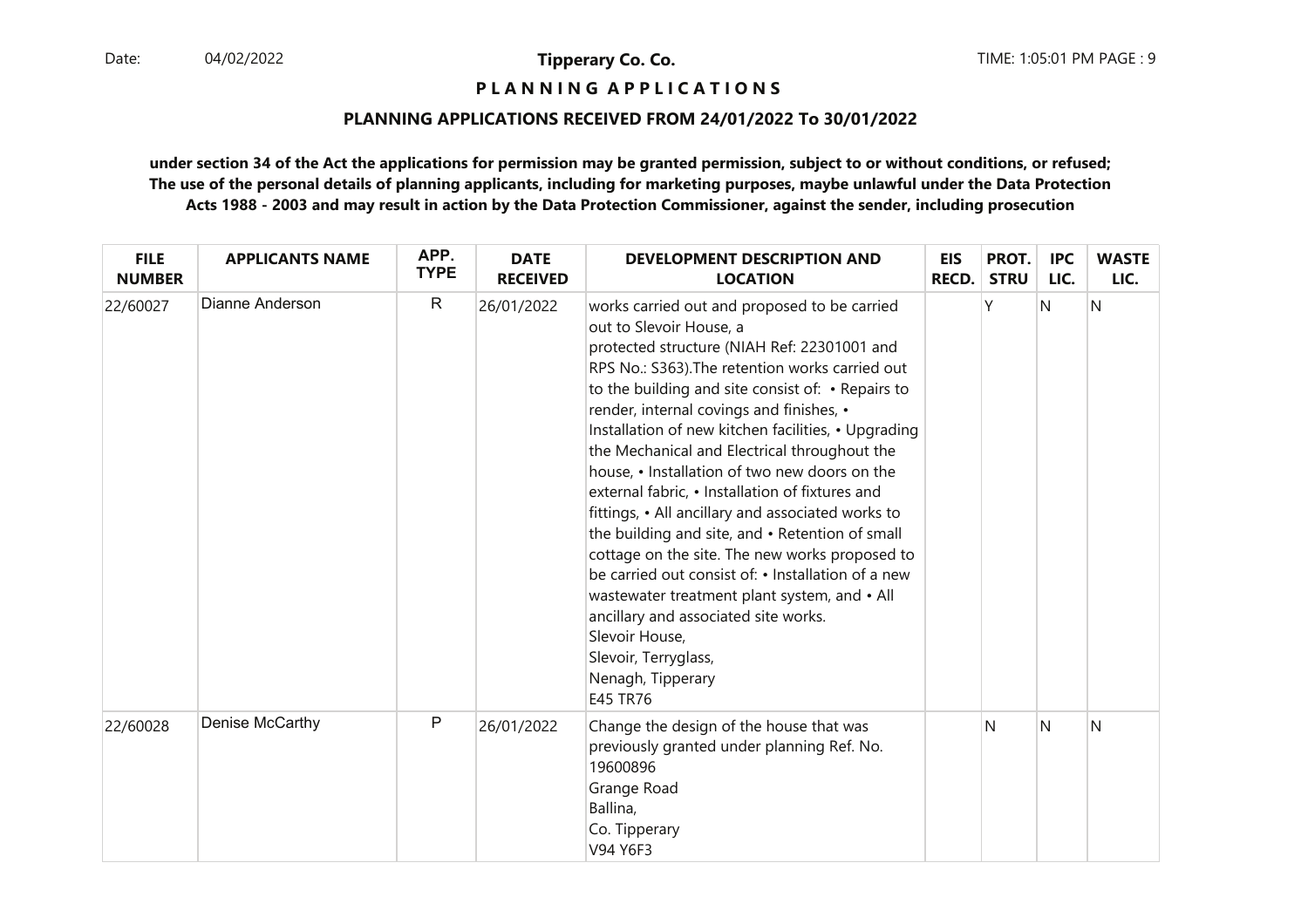# **P L A N N I N G A P P L I C A T I O N S**

## **PLANNING APPLICATIONS RECEIVED FROM 24/01/2022 To 30/01/2022**

| <b>FILE</b><br><b>NUMBER</b> | <b>APPLICANTS NAME</b>                              | APP.<br><b>TYPE</b> | <b>DATE</b><br><b>RECEIVED</b> | <b>DEVELOPMENT DESCRIPTION AND</b><br><b>LOCATION</b>                                                                                                                                                                                                                                                                                                                                                | <b>EIS</b><br><b>RECD.</b> | PROT.<br><b>STRU</b> | <b>IPC</b><br>LIC. | <b>WASTE</b><br>LIC. |
|------------------------------|-----------------------------------------------------|---------------------|--------------------------------|------------------------------------------------------------------------------------------------------------------------------------------------------------------------------------------------------------------------------------------------------------------------------------------------------------------------------------------------------------------------------------------------------|----------------------------|----------------------|--------------------|----------------------|
| 22/60029                     | Liam Butler and Linda<br>Sweeney                    | P                   | 27/01/2022                     | Full planning permission for the following works:<br>a) construction of a new, part two-storey, part<br>single-storey detached dwelling; b) new<br>detached garage; c) new site entrance; d) new<br>connections to existing utilities; e) new waste-<br>water treatment system & percolation area; f) all<br>associated site works<br>Barnalisheen<br>Templetuohy<br><b>Thurles</b><br>Co. Tipperary |                            | N                    | N                  | N                    |
| 22/60030                     | <b>Executors of the Estate</b><br>Late Sarah Bourke | R.                  | 27/01/2022                     | to retain domestic garage to the side of my<br>dwelling with all associated siteworks<br>Ballaghboy,<br>Ballinure,<br>Thurles, Co. Tipperary<br>E41RW20                                                                                                                                                                                                                                              |                            | N                    | N                  | N                    |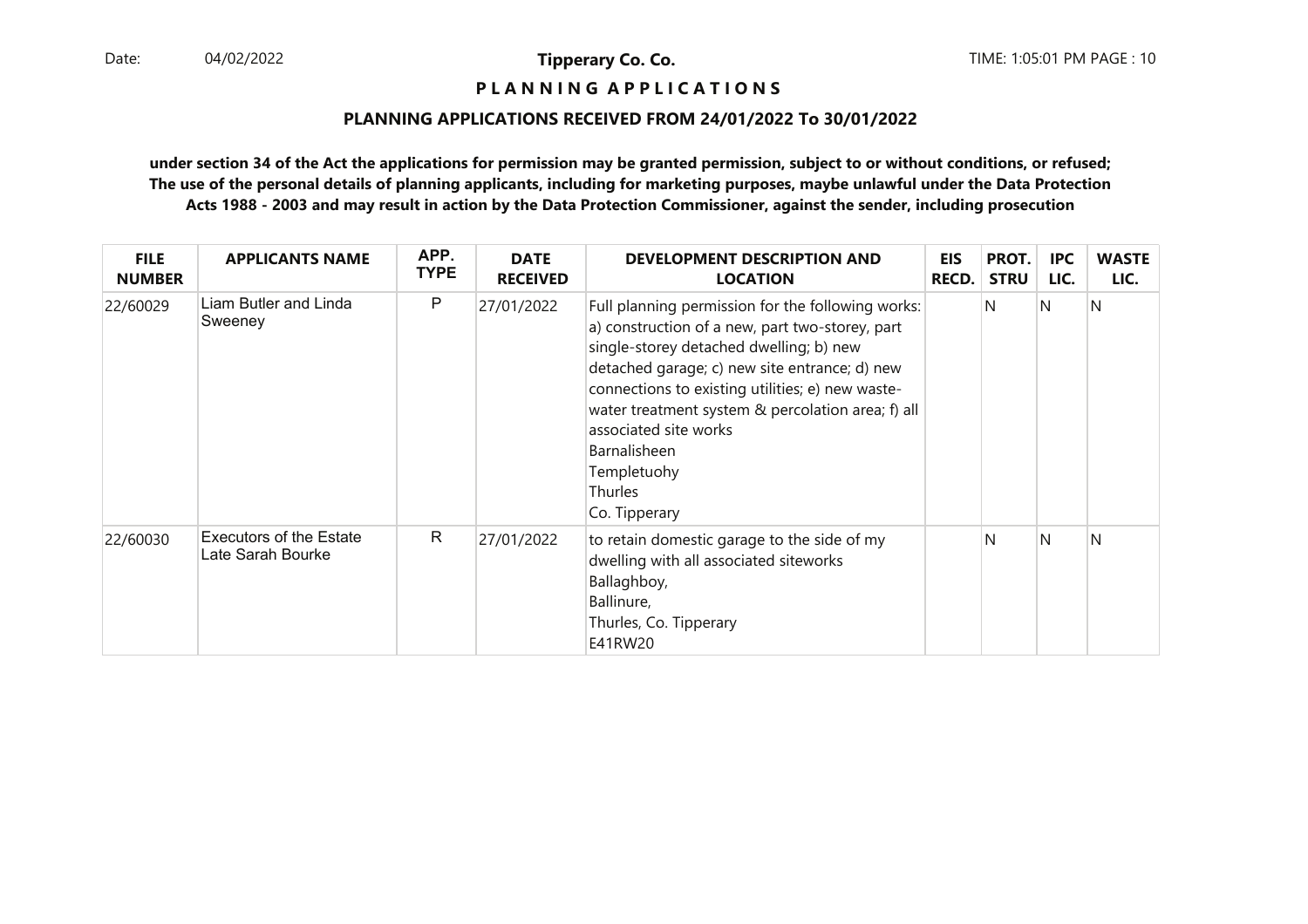**P L A N N I N G A P P L I C A T I O N S** 

## **PLANNING APPLICATIONS RECEIVED FROM 24/01/2022 To 30/01/2022**

| <b>FILE</b>   | <b>APPLICANTS NAME</b> | APP.         | <b>DATE</b>     | <b>DEVELOPMENT DESCRIPTION AND</b>                                                                                                                                                                                                                                                                                                                                                                                                                                                                                                                                                                                                                                                                                                                                                                                                                                                      | <b>EIS</b>   | PROT.       | <b>IPC</b> | <b>WASTE</b> |
|---------------|------------------------|--------------|-----------------|-----------------------------------------------------------------------------------------------------------------------------------------------------------------------------------------------------------------------------------------------------------------------------------------------------------------------------------------------------------------------------------------------------------------------------------------------------------------------------------------------------------------------------------------------------------------------------------------------------------------------------------------------------------------------------------------------------------------------------------------------------------------------------------------------------------------------------------------------------------------------------------------|--------------|-------------|------------|--------------|
| <b>NUMBER</b> |                        | <b>TYPE</b>  | <b>RECEIVED</b> | <b>LOCATION</b>                                                                                                                                                                                                                                                                                                                                                                                                                                                                                                                                                                                                                                                                                                                                                                                                                                                                         | <b>RECD.</b> | <b>STRU</b> | LIC.       | LIC.         |
| 22/60031      | Dianne Anderson        | $\mathsf{R}$ | 28/01/2022      | works carried out and proposed to be carried<br>out to Slevoir House, a protected structure<br>(NIAH Ref: 22301001 and RPS No.: S363). The<br>retention works carried out to the building and<br>site consist of: • Repairs to render, internal<br>covings and finishes, • Installation of new<br>kitchen facilities, • Upgrading the Mechanical<br>and Electrical throughout the house, •<br>Installation of two new doors on the external<br>fabric, • Installation of fixtures and fittings, • All<br>ancillary and associated works to the building<br>and site, and • Retention of small cottage on the<br>site. The new works proposed to be carried out<br>consist of permission for: • Installation of a new<br>wastewater treatment plant system, and • All<br>ancillary and associated site works.<br>Slevoir House,<br>Slevoir, Terryglass,<br>Nenagh, Tipperary<br>E45 TR76 |              |             | N          | N            |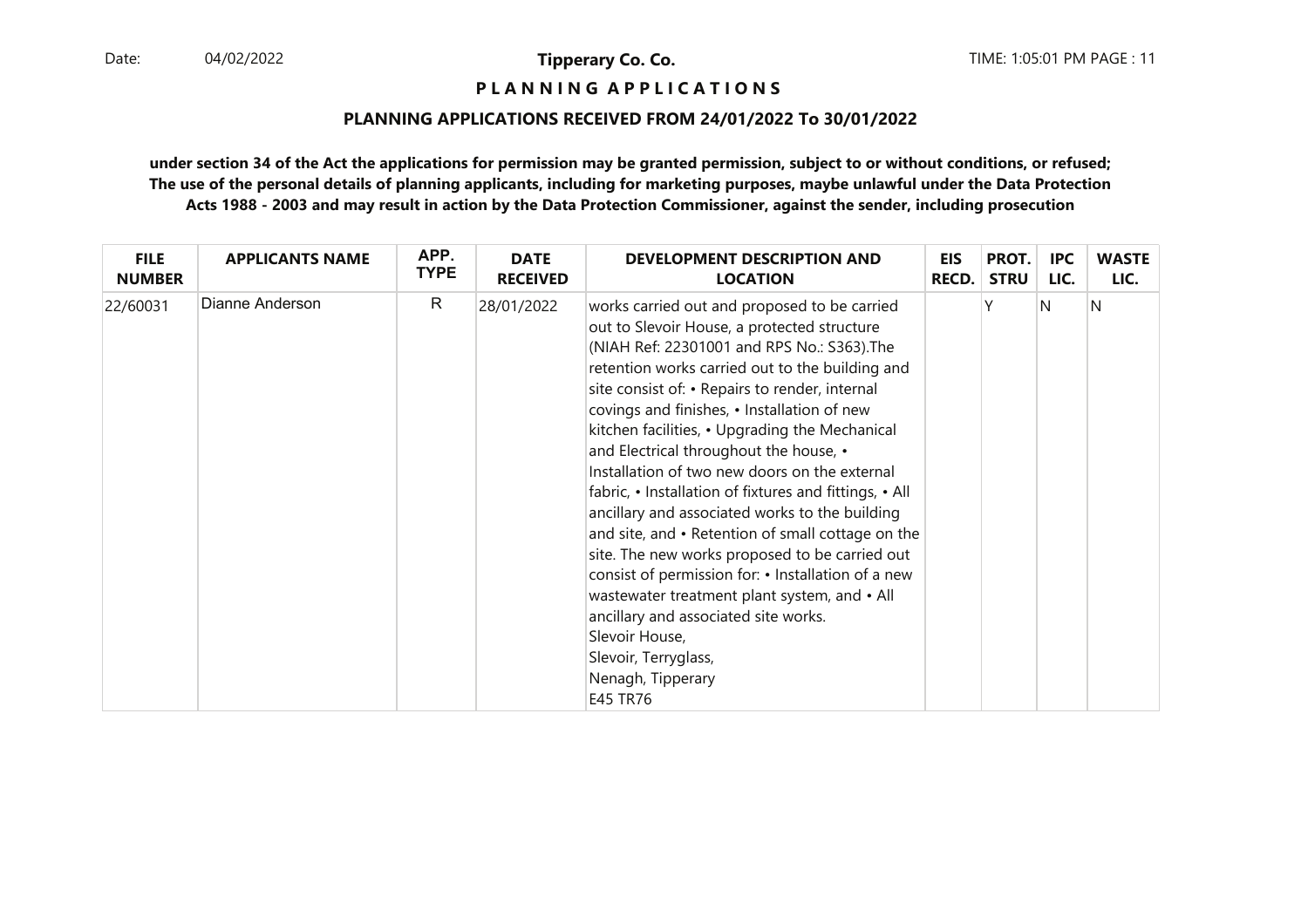# **P L A N N I N G A P P L I C A T I O N S**

## **PLANNING APPLICATIONS RECEIVED FROM 24/01/2022 To 30/01/2022**

| <b>FILE</b><br><b>NUMBER</b> | <b>APPLICANTS NAME</b>       | APP.<br><b>TYPE</b> | <b>DATE</b><br><b>RECEIVED</b> | <b>DEVELOPMENT DESCRIPTION AND</b><br><b>LOCATION</b>                                                                                                                                                                                                                                                                                                                      | <b>EIS</b><br>RECD. | PROT.<br><b>STRU</b> | <b>IPC</b><br>LIC. | <b>WASTE</b><br>LIC. |
|------------------------------|------------------------------|---------------------|--------------------------------|----------------------------------------------------------------------------------------------------------------------------------------------------------------------------------------------------------------------------------------------------------------------------------------------------------------------------------------------------------------------------|---------------------|----------------------|--------------------|----------------------|
| 22/60032                     | Philip & Sandra Molamphy     | $\mathsf{R}$        | 28/01/2022                     | for modifications and alterations to dwelling as<br>previously granted under planning reference<br>numbers 13/520022 and 14/520002. The<br>alterations include reducing the side extension<br>from a two storey extension to a single story<br>extension as constructed, together with all<br>associated works<br>20 Coille Bheithe<br>Nenagh<br>Co. Tipperary<br>E45 XP20 |                     | N                    | N                  | Ν                    |
| 22/60033                     | Dessie & Maureen<br>Hennessy | P                   | 28/01/2022                     | a single storey extension to side of existing<br>dwelling house and all associated site works<br>Magherareagh, Bouladuff<br>Thurles<br>Co. Tipperary<br>E41H3E0                                                                                                                                                                                                            |                     | N                    | N                  | Ν                    |
| 22/60034                     | Mary O Brien                 | P                   | 28/01/2022                     | - the construction of a vehicular entrance, single<br>storey dwelling house, wastewater treatment<br>system with polishing filter together with all<br>associated site works<br>Shallee (Coughlan),<br>Capparoe, Nenagh<br>Co. Tipperary                                                                                                                                   |                     | N                    | N                  | N                    |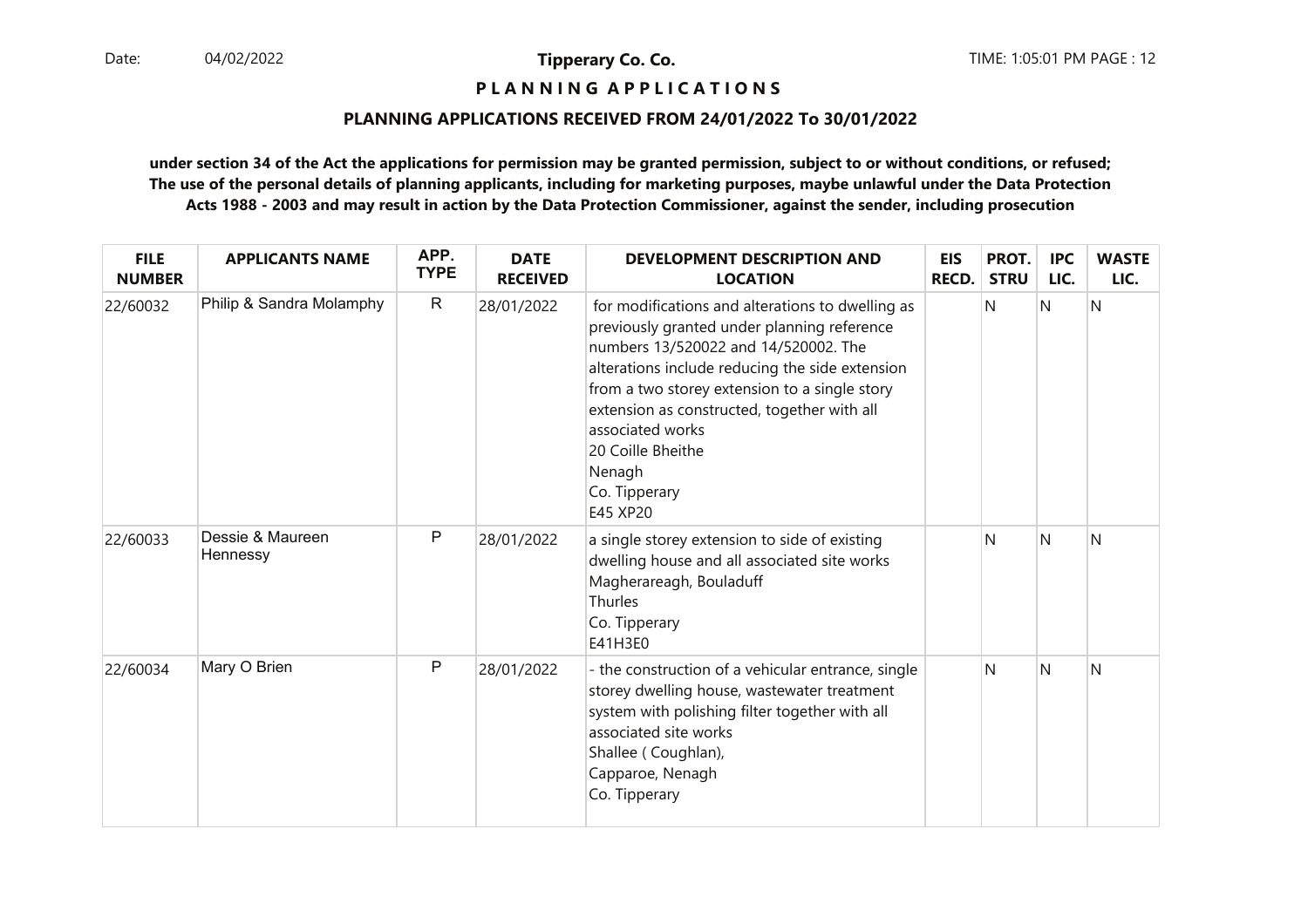## **P L A N N I N G A P P L I C A T I O N S**

#### **PLANNING APPLICATIONS RECEIVED FROM 24/01/2022 To 30/01/2022**

| <b>FILE</b><br><b>NUMBER</b> | <b>APPLICANTS NAME</b>                  | APP.<br><b>TYPE</b> | <b>DATE</b><br><b>RECEIVED</b> | DEVELOPMENT DESCRIPTION AND<br><b>LOCATION</b>                                                                                                                                                                                                                                                                    | <b>EIS</b><br><b>RECD.</b> | PROT.<br><b>STRU</b> | <b>IPC</b><br>LIC. | <b>WASTE</b><br>LIC. |
|------------------------------|-----------------------------------------|---------------------|--------------------------------|-------------------------------------------------------------------------------------------------------------------------------------------------------------------------------------------------------------------------------------------------------------------------------------------------------------------|----------------------------|----------------------|--------------------|----------------------|
| 22/60035                     | Norah Cantwell and<br>Michael Tobin Jnr | P                   | 28/01/2022                     | build new two storey dwelling, detached garage,<br>new entrance, waste water treatment tank,<br>packaged tertiary unit and associated siteworks<br>and drainage<br>Bellevue park, Boytonrath<br>New Inn<br>Cashel, Co Tipperary                                                                                   |                            | N                    | IN                 | N                    |
| 22/60036                     | Maura O'Brien and Justin<br>Shelly      | P                   | 30/01/2022                     | the following works: a) construction of a new<br>single-storey detached dwelling; b) new<br>detached garage; c) new site entrance; d) new<br>connections to existing utilities; e) new waste-<br>water treatment system & percolation area; f) all<br>associated site works<br>Carrow<br>Dundrum<br>Co. Tipperary |                            | N                    | IN.                | N                    |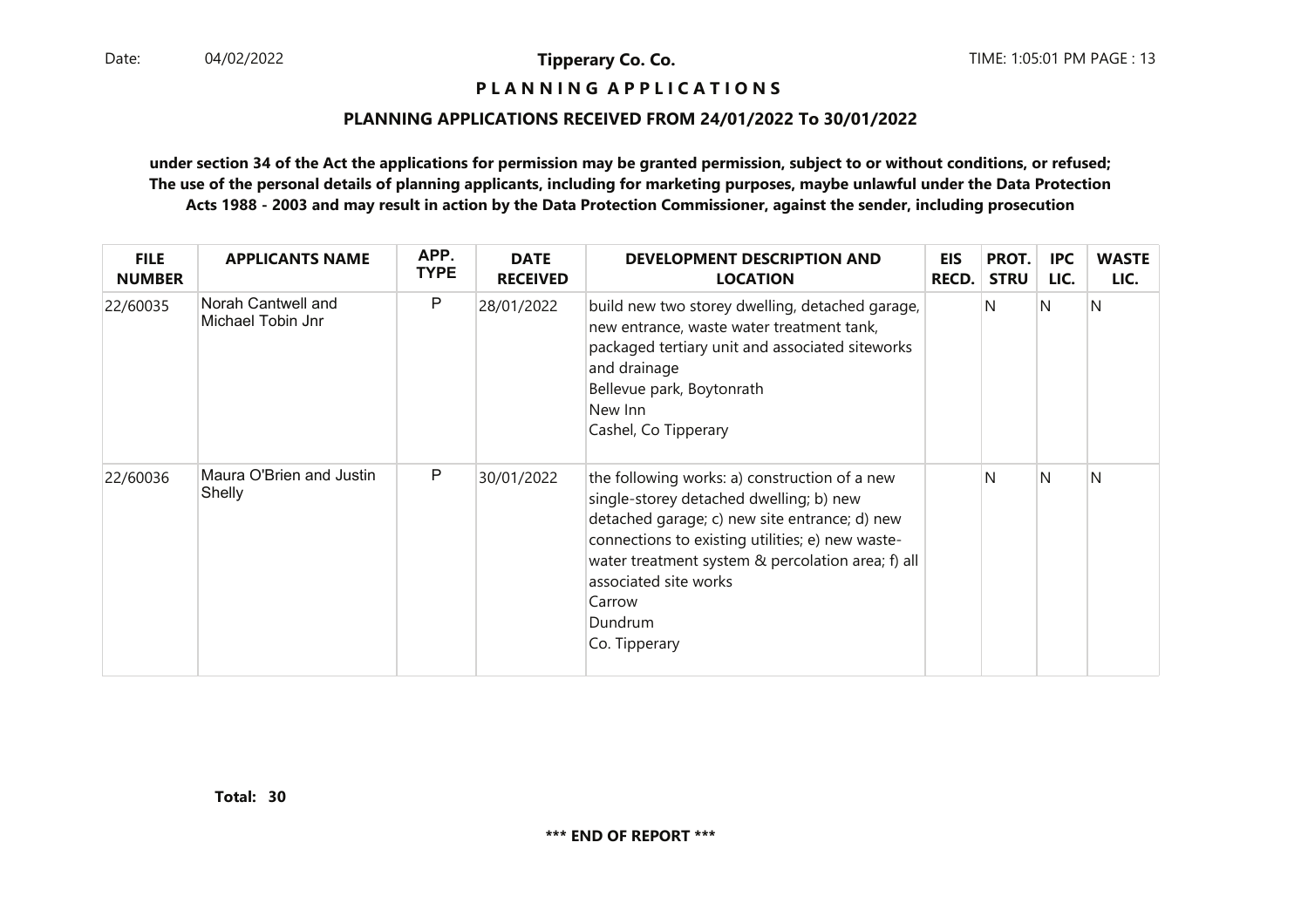## **P L A N N I N G A P P L I C A T I O N S**

## **PLANNING APPLICATIONS GRANTED FROM 24/01/2022 To 30/01/2022**

**in deciding a planning application the planning authority, in accordance with section 34(3) of the Act, has had regard to submissionsor observations recieved in accordance with these Regulations;**

| <b>FILE</b>   | <b>NAME</b><br>'AN | <b>ADD</b>  | <b>DATE</b> | <b>_OPMENT DESCRIPTION</b><br><b>DEVEL</b> | M.O         | M.C. |
|---------------|--------------------|-------------|-------------|--------------------------------------------|-------------|------|
| <b>NUMRFR</b> |                    | <b>TVDF</b> | "IVER       | AND<br>ОN                                  | <b>DATE</b> |      |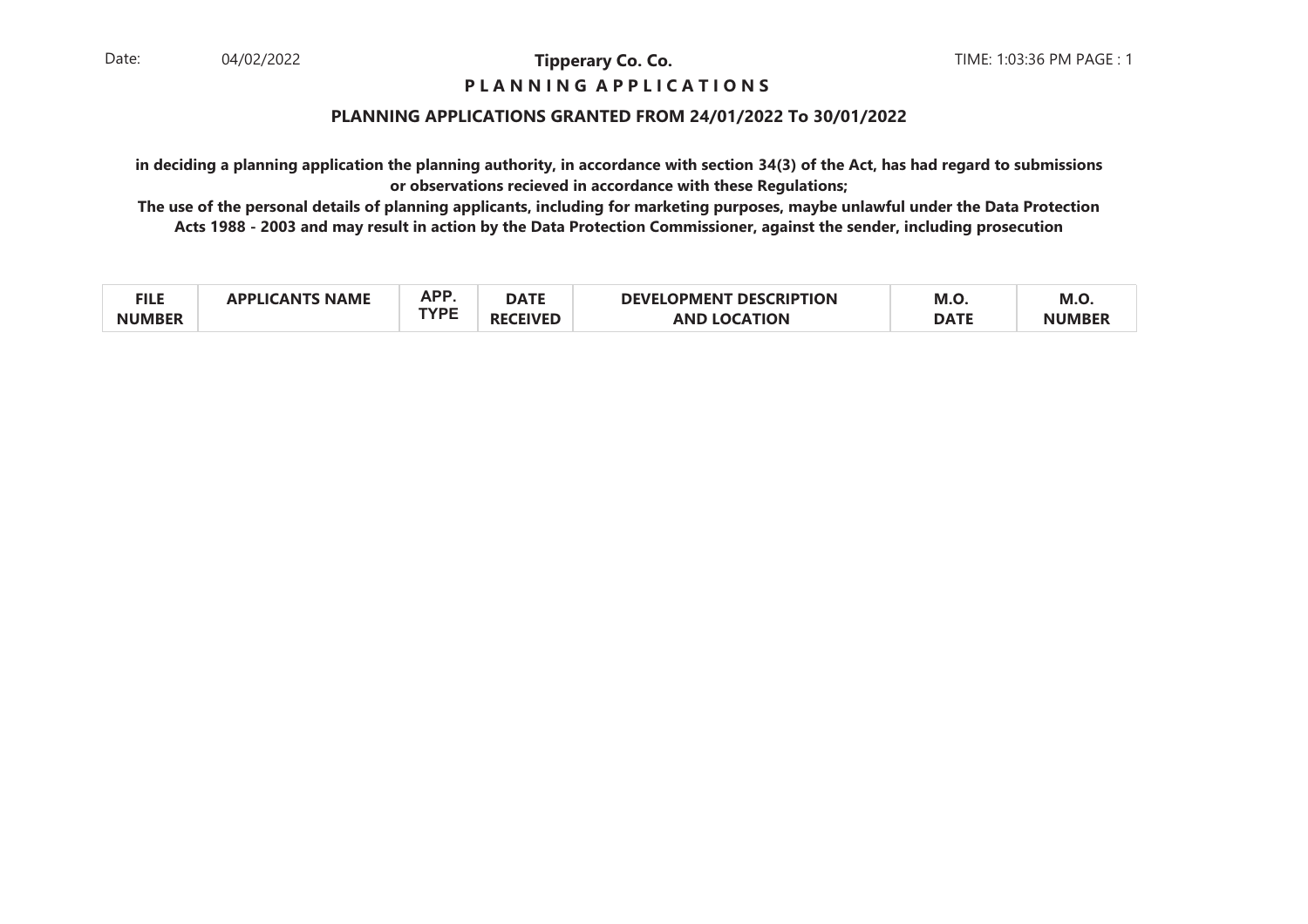## **P L A N N I N G A P P L I C A T I O N S**

## **PLANNING APPLICATIONS GRANTED FROM 24/01/2022 To 30/01/2022**

## **in deciding a planning application the planning authority, in accordance with section 34(3) of the Act, has had regard to submissionsor observations recieved in accordance with these Regulations;**

| 21/1033 | <b>Skyline Scaffolding Ltd</b> | R | 16/07/2021 | (1) General signage on the existing building<br>(2) Alterations to the existing building to that<br>which was granted under Pl Ref No.<br>19600740 including metal shutters, exterior<br>lighting, extended length, width and height<br>of the building, the omission of parapet walls<br>to the sides and rear of the existing building<br>as well as the existing blue trim around<br>cladding throughout the existing building as<br>well as the use of vertical trapezoidal metal<br>cladding to the sides of rear of the existing<br>building instead of horizontal flat metal<br>cladding as permitted and (3) elements of | 24/01/2022 |  |
|---------|--------------------------------|---|------------|----------------------------------------------------------------------------------------------------------------------------------------------------------------------------------------------------------------------------------------------------------------------------------------------------------------------------------------------------------------------------------------------------------------------------------------------------------------------------------------------------------------------------------------------------------------------------------------------------------------------------------|------------|--|
|         |                                |   |            | the existing site layout including existing<br>concrete yard, some existing kerbing, some<br>existing perimeter fencing and existing<br>internal fencing and gates and existing<br>entrance gates - and all associated site<br>development works as well as Planning<br>Permission to (4) complete the car park and<br>driveway (5) widen driveway into car park<br>and (6) create a yellow hatched buffer zone<br>on the existing concrete yard on the western<br>side of the site and all associated site<br>development works<br><b>Clonmel Business Park</b><br>Cashel Road                                                  |            |  |
|         |                                |   |            | Clonmel<br>Co. Tipperary                                                                                                                                                                                                                                                                                                                                                                                                                                                                                                                                                                                                         |            |  |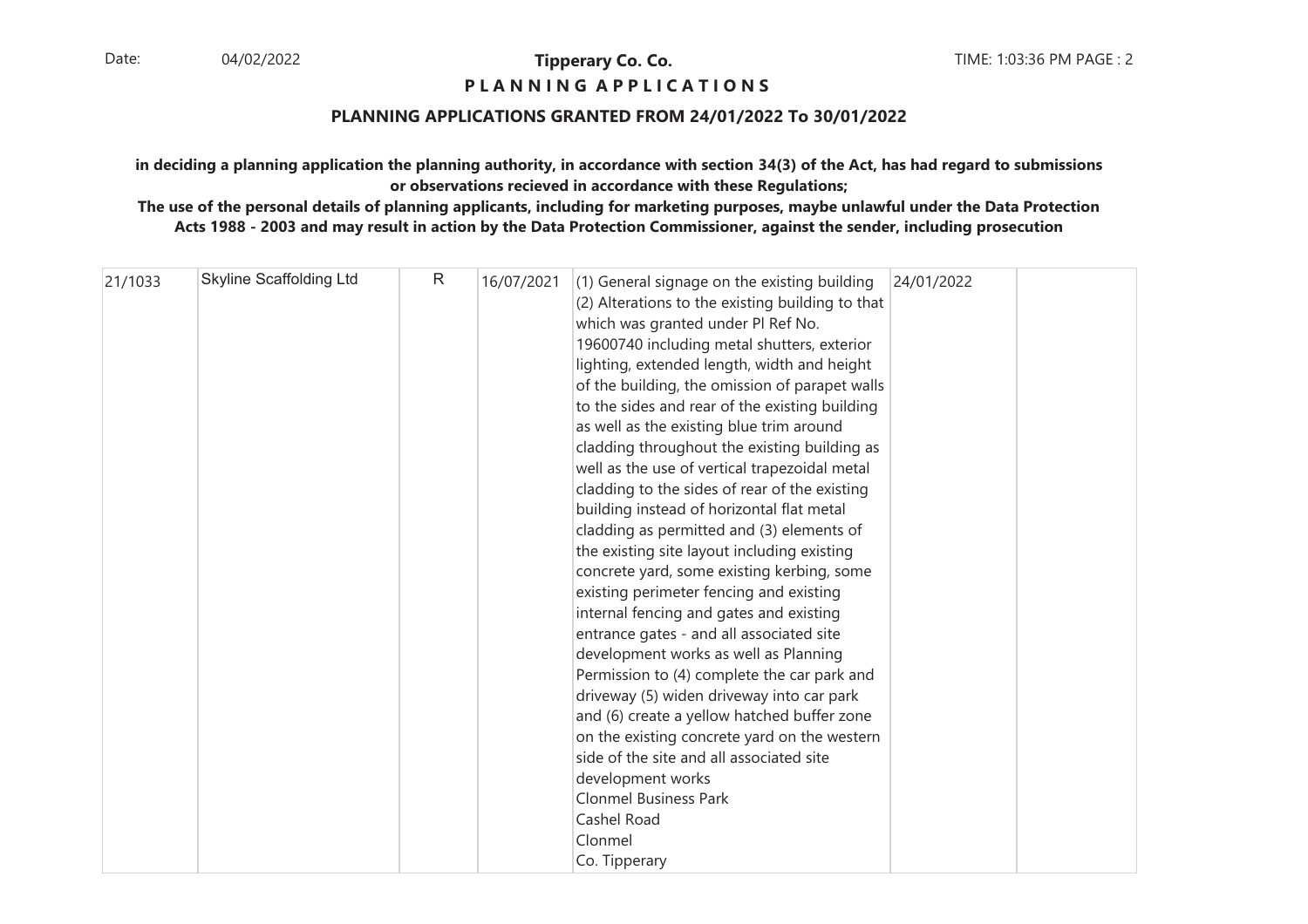## **P L A N N I N G A P P L I C A T I O N S**

## **PLANNING APPLICATIONS GRANTED FROM 24/01/2022 To 30/01/2022**

**in deciding a planning application the planning authority, in accordance with section 34(3) of the Act, has had regard to submissionsor observations recieved in accordance with these Regulations;**

| <b>FILE</b><br><b>NUMBER</b> | <b>APPLICANTS NAME</b>                 | APP.<br><b>TYPE</b> | <b>DATE</b><br><b>RECEIVED</b> | <b>DEVELOPMENT DESCRIPTION</b><br><b>AND LOCATION</b>                                                                                                                                                                                                                                                                                                  | <b>M.O.</b><br><b>DATE</b> | <b>M.O.</b><br><b>NUMBER</b> |
|------------------------------|----------------------------------------|---------------------|--------------------------------|--------------------------------------------------------------------------------------------------------------------------------------------------------------------------------------------------------------------------------------------------------------------------------------------------------------------------------------------------------|----------------------------|------------------------------|
| 21/1347                      | Laura Hogan & Brian<br>Franks          | P                   | 10/09/2021                     | new bungalow style dwelling house,<br>domestic garage, septic tank and percolation<br>area, new site entrance and all associated<br>site works<br>Derrymore<br>Roscrea<br>Co Tipperary                                                                                                                                                                 | 28/01/2022                 |                              |
| 21/1527                      | Mary and Brendan O'Brien               | $\mathsf{P}$        | 18/10/2021                     | extension to existing house and converting<br>the existing garage into a habitable space<br>Ballycommon<br>Nenagh<br>Co Tipperary                                                                                                                                                                                                                      | 25/01/2022                 |                              |
| 21/1538                      | Oonagh Cashman and<br>Christopher Ryan | P                   | 19/10/2021                     | a new site entrance, access drive and<br>parking, a new two storey family home, with<br>separate linked garage, installation of an on<br>site sewage treatment system and<br>percolation area, a rainwater harvesting<br>system, new tree and hedge planting and<br>general landscape works<br>Kilnamanagh Lower<br>Dundrum<br>Cashel<br>Co. Tipperary | 25/01/2022                 |                              |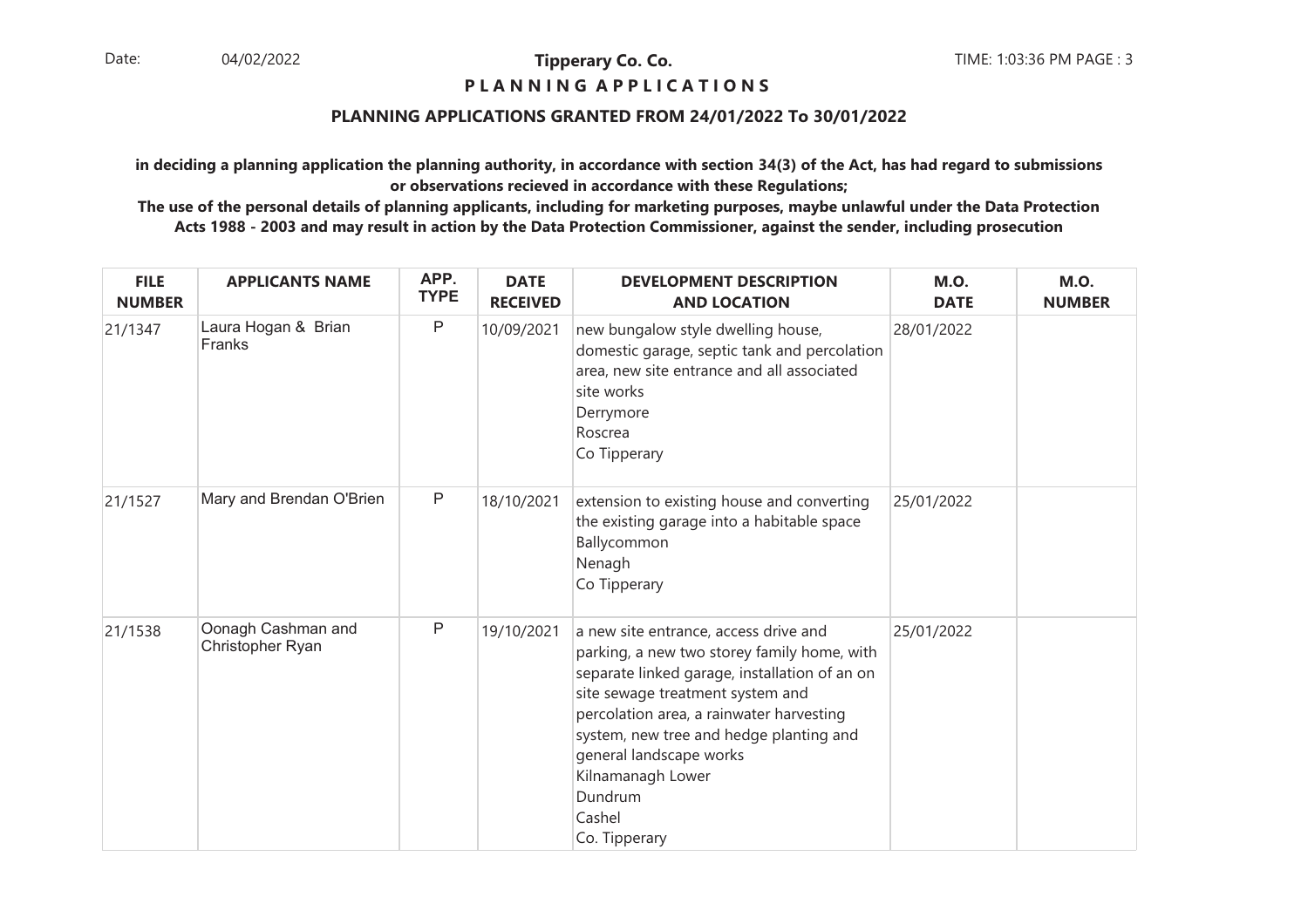## **P L A N N I N G A P P L I C A T I O N S**

## **PLANNING APPLICATIONS GRANTED FROM 24/01/2022 To 30/01/2022**

**in deciding a planning application the planning authority, in accordance with section 34(3) of the Act, has had regard to submissionsor observations recieved in accordance with these Regulations;**

| <b>FILE</b><br><b>NUMBER</b> | <b>APPLICANTS NAME</b>  | APP.<br><b>TYPE</b> | <b>DATE</b><br><b>RECEIVED</b> | <b>DEVELOPMENT DESCRIPTION</b><br><b>AND LOCATION</b>                                                                                                                                  | <b>M.O.</b><br><b>DATE</b> | <b>M.O.</b><br><b>NUMBER</b> |
|------------------------------|-------------------------|---------------------|--------------------------------|----------------------------------------------------------------------------------------------------------------------------------------------------------------------------------------|----------------------------|------------------------------|
| 21/1542                      | John and Aileen Egan    | P                   | 20/10/2021                     | to relocate an existing field entrance,<br>roadside boundary and carry out all<br>associated works<br>Dovea Lower<br>Bouladuff<br>Thurles<br>Co Tipperary                              | 25/01/2022                 |                              |
| 21/1701                      | <b>Vincent Mullally</b> | P                   | 23/11/2021                     | traditional single storey dwelling house,<br>domestic garage, septic tank, percolation<br>area, entrance and ancillary site works<br>Oldcastle<br>Clonakenny<br>Roscrea, Co. Tipperary | 24/01/2022                 |                              |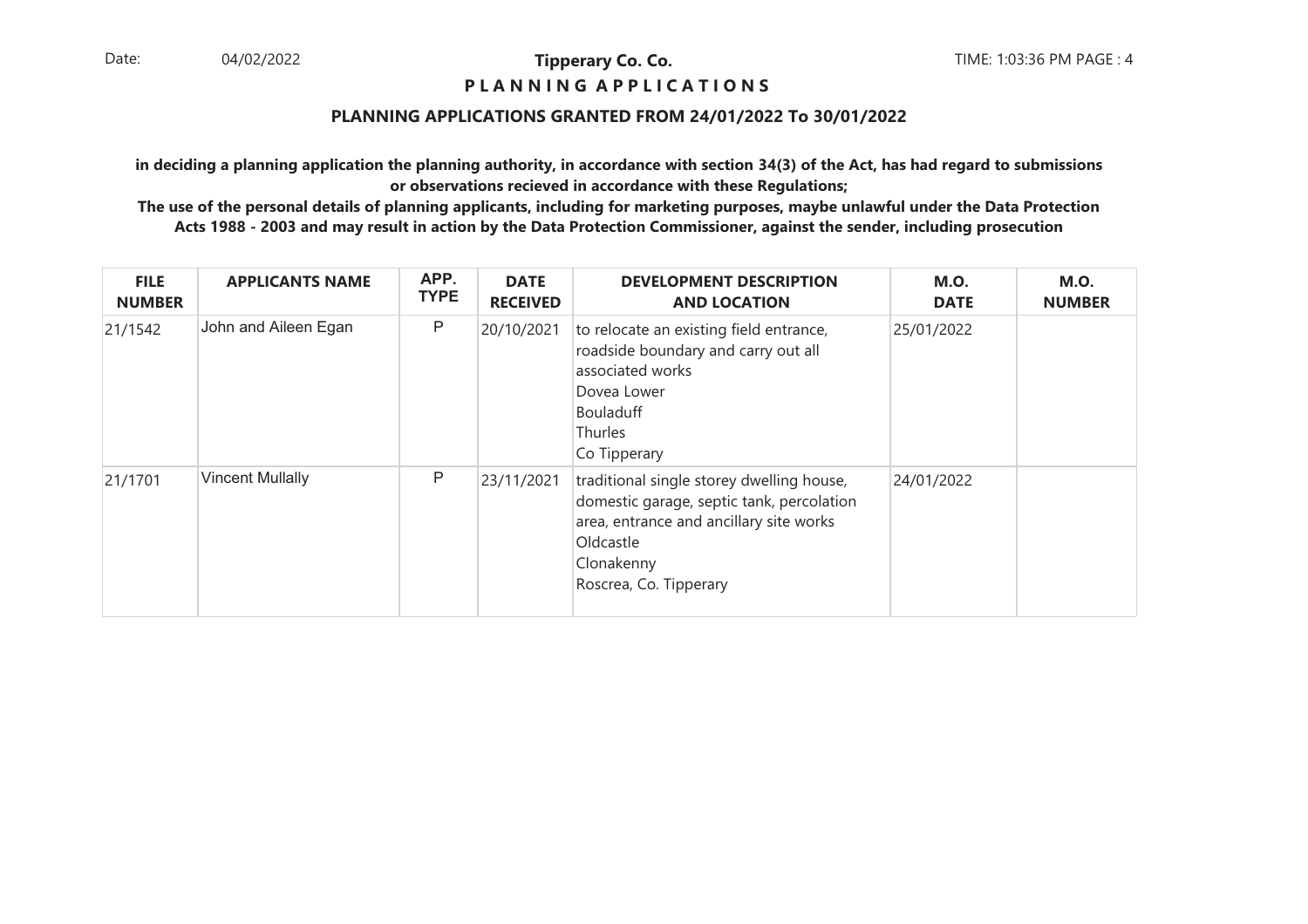## **P L A N N I N G A P P L I C A T I O N S**

## **PLANNING APPLICATIONS GRANTED FROM 24/01/2022 To 30/01/2022**

**in deciding a planning application the planning authority, in accordance with section 34(3) of the Act, has had regard to submissionsor observations recieved in accordance with these Regulations;**

| <b>FILE</b>   | <b>APPLICANTS NAME</b>  | APP.        | <b>DATE</b>     | <b>DEVELOPMENT DESCRIPTION</b>                                                                                                                                                                                                                                                                                                                                                                                                                                                                                                                                                                                                                                                                                                                                                                                   | <b>M.O.</b> | <b>M.O.</b>   |
|---------------|-------------------------|-------------|-----------------|------------------------------------------------------------------------------------------------------------------------------------------------------------------------------------------------------------------------------------------------------------------------------------------------------------------------------------------------------------------------------------------------------------------------------------------------------------------------------------------------------------------------------------------------------------------------------------------------------------------------------------------------------------------------------------------------------------------------------------------------------------------------------------------------------------------|-------------|---------------|
| <b>NUMBER</b> |                         | <b>TYPE</b> | <b>RECEIVED</b> | <b>AND LOCATION</b>                                                                                                                                                                                                                                                                                                                                                                                                                                                                                                                                                                                                                                                                                                                                                                                              | <b>DATE</b> | <b>NUMBER</b> |
| 21/1702       | John & Josephine Bourke | R           | 24/11/2021      | the following amendments from planning ref $ 24/01/2022$<br>02/1072: Two dormer windows on the south<br>(rear) elevation in lieu of a single velux style<br>window; Hip style roof to sun room at rear of<br>the house in lieu of gable style roof;<br>Additional window at first floor of west<br>elevation; Basement storage consructed<br>beneath the ground floor of the habitable<br>accommodation; Enlarged timber decking at<br>rear of the house; Provision of biocycle type<br>wastewater treatment unit in lieu of septic<br>tank; and Planning Permission for alterations<br>to drainage including construction of sand<br>polishing filter for foul drainage system and<br>soakpit for storm water system and all<br>associated site and ancillary works<br>Glassdrum<br>Capapwhite<br>Co. Tipperary |             |               |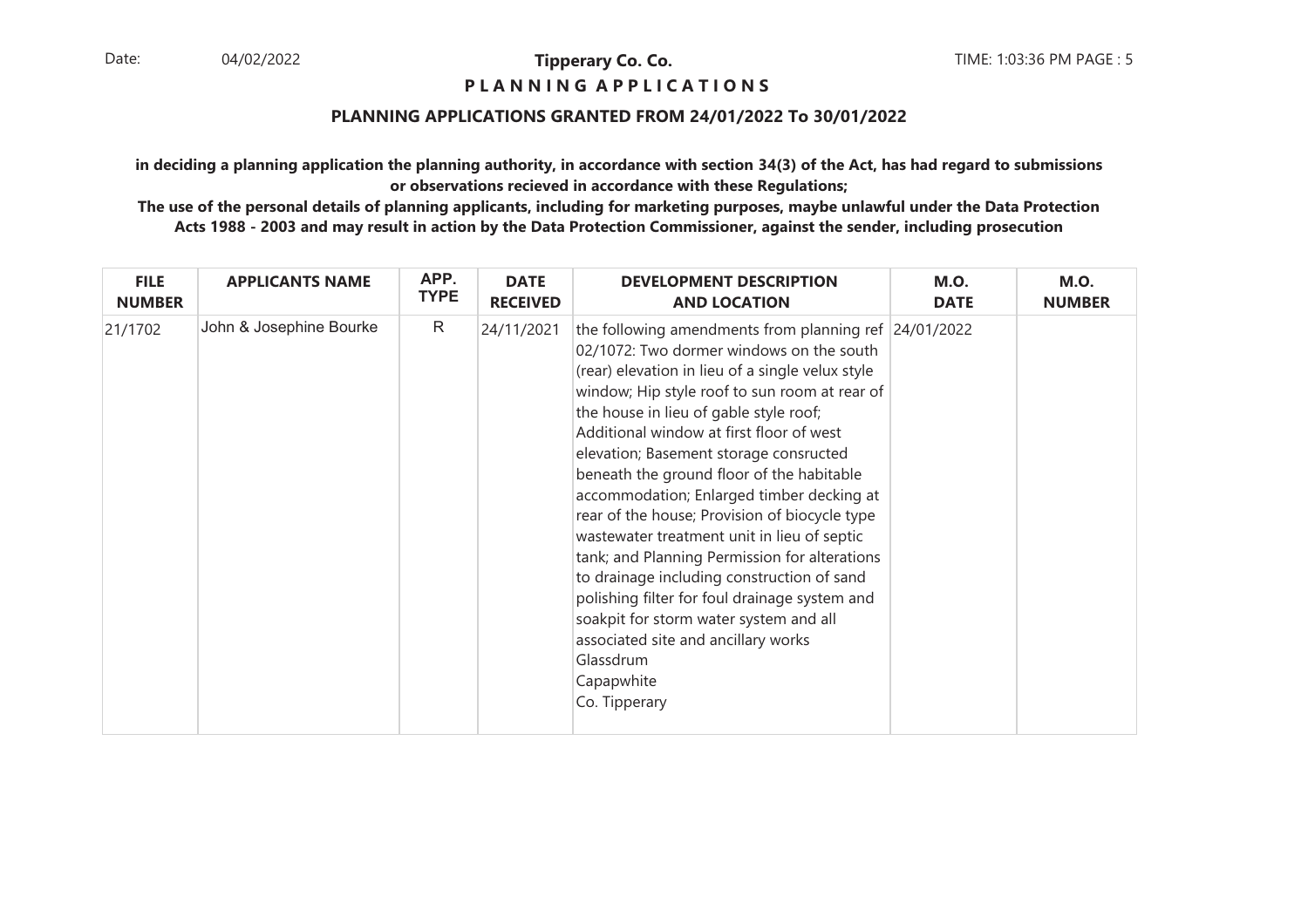## **P L A N N I N G A P P L I C A T I O N S**

## **PLANNING APPLICATIONS GRANTED FROM 24/01/2022 To 30/01/2022**

**in deciding a planning application the planning authority, in accordance with section 34(3) of the Act, has had regard to submissionsor observations recieved in accordance with these Regulations;**

| <b>FILE</b><br><b>NUMBER</b> | <b>APPLICANTS NAME</b>  | APP.<br><b>TYPE</b> | <b>DATE</b><br><b>RECEIVED</b> | <b>DEVELOPMENT DESCRIPTION</b><br><b>AND LOCATION</b>                                                                                                                                                                                                                                                                                         | <b>M.O.</b><br><b>DATE</b> | <b>M.O.</b><br><b>NUMBER</b> |
|------------------------------|-------------------------|---------------------|--------------------------------|-----------------------------------------------------------------------------------------------------------------------------------------------------------------------------------------------------------------------------------------------------------------------------------------------------------------------------------------------|----------------------------|------------------------------|
| 21/1703                      | Niamh and Bill Shanahan | P                   | 24/11/2021                     | change the design of the proposed dwelling<br>within the site as granted under planning<br>application reference number 12348 in which<br>the lifetime of same was extended under<br><b>Extension of Duration Application Reference</b><br>Number 18600166 and all associated site<br>development works<br>Carrow<br>Dundrum<br>Co. Tipperary | 24/01/2022                 |                              |
| 21/1704                      | Linda and Vinny Carroll | P                   | 24/11/2021                     | construction of a single storey dwelling<br>house, detached garage, vehicular entrance,<br>packaged waste water treatment system and<br>percolation area and all associated site<br>boundary and site development works<br>Curragh (Crough Upper)<br>Ardfinnan<br>Clonmel<br>Co. Tipperary                                                    | 24/01/2022                 |                              |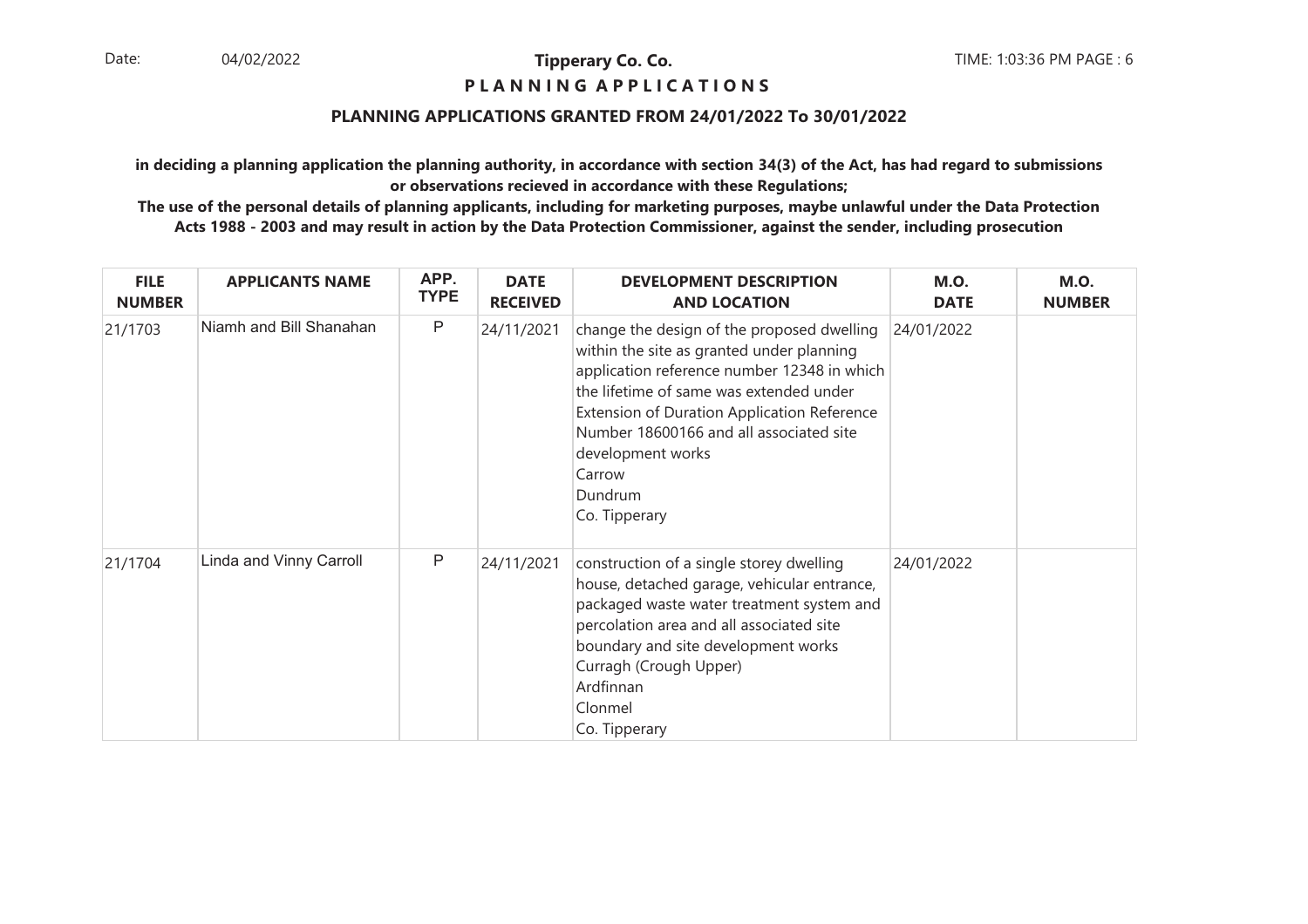## **P L A N N I N G A P P L I C A T I O N S**

## **PLANNING APPLICATIONS GRANTED FROM 24/01/2022 To 30/01/2022**

**in deciding a planning application the planning authority, in accordance with section 34(3) of the Act, has had regard to submissionsor observations recieved in accordance with these Regulations;**

| 21/1706 | Cathriona Connolly      | $\mathsf{R}$ | 24/11/2021 | extension to rear of dwelling, pitched roof to 24/01/2022<br>replace flat roof to side of dwelling, front<br>porch at entrance and all associated site<br>works<br>No. 2 Richmond<br>Manna South<br>Templemore, Co. Tipperary                                                                                                                                                                                                                                                                                                                                |            |  |
|---------|-------------------------|--------------|------------|--------------------------------------------------------------------------------------------------------------------------------------------------------------------------------------------------------------------------------------------------------------------------------------------------------------------------------------------------------------------------------------------------------------------------------------------------------------------------------------------------------------------------------------------------------------|------------|--|
| 21/1708 | Mary Immaculate College | $\mathsf{P}$ | 25/11/2021 | works to the former back kitchen area for use 25/01/2022<br>as a student lounge to include alterations to<br>existing building opes, conversion of existing<br>window to a door, new internal finishes,<br>installation of new building services<br>including supply and extract affecting the<br>external elevations and installation of<br>mechanical plant in the existing enclosed<br>yard, the proposed works are in the curtilage<br>of a Protected Structure (RPS 134)<br>St. Patrick's College<br><b>Cathedral Street</b><br>Thurles<br>Co Tipperary |            |  |
| 21/1711 | MSD Ireland (Ballydine) | $\mathsf{P}$ | 25/11/2021 | the development consists of a new modular<br>computer server suite to the south of the<br>existing administration building as described<br>hereunder. The development consists of a<br>proposed single-storey computer server<br>suite sized approximately 195 square metres                                                                                                                                                                                                                                                                                 | 24/01/2022 |  |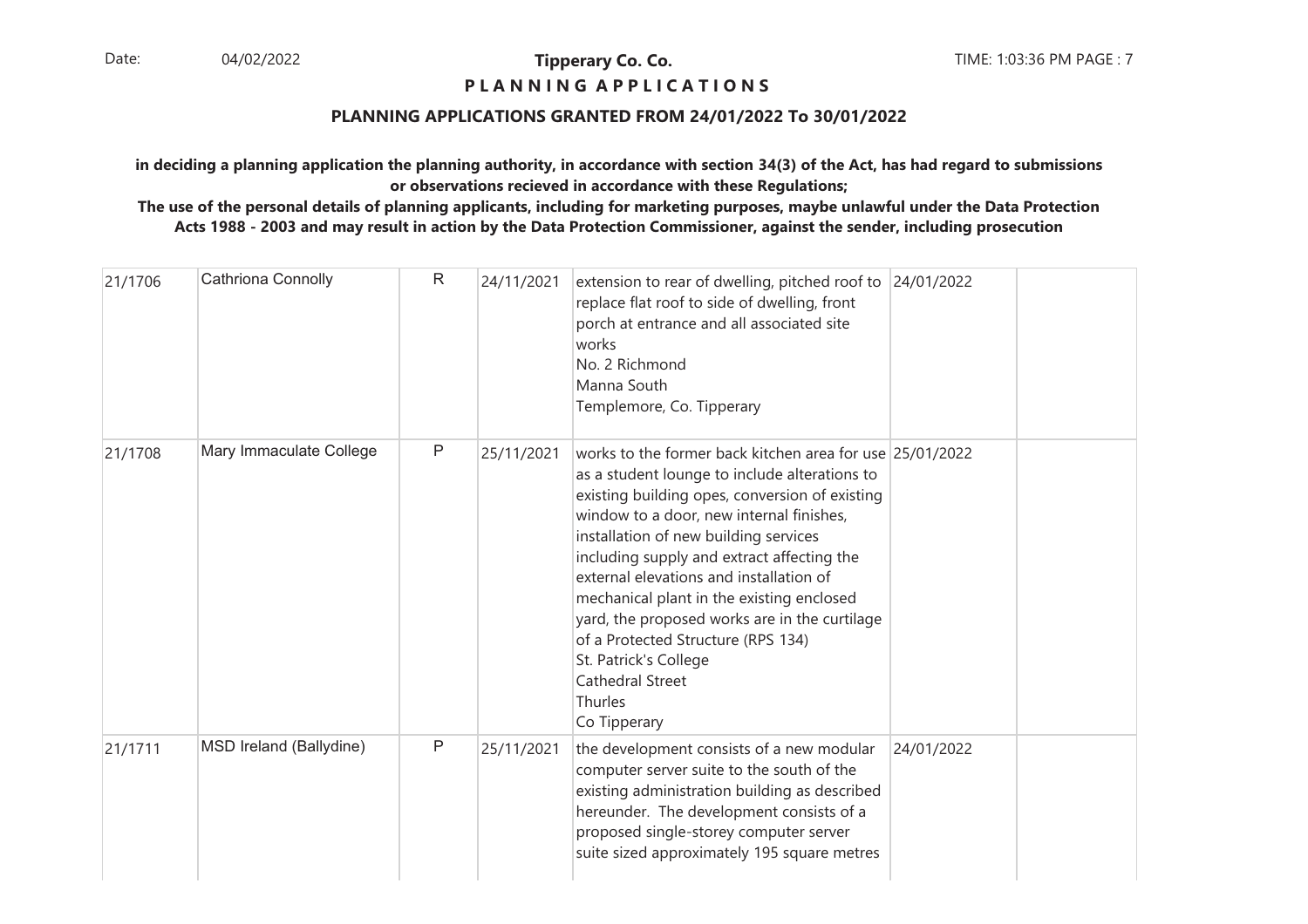## **P L A N N I N G A P P L I C A T I O N S**

#### **PLANNING APPLICATIONS GRANTED FROM 24/01/2022 To 30/01/2022**

**in deciding a planning application the planning authority, in accordance with section 34(3) of the Act, has had regard to submissionsor observations recieved in accordance with these Regulations;**

**The use of the personal details of planning applicants, including for marketing purposes, maybe unlawful under the Data ProtectionActs 1988 - 2003 and may result in action by the Data Protection Commissioner, against the sender, including prosecution**

and approximately 3.4 metres high and located to the south of the existing administration building and to the east of the existing manufacturing site. These works include minor modifications to existing internal roads and paths and the use of existing temporary construction facilities including fencing, site lighting and miscellaneous siteworks. The development also consists of minor modifications to existing underground utilities including the existing surface water drainage system. This application consists of a variation to a previously permitted development on an activity for which a licence under Part IV of the Environmental Protection Agency Act 1992 (as amended by the Protection of the Environment Act 2003) is required. This is a site to which the Chemicals Act (Control of Major Accident Hazards Involving Dangerous Substances) Regulations 2015 (S.I. 209 of 2015) appliesBallydine KilsheelanClonmelCo. Tipperary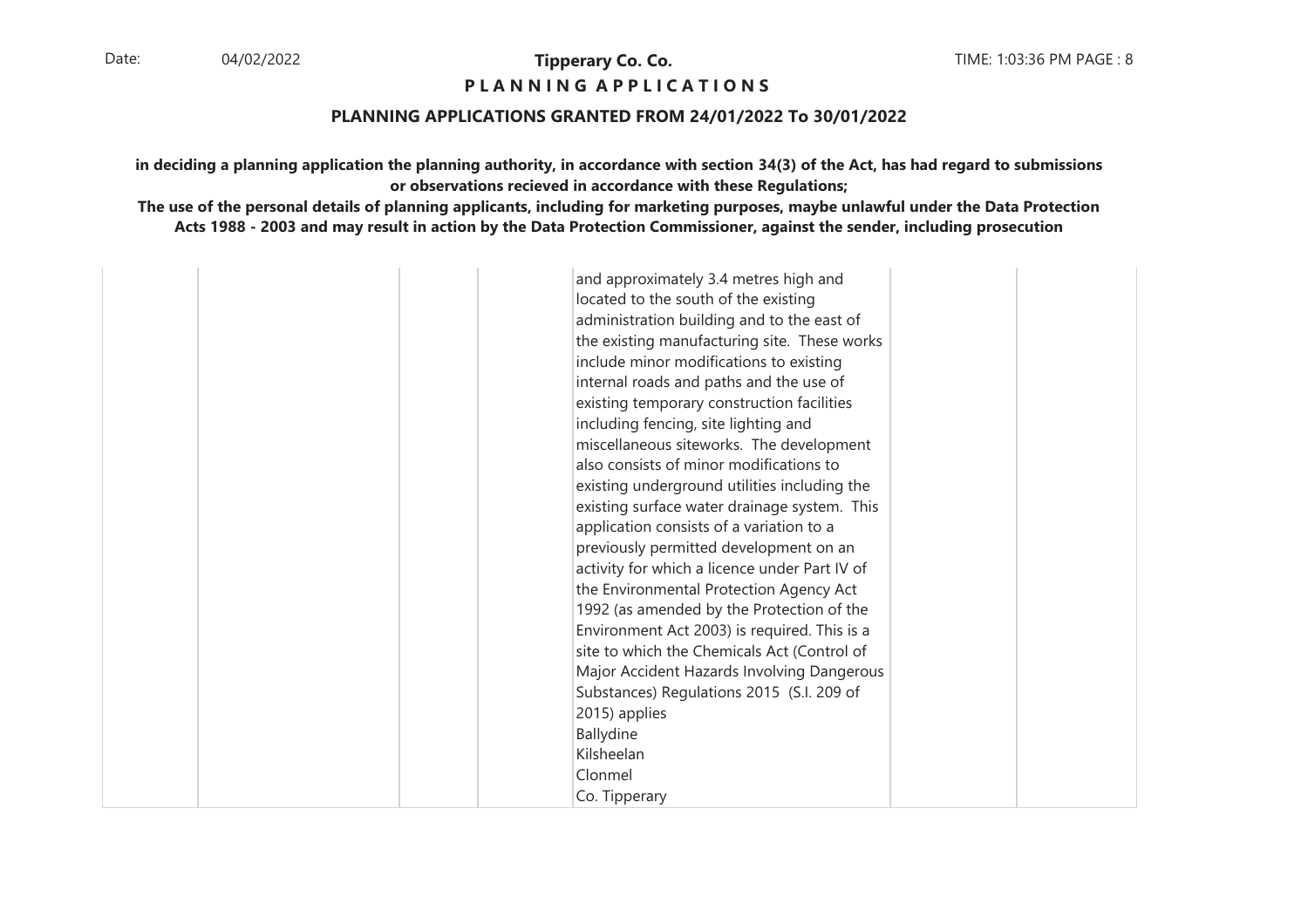## **P L A N N I N G A P P L I C A T I O N S**

## **PLANNING APPLICATIONS GRANTED FROM 24/01/2022 To 30/01/2022**

**in deciding a planning application the planning authority, in accordance with section 34(3) of the Act, has had regard to submissionsor observations recieved in accordance with these Regulations;**

| <b>FILE</b><br><b>NUMBER</b> | <b>APPLICANTS NAME</b>                     | APP.<br><b>TYPE</b> | <b>DATE</b><br><b>RECEIVED</b> | <b>DEVELOPMENT DESCRIPTION</b><br><b>AND LOCATION</b>                                                                                                                                                                                                                                                                     | <b>M.O.</b><br><b>DATE</b> | <b>M.O.</b><br><b>NUMBER</b> |
|------------------------------|--------------------------------------------|---------------------|--------------------------------|---------------------------------------------------------------------------------------------------------------------------------------------------------------------------------------------------------------------------------------------------------------------------------------------------------------------------|----------------------------|------------------------------|
| 21/1717                      | Springfield Decor Ltd.                     | ${\sf P}$           | 26/11/2021                     | new shop front to replace existing shop front 24/01/2022<br>including new windows and doors<br>Albany Home Decor<br>Summerhill<br>Nenagh<br>Co. Tipperary                                                                                                                                                                 |                            |                              |
| 21/1719                      | Paul Tobin                                 | P                   | 26/11/2021                     | (1) Demolish exisitng side garage and rear<br>shed, (2) Construct new side and rear<br>extension, (3) Re-orientate existing entrance<br>and all associated site works<br>Sacre Coeur<br>21 Western Road<br>Clonmel<br>Co. Tipperary                                                                                       | 25/01/2022                 |                              |
| 21/1724                      | Casey Fleming and Joseph<br><b>Brennan</b> | $\mathsf{P}$        | 29/11/2021                     | a bungalow dormer type residence, alter and 26/01/2022<br>redesign existing parents vehicular entrance<br>to form a shared vehicular entrance to the<br>proposed site, septic tank system and<br>percolation area, and all associated site<br>works<br>Templemichael<br>Grangemockler<br>Carrick-on-Suir<br>Co. Tipperary |                            |                              |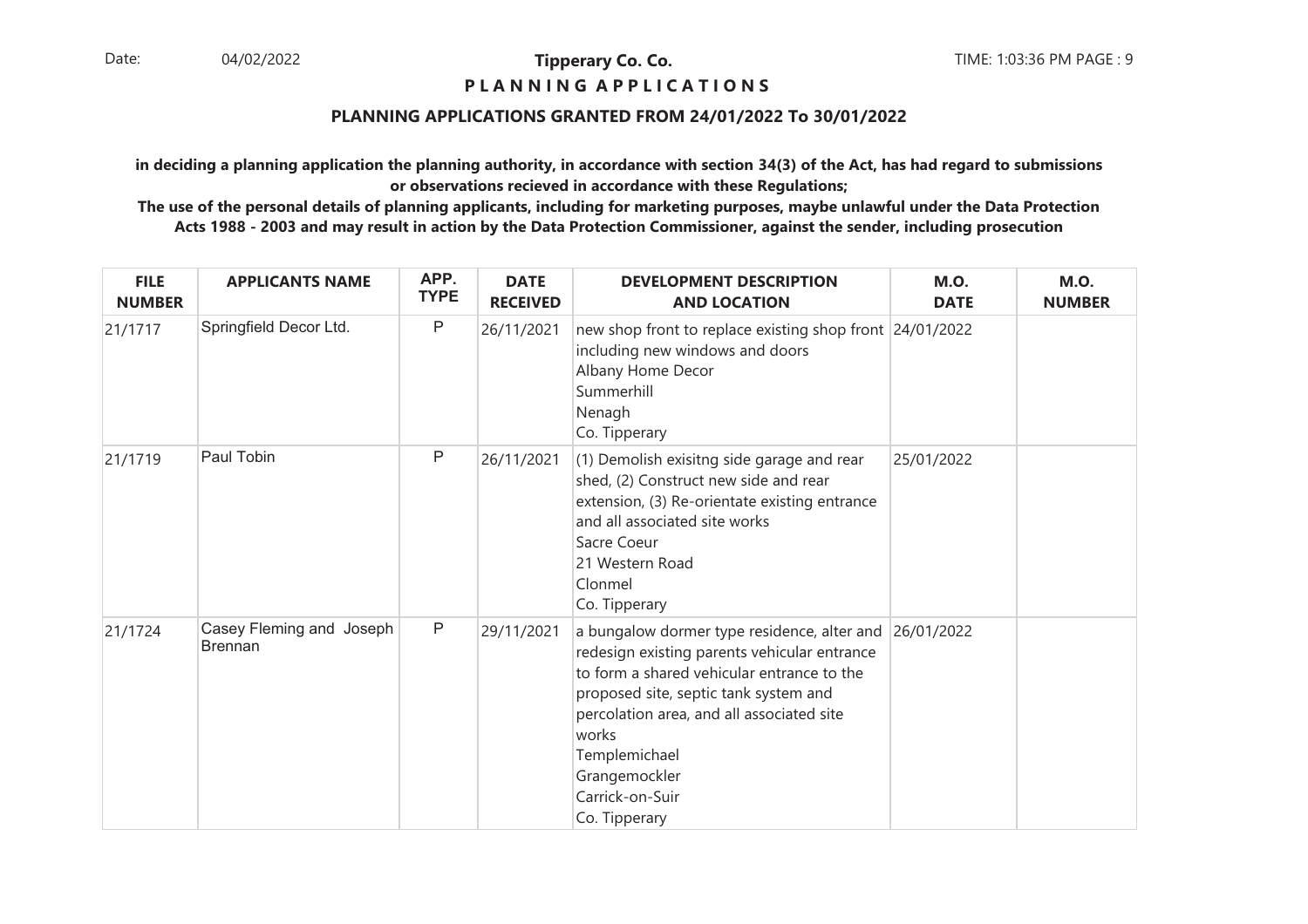## **P L A N N I N G A P P L I C A T I O N S**

## **PLANNING APPLICATIONS GRANTED FROM 24/01/2022 To 30/01/2022**

**in deciding a planning application the planning authority, in accordance with section 34(3) of the Act, has had regard to submissionsor observations recieved in accordance with these Regulations;**

| <b>FILE</b><br><b>NUMBER</b> | <b>APPLICANTS NAME</b>                             | APP.<br><b>TYPE</b> | <b>DATE</b><br><b>RECEIVED</b> | <b>DEVELOPMENT DESCRIPTION</b><br><b>AND LOCATION</b>                                                                                                                                                                                                            | <b>M.O.</b><br><b>DATE</b> | <b>M.O.</b><br><b>NUMBER</b> |
|------------------------------|----------------------------------------------------|---------------------|--------------------------------|------------------------------------------------------------------------------------------------------------------------------------------------------------------------------------------------------------------------------------------------------------------|----------------------------|------------------------------|
| 21/1728                      | <b>Borrisokane Community</b><br>Sports Ground Ltd. | P                   | 30/11/2021                     | a new club house and all associated site<br>works<br>Ballyhaden<br>Borrisokane<br>Co. Tipperary                                                                                                                                                                  | 25/01/2022                 |                              |
| 21/1736                      | The Naionra Chaislean Nua                          | $\mathsf{P}$        | 01/12/2021                     | (i) Change the use of an existing residential<br>dwelling to become part of Naoinra<br>Chaislean Nua Child Care Facility and (ii)<br>Construct an extension to same and<br>associated works<br>No. 1 Liam Lynch Terrace<br>Newcastle<br>Clonmel<br>Co. Tipperary | 26/01/2022                 |                              |
| 21/1737                      | Denise O'Dwyer                                     | P                   | 02/12/2021                     | the construction of a vehicular entrance,<br>dwelling house, garage, domestic wastewater<br>treatment plant with polishing filter together<br>with all associated site works<br>Doonoor<br>Lisheen<br>Donohill<br>Co Tipperary                                   | 26/01/2022                 |                              |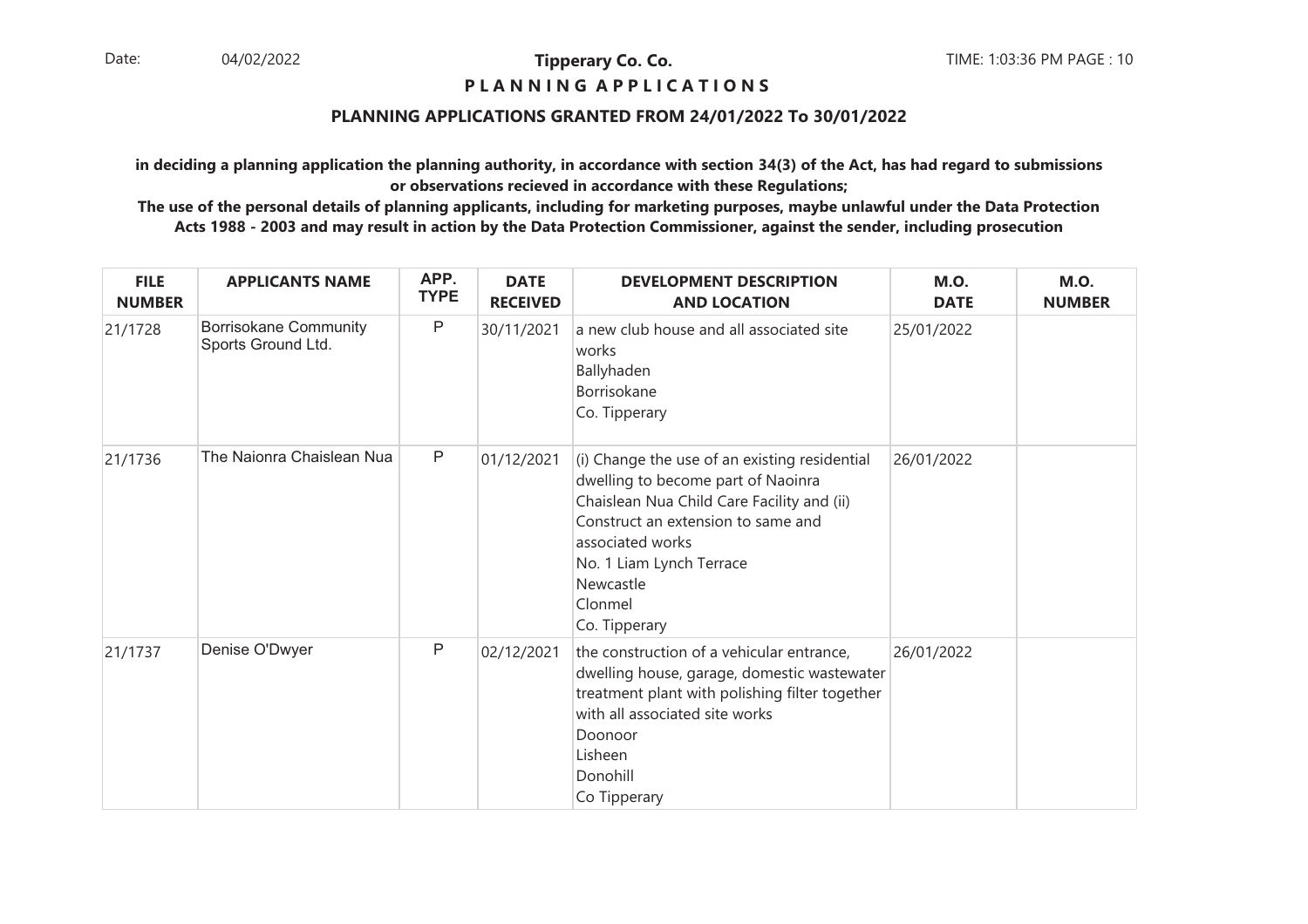## **P L A N N I N G A P P L I C A T I O N S**

## **PLANNING APPLICATIONS GRANTED FROM 24/01/2022 To 30/01/2022**

**in deciding a planning application the planning authority, in accordance with section 34(3) of the Act, has had regard to submissionsor observations recieved in accordance with these Regulations;**

| <b>FILE</b><br><b>NUMBER</b> | <b>APPLICANTS NAME</b>       | APP.<br><b>TYPE</b> | <b>DATE</b><br><b>RECEIVED</b> | <b>DEVELOPMENT DESCRIPTION</b><br><b>AND LOCATION</b>                                                                                                                                                              | <b>M.O.</b><br><b>DATE</b> | <b>M.O.</b><br><b>NUMBER</b> |
|------------------------------|------------------------------|---------------------|--------------------------------|--------------------------------------------------------------------------------------------------------------------------------------------------------------------------------------------------------------------|----------------------------|------------------------------|
| 21/1740                      | Neil and Mary O'Dwyer        | $\mathsf{R}$        | 02/12/2021                     | existing single storey, detached garage/store 26/01/2022<br>Ranacrohy<br>Tipperary<br>Co. Tipperary                                                                                                                |                            |                              |
| 21/1741                      | Shaun & Imelda Moloney       | $\mathsf{R}$        | 02/12/2021                     | entrance porch as constructed to the side of<br>our residence and for alterations to residence<br>and all associated site works<br>Curraheen<br>Clashnasmut<br>Carrrick on suir<br>Co Tipperary                    | 26/01/2022                 |                              |
| 21/1742                      | <b>Tesco Ireland Limited</b> | $\mathsf{R}$        | 02/12/2021                     | "Click and Collect" signage in the existing<br>tesco car park<br>Limerick Road (N24)<br><b>Tipperary Town</b><br>Co. Tipperary E34 X658                                                                            | 26/01/2022                 |                              |
| 21/1743                      | <b>Lidl Ireland GMBH</b>     | $\mathsf{P}$        | 02/12/2021                     | erect 743.00m2 of 150.30 kW of photovoltaic 27/01/2022<br>panels on the roof of our existing Lidl store<br>with all associated site works<br>Davis Road<br><b>Burgagery Lands East</b><br>Clonmel<br>Co. Tipperary |                            |                              |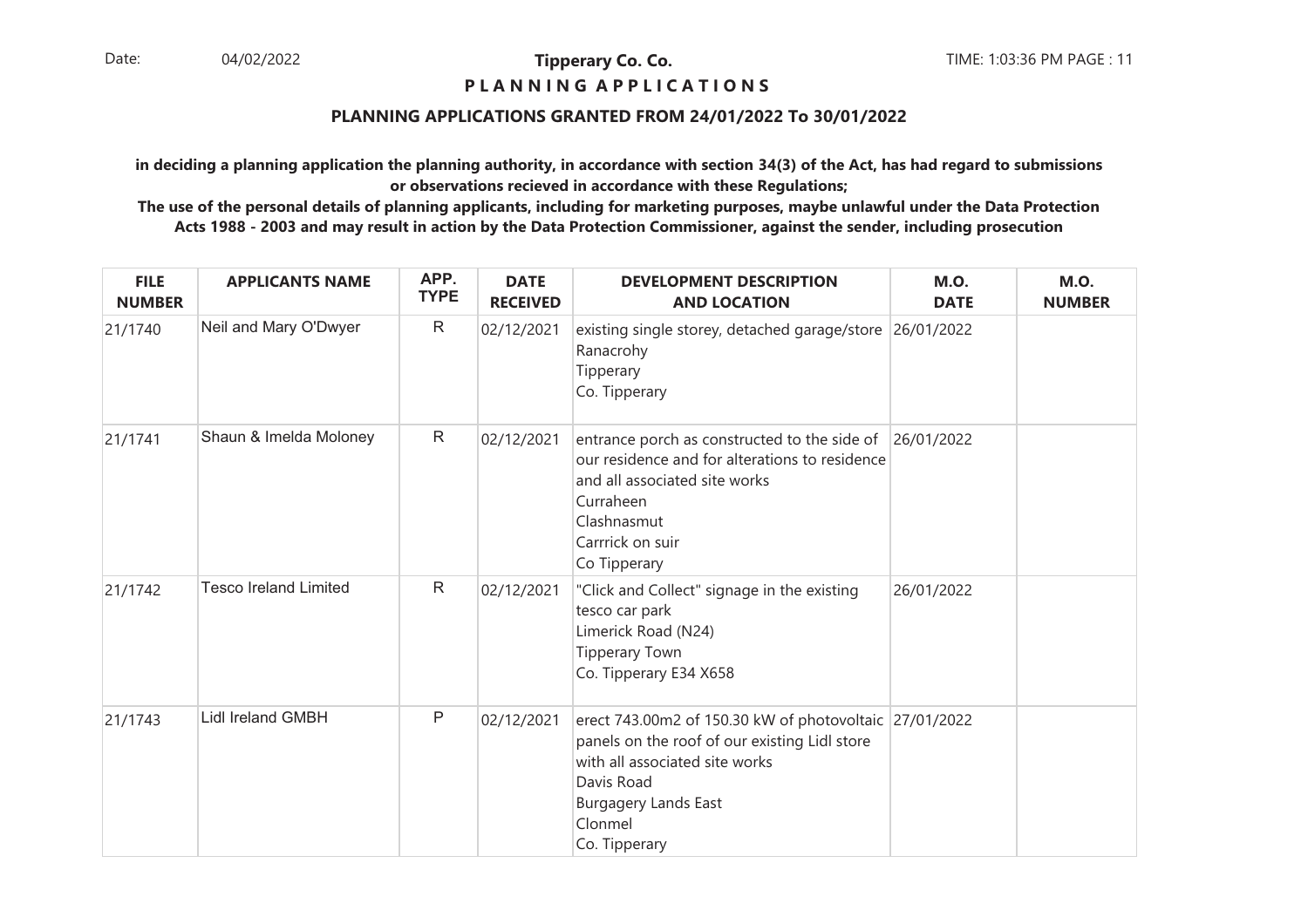## **P L A N N I N G A P P L I C A T I O N S**

## **PLANNING APPLICATIONS GRANTED FROM 24/01/2022 To 30/01/2022**

**in deciding a planning application the planning authority, in accordance with section 34(3) of the Act, has had regard to submissionsor observations recieved in accordance with these Regulations;**

| <b>FILE</b><br><b>NUMBER</b> | <b>APPLICANTS NAME</b>          | APP.<br><b>TYPE</b> | <b>DATE</b><br><b>RECEIVED</b> | <b>DEVELOPMENT DESCRIPTION</b><br><b>AND LOCATION</b>                                                                                                                                                                     | <b>M.O.</b><br><b>DATE</b> | <b>M.O.</b><br><b>NUMBER</b> |
|------------------------------|---------------------------------|---------------------|--------------------------------|---------------------------------------------------------------------------------------------------------------------------------------------------------------------------------------------------------------------------|----------------------------|------------------------------|
| 21/1744                      | T.J. O'Connell & Sheila<br>Ryan | P                   | 02/12/2021                     | a dwelling house with domestic car garage,<br>proprietary wastewater treatment system<br>and polishing filter, entrance to site, together<br>with associated site works<br>Inchadrinagh<br><b>Ballina</b><br>Co Tipperary | 25/01/2022                 |                              |
| 21/1746                      | <b>Brian Healy</b>              | R                   | 03/12/2021                     | garage building as constructed and the<br>change of use of the garage to a home office<br>Rosssarymore<br>Newport<br>Co Tipperary                                                                                         | 28/01/2022                 |                              |
| 21/1748                      | Sean Moroney                    | P                   | 03/12/2021                     | to construct (i) slatted shed with<br>underground effluent tank, loose area,<br>storage and manure areas (ii) Access<br>roadway and all associated site works<br>Boytonrath<br>Newlinn<br>Cashel<br>Co Tipperary          | 27/01/2022                 |                              |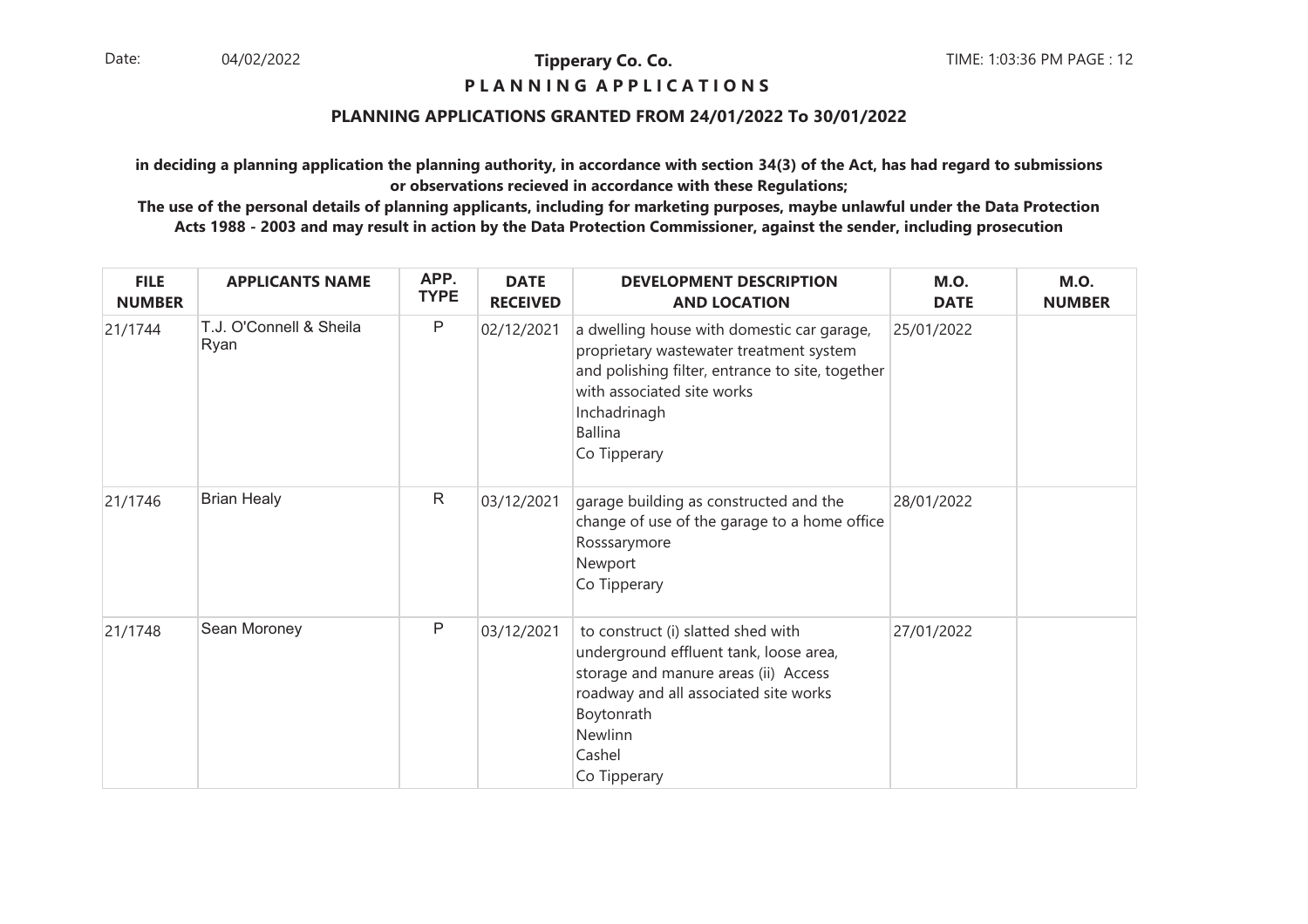## **P L A N N I N G A P P L I C A T I O N S**

## **PLANNING APPLICATIONS GRANTED FROM 24/01/2022 To 30/01/2022**

**in deciding a planning application the planning authority, in accordance with section 34(3) of the Act, has had regard to submissionsor observations recieved in accordance with these Regulations;**

 **The use of the personal details of planning applicants, including for marketing purposes, maybe unlawful under the Data ProtectionActs 1988 - 2003 and may result in action by the Data Protection Commissioner, against the sender, including prosecution**

| <b>FILE</b>   | <b>APPLICANTS NAME</b> | APP.        | <b>DATE</b>     | <b>DEVELOPMENT DESCRIPTION</b>                                                              | <b>M.O.</b> | <b>M.O.</b>   |
|---------------|------------------------|-------------|-----------------|---------------------------------------------------------------------------------------------|-------------|---------------|
| <b>NUMBER</b> |                        | <b>TYPE</b> | <b>RECEIVED</b> | <b>AND LOCATION</b>                                                                         | <b>DATE</b> | <b>NUMBER</b> |
| 21/1750       | Bernard Healy          | R           | 03/12/2021      | storage shed as constructed on site<br>40 Glenwood<br>Cooldrisla<br>Newport<br>Co Tipperary | 26/01/2022  |               |

**26Total:**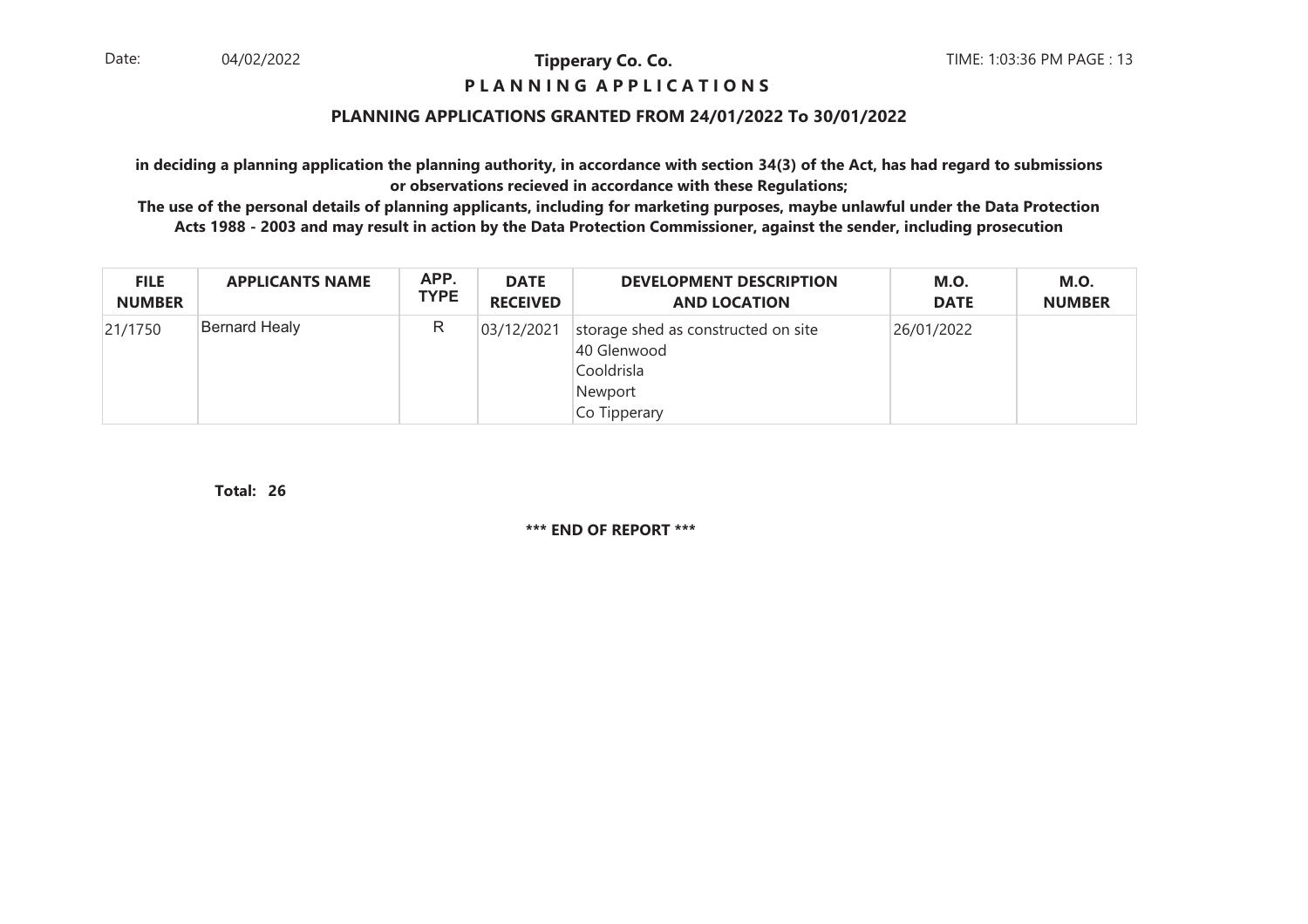#### **P L A N N I N G A P P L I C A T I O N S**

#### **PLANNING APPLICATIONS REFUSED FROM 24/01/2022 To 30/01/2022**

**in deciding a planning application the planning authority, in accordance with section 34(3) of the Act, has had regard to submissionsor observations recieved in accordance with these Regulations;**

 **The use of the personal details of planning applicants, including for marketing purposes, maybe unlawful under the Data ProtectionActs 1988 - 2003 and may result in action by the Data Protection Commissioner, against the sender, including prosecution**

| <b>FILE</b><br><b>NUMBER</b> | <b>APPLICANTS NAME</b> | APP.<br><b>TYPE</b> | <b>DATE</b><br><b>RECEIVED</b> | DEVELOPMENT DESCRIPTION AND LOCATION                                                                                                                                                                                                                                                                                                          | <b>M.O.</b><br><b>DATE</b> | <b>M.O.</b><br><b>NUMBER</b> |
|------------------------------|------------------------|---------------------|--------------------------------|-----------------------------------------------------------------------------------------------------------------------------------------------------------------------------------------------------------------------------------------------------------------------------------------------------------------------------------------------|----------------------------|------------------------------|
| 21/1756                      | Sinead McNamara        | P                   | 06/12/2021                     | the erection of a 2 storey house, (partially<br>concealed in a steeply sloping site), all boundary<br>treatment to match the adjoining properties,<br>connection to the water and sewerage services,<br>entrance and driveway and all associated site<br>works, on and under land<br>No. 13 Lakeview<br>Cullenagh<br>Ballina<br>Co. Tipperary | 28/01/2022                 |                              |

**1Total:**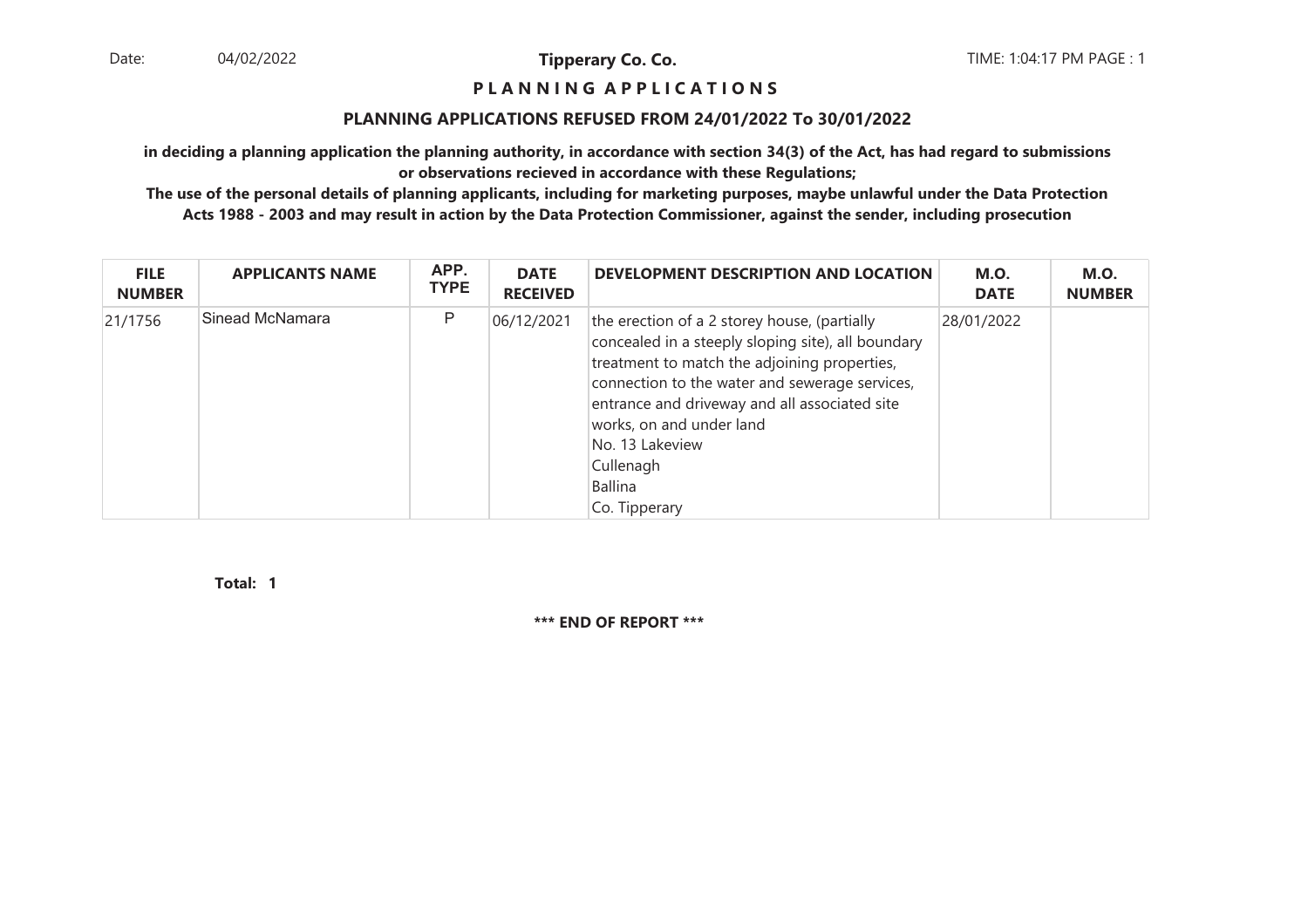## **P L A N N I N G A P P L I C A T I O N S**

#### **PLANNING APPLICATIONS REFUSED FROM 24/01/2022 To 30/01/2022**

**in deciding a planning application the planning authority, in accordance with section 34(3) of the Act, has had regard to submissionsor observations recieved in accordance with these Regulations;**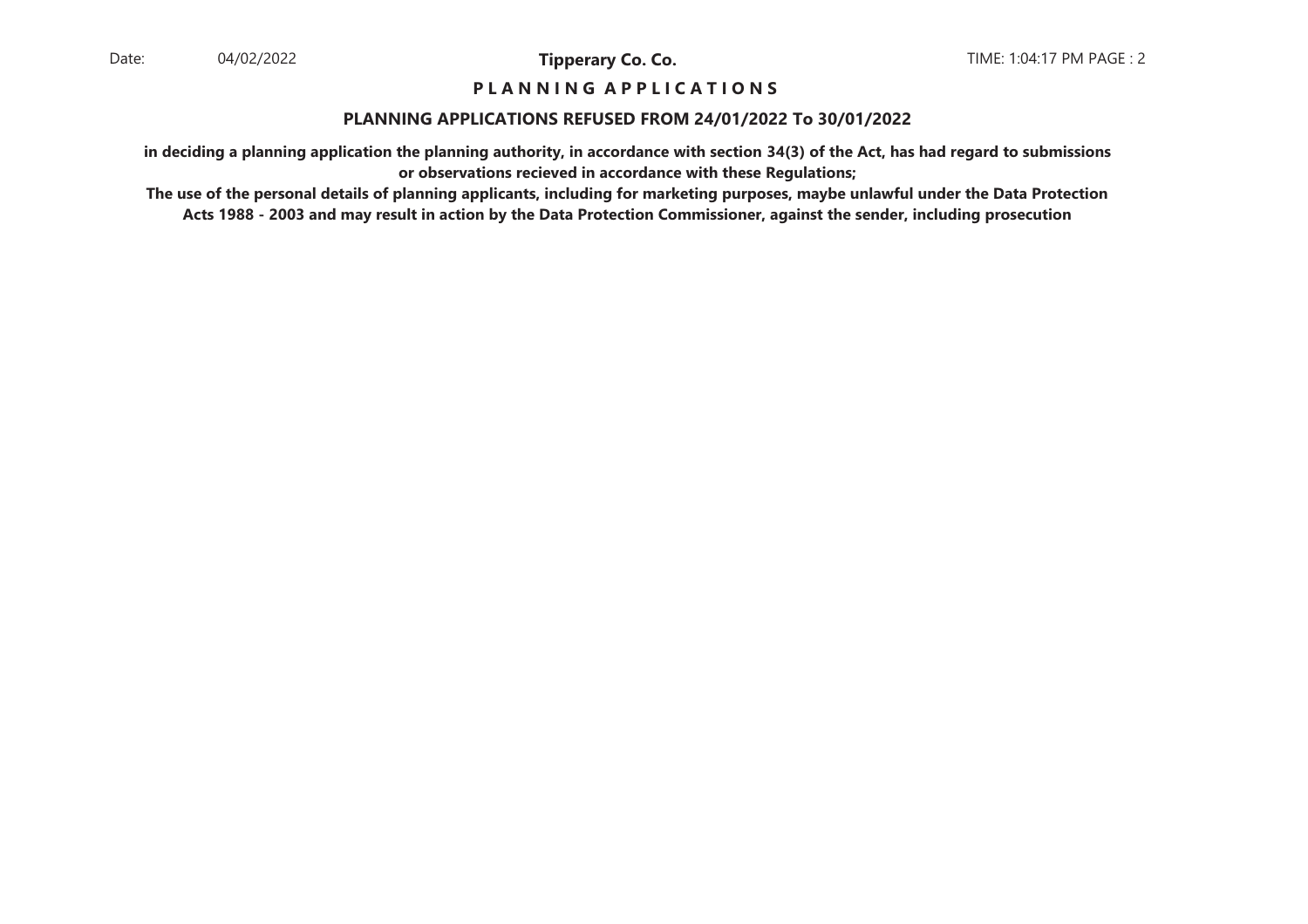Date: 04/02/2022 **Tipperary Co. Co. The:** 1:02:30 PM PAGE : 1 04/02/2022

**Tipperary Co. Co.**

#### **P L A N N I N G A P P L I C A T I O N S**

## **FURTHER INFORMATION RECEIVED/VALIDATED APPLICATIONS FROM 24/01/2022 To 30/01/2022**

| <b>FILE</b><br><b>NUMBER</b> | <b>APPLICANTS NAME</b>             | APP.<br><b>TYPE</b> | <b>DATE</b><br><b>INVALID</b> | <b>DATE</b><br><b>RECEIVED</b> |    | <b>DEVELOPMENT DESCRIPTION</b><br><b>AND LOCATION</b>                                                                                                                                                                                                                                                                                                                                                                                                                                                                                                                              |
|------------------------------|------------------------------------|---------------------|-------------------------------|--------------------------------|----|------------------------------------------------------------------------------------------------------------------------------------------------------------------------------------------------------------------------------------------------------------------------------------------------------------------------------------------------------------------------------------------------------------------------------------------------------------------------------------------------------------------------------------------------------------------------------------|
| 21/24                        | Seamus Ryan Sand and Gravel<br>Ltd | $\mathsf{P}$        |                               | 27/01/2022                     | F. | extension of sand and gravel quarry - the<br>development will consist of extension of the existing<br>sand and gravel quarry and for continued use of the<br>site entrance, access laneway, weighbridge,<br>maintenance shed, settlement lagoons, site office,<br>toilet, plant and machinery and ancillary works. The<br>extension area will be 13.818ha in lands to the north-<br>west of the existing quarry. An Environmental Impact<br>Assessment Report has been prepared and is<br>submitted with the application<br>Ballybeg and Aghnameadle<br>Toomevara<br>Co. Tipperary |
| 21/473                       | Reeve Wave Ltd                     | P                   |                               | 25/01/2022                     | F. | the extension of a permitted solar photovoltaic panel<br>array (PI Ref. 16/600642). The proposed<br>development comprises the provision of up to 30,000<br>m2 of solar panels on ground mounted steel frames,<br>a 20kv substation (55sq.m), inverter and transformer<br>units, underground cable ducts, boundary fencing,<br>CCTV and all associated site services and works<br>Knockroe, Monroe East<br>Lacken, Kilballygorman<br>Gortnalower and Maherareagh, Ardfinnan, Co.<br>Tipperary                                                                                       |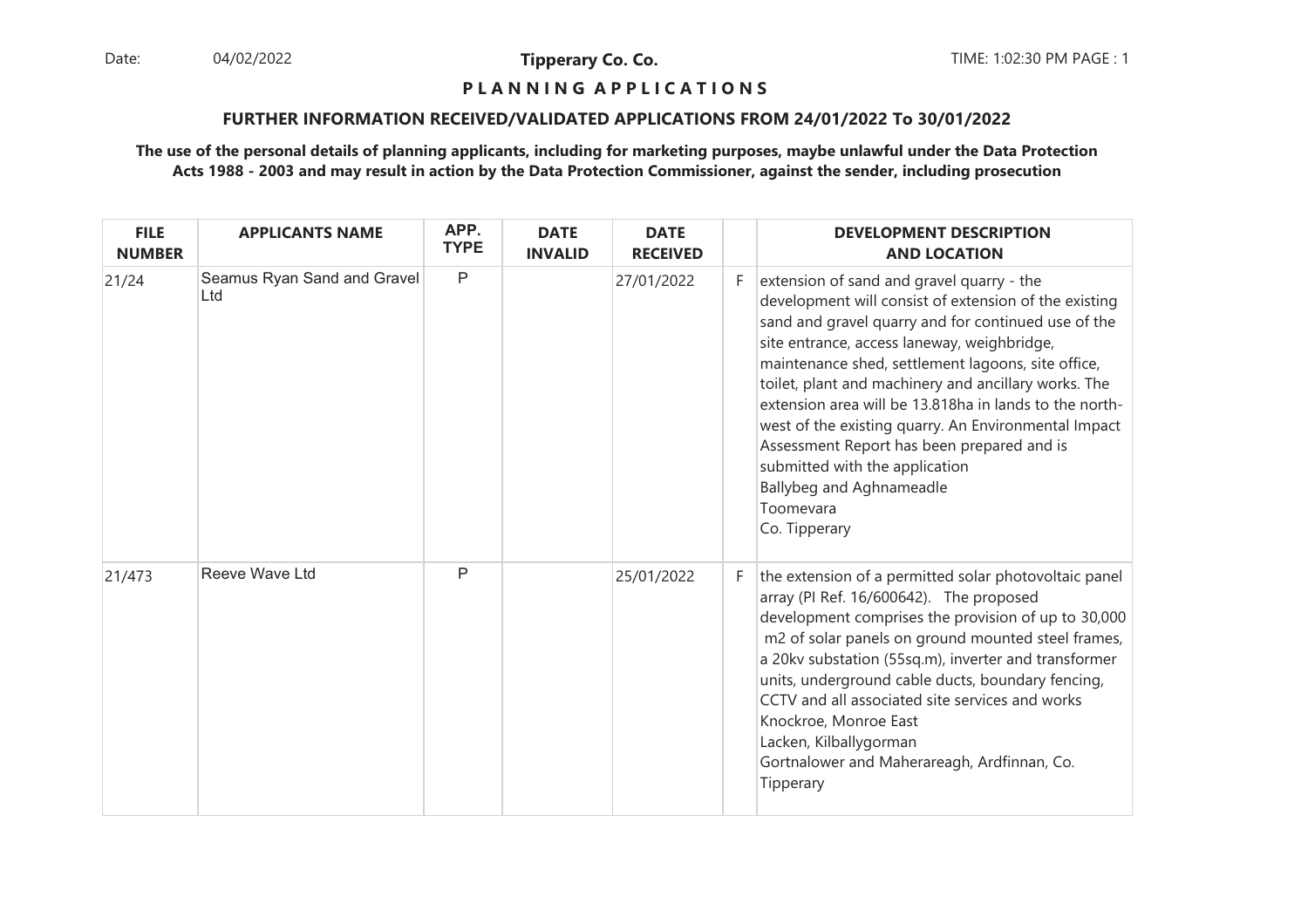Date: 04/02/2022 **Tipperary Co. Co. The Co. Co.** TIME: 1:02:30 PM PAGE : 2 04/02/2022

**Tipperary Co. Co.**

#### **P L A N N I N G A P P L I C A T I O N S**

## **FURTHER INFORMATION RECEIVED/VALIDATED APPLICATIONS FROM 24/01/2022 To 30/01/2022**

| <b>FILE</b><br><b>NUMBER</b> | <b>APPLICANTS NAME</b>           | APP.<br><b>TYPE</b> | <b>DATE</b><br><b>INVALID</b> | <b>DATE</b><br><b>RECEIVED</b> |    | <b>DEVELOPMENT DESCRIPTION</b><br><b>AND LOCATION</b>                                                                                                                                                                                                                                                                   |
|------------------------------|----------------------------------|---------------------|-------------------------------|--------------------------------|----|-------------------------------------------------------------------------------------------------------------------------------------------------------------------------------------------------------------------------------------------------------------------------------------------------------------------------|
| 21/725                       | <b>Austin Buckley</b>            | P                   |                               | 28/01/2022                     | F. | four serviced residential sites, vehicular entrance and<br>all associated site boundary and site development<br>works<br>Parkroe<br>Cappawhite<br>Co. Tipperary                                                                                                                                                         |
| 21/768                       | <b>Thomas and Brenda Hackett</b> | $\mathsf{P}$        |                               | 28/01/2022                     | F. | $(1)$ construction of a greenhouse over existing<br>courtyard/patio area including modifications to<br>stepped entrance and front garden wall, (2) All site<br>works associated with the above (Protected Structure<br>RPS no. S272)<br>Caherabbey House<br>Abbey Street, Caherabbey<br>Cahir<br>Co. Tipperary          |
| 21/1046                      | Mary Corcoran                    | $\mathsf{P}$        |                               | 27/01/2022                     | F. | extension to the side and rear of dwelling, new<br>garage and replacement septic tank and percolation<br>area, decommissioning of existing septic tank, some<br>minor front elevation changes, demolition of existing<br>shed at rear of dwelling and all associated site works<br>The Heath<br>Thurles<br>Co Tipperary |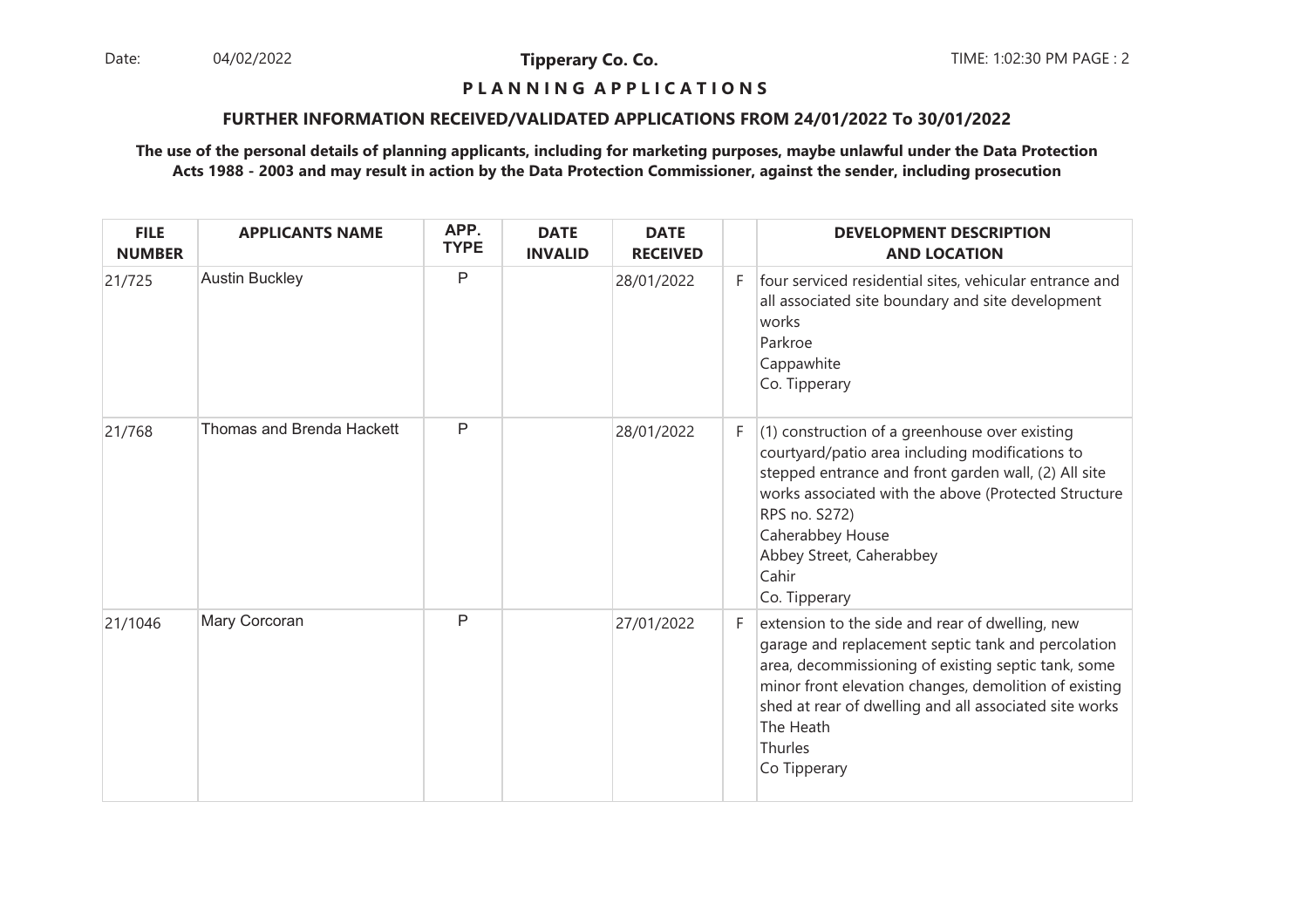Date: 04/02/2022 **Tipperary Co. Co. The:** 1:02:30 PM PAGE : 3 04/02/2022

**Tipperary Co. Co.**

#### **P L A N N I N G A P P L I C A T I O N S**

## **FURTHER INFORMATION RECEIVED/VALIDATED APPLICATIONS FROM 24/01/2022 To 30/01/2022**

| <b>FILE</b><br><b>NUMBER</b> | <b>APPLICANTS NAME</b>     | APP.<br><b>TYPE</b> | <b>DATE</b><br><b>INVALID</b> | <b>DATE</b><br><b>RECEIVED</b> |    | <b>DEVELOPMENT DESCRIPTION</b><br><b>AND LOCATION</b>                                                                                                                                                                                                                                                                                                                                                                                                                                                                                                                                                                                                                                                                                                        |
|------------------------------|----------------------------|---------------------|-------------------------------|--------------------------------|----|--------------------------------------------------------------------------------------------------------------------------------------------------------------------------------------------------------------------------------------------------------------------------------------------------------------------------------------------------------------------------------------------------------------------------------------------------------------------------------------------------------------------------------------------------------------------------------------------------------------------------------------------------------------------------------------------------------------------------------------------------------------|
| 21/1069                      | <b>Yvonne Meade</b>        | $\circ$             |                               | 28/01/2022                     | F. | to construct a dwelling house, garage, waste water<br>treatment system, entrance and driveway along with<br>all ancillary site works<br>Roardstown Lower<br>Drom<br>Templemore<br>Co Tipperary                                                                                                                                                                                                                                                                                                                                                                                                                                                                                                                                                               |
| 21/1128                      | Soleirtricity Lisheen Ltd. | P                   |                               | 28/01/2022                     | F. | construction of a Solar PV development with a<br>maximum export capacity (MEC) of up to 122MW<br>comprising of ca. 214,800 no. photovoltaic panels laid<br>out in arrays, the construction of a 38kV substation,<br>(ca.57.31m2 x 4.45m tall) along with associated<br>ancillary development including 30 no. Transformer<br>Stations (ca. 7.27m2 x 2.6m) with an integrated bund,<br>716 string Inverters, 1 no. DNO Substation Building<br>(16.28m2 x 5.42m), 1 No. Storage and maintenance<br>building (ca. 57.31m2 x 4.45m tall), 38 no. CCTV<br>cameras mounted on ca. 3.8m high poles, perimeter<br>security fenching and all ancillary works, the total<br>development area will be ca. 77ha.<br>Cooleeny<br>Derryfadda and Killoran<br>Co. Tipperary |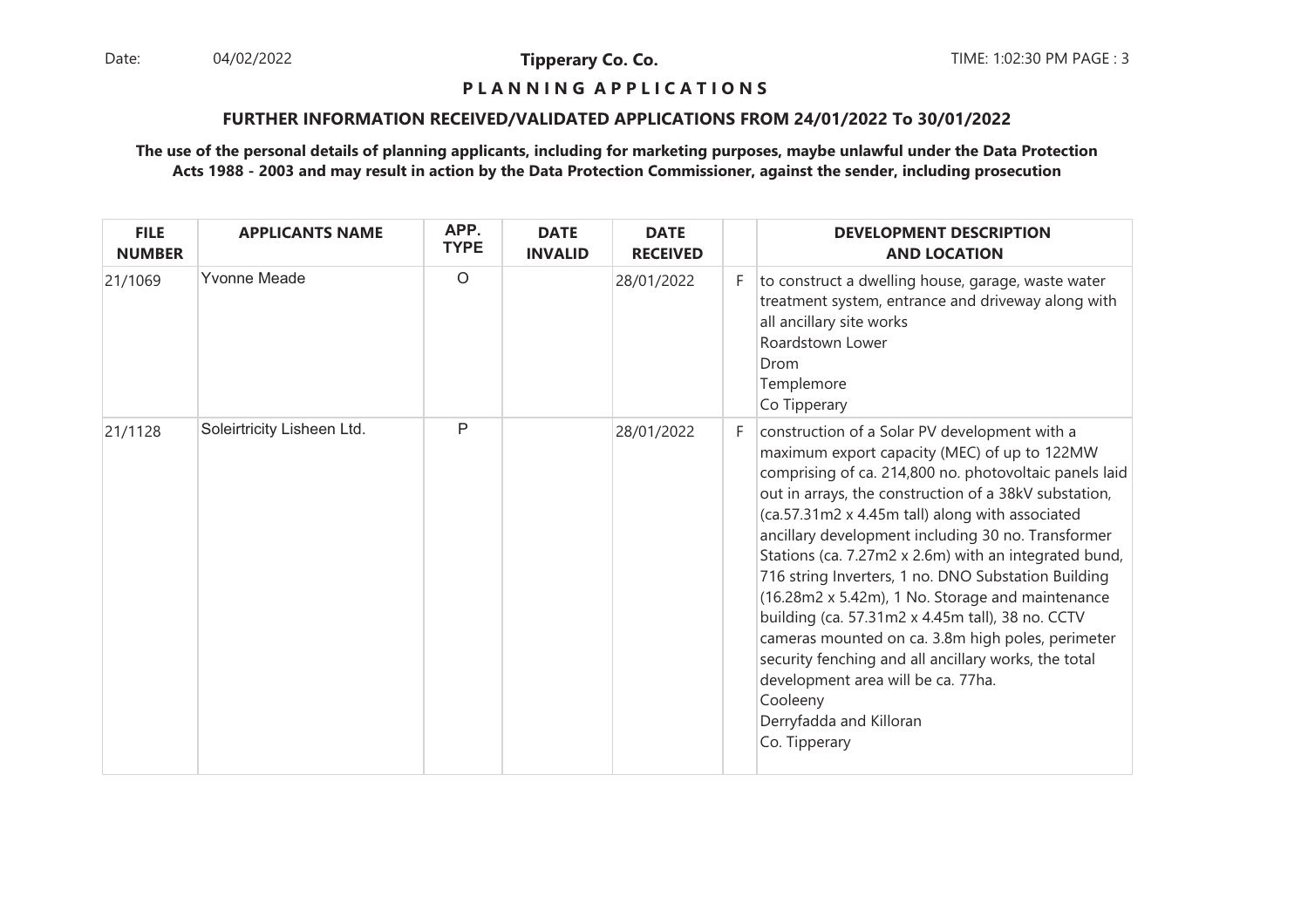Date: 04/02/2022 **Tipperary Co. Co. The Co. Co.** TIME: 1:02:30 PM PAGE : 4 04/02/2022

**Tipperary Co. Co.**

## **P L A N N I N G A P P L I C A T I O N S**

## **FURTHER INFORMATION RECEIVED/VALIDATED APPLICATIONS FROM 24/01/2022 To 30/01/2022**

| <b>FILE</b><br><b>NUMBER</b> | <b>APPLICANTS NAME</b>            | APP.<br><b>TYPE</b> | <b>DATE</b><br><b>INVALID</b> | <b>DATE</b><br><b>RECEIVED</b> |    | <b>DEVELOPMENT DESCRIPTION</b><br><b>AND LOCATION</b>                                                                                                                                                                                                                                                                                                               |
|------------------------------|-----------------------------------|---------------------|-------------------------------|--------------------------------|----|---------------------------------------------------------------------------------------------------------------------------------------------------------------------------------------------------------------------------------------------------------------------------------------------------------------------------------------------------------------------|
| 21/1135                      | <b>Trevor Austin</b>              | $\mathsf{R}$        |                               | 25/01/2022                     | F. | of existing agricultural related structures, 1) Mobile<br>home 2) General purpose shed 3) Canopy to stable<br>area 4) Livestock handling area 5) Livestock shed<br>with underground effluent tank, including all<br>associated works and Permission to construct a silage<br>base and associated site works<br>Bonagortbaun<br>Clonakenny<br>Roscrea, Co. Tipperary |
| 21/1198                      | Lorenzo and Marcelina<br>Caschera | P                   |                               | 24/01/2022                     | F. | a two storey dwelling, domestic garage, entrance,<br>install waste water treatment system including<br>associated site works<br>Fennor<br>Urlingford<br>Thurles<br>Co. Tipperary                                                                                                                                                                                    |
| 21/1266                      | Seamus Carey & Avril Kinnerk      | P                   |                               | 28/01/2022                     | F. | two storey dwelling, garage, entrance, septic tank and<br>carry out all associated works<br>Loughbrack<br>Kilcommon<br>Thurles<br>Co Tipperary                                                                                                                                                                                                                      |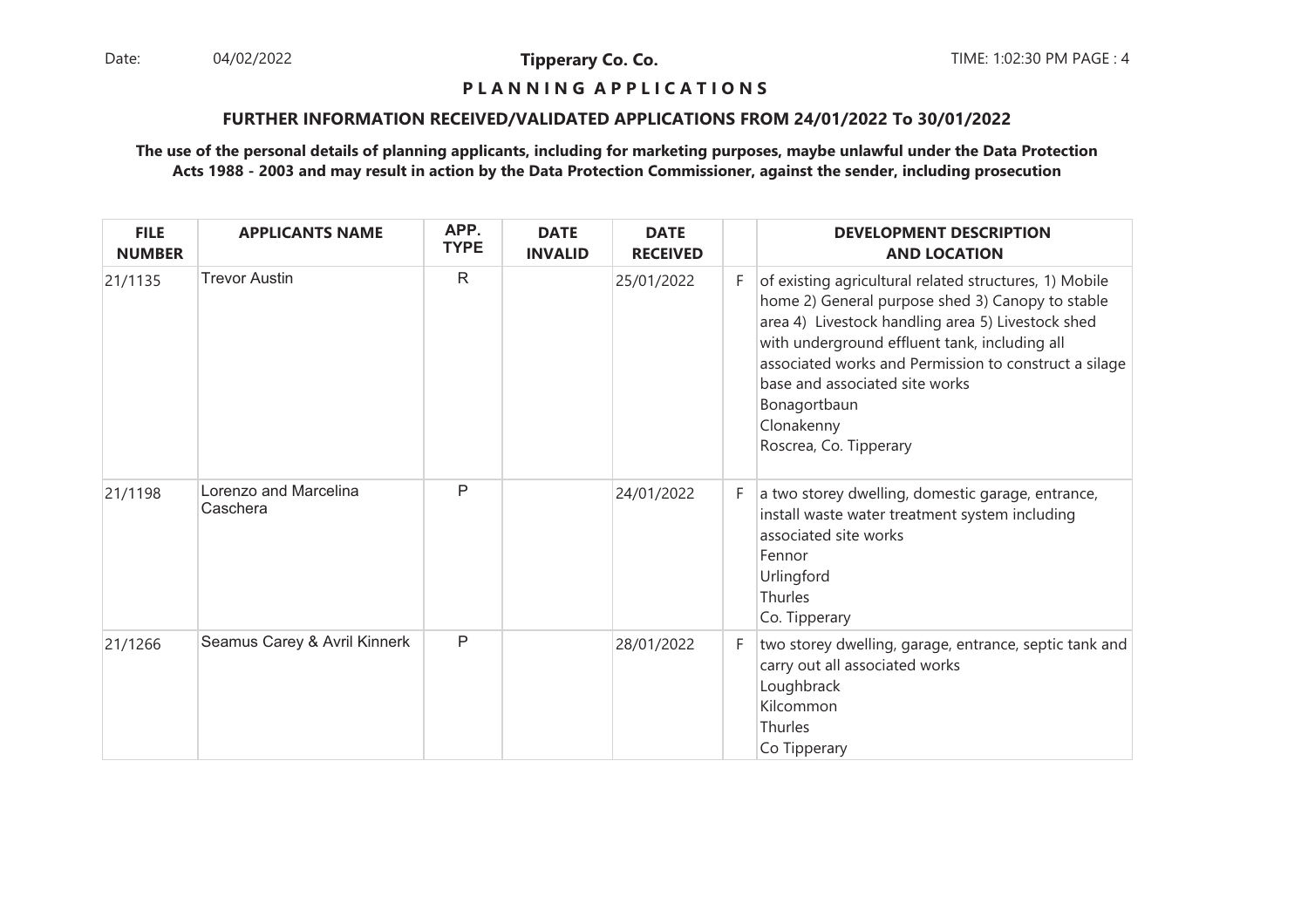Date: 04/02/2022 **Tipperary Co. Co. The:** 1:02:30 PM PAGE : 5 04/02/2022

**Tipperary Co. Co.**

# **P L A N N I N G A P P L I C A T I O N S**

## **FURTHER INFORMATION RECEIVED/VALIDATED APPLICATIONS FROM 24/01/2022 To 30/01/2022**

| <b>FILE</b><br><b>NUMBER</b> | <b>APPLICANTS NAME</b> | APP.<br><b>TYPE</b> | <b>DATE</b><br><b>INVALID</b> | <b>DATE</b><br><b>RECEIVED</b> |    | <b>DEVELOPMENT DESCRIPTION</b><br><b>AND LOCATION</b>                                                                                                                                                                                                                                                                                       |
|------------------------------|------------------------|---------------------|-------------------------------|--------------------------------|----|---------------------------------------------------------------------------------------------------------------------------------------------------------------------------------------------------------------------------------------------------------------------------------------------------------------------------------------------|
| 21/1383                      | Alicia O'Dwyer         | P                   |                               | 26/01/2022                     | F. | new two storey dwelling, domestic garage, alterations<br>to existing site entrance, new septic tank and<br>percolation area and all associated site works<br>Ballyknock<br>Cashel<br>Co. Tipperary                                                                                                                                          |
| 21/1419                      | Edel Ryan              | P                   |                               | 24/01/2022                     | F. | construction of detached single storey dwelling,<br>detached domestic garage, new access from existing<br>access roadway, wastewater treatment system and<br>percolation area, connection to necessary services<br>together with all associated site and incidental works<br>Ballycorrigan<br><b>Ballina</b><br>Killaloe PO<br>Co Tipperary |
| 21/1488                      | Sarah Ryan             | P                   |                               | 28/01/2022                     | F. | alterations to existing dwelling and out building,<br>extension to existing house and conversion of the<br>existing outbuilding, septic tank, percolation area and<br>all associated site works<br>Cormackstown<br>Thurles<br>Co Tipperary                                                                                                  |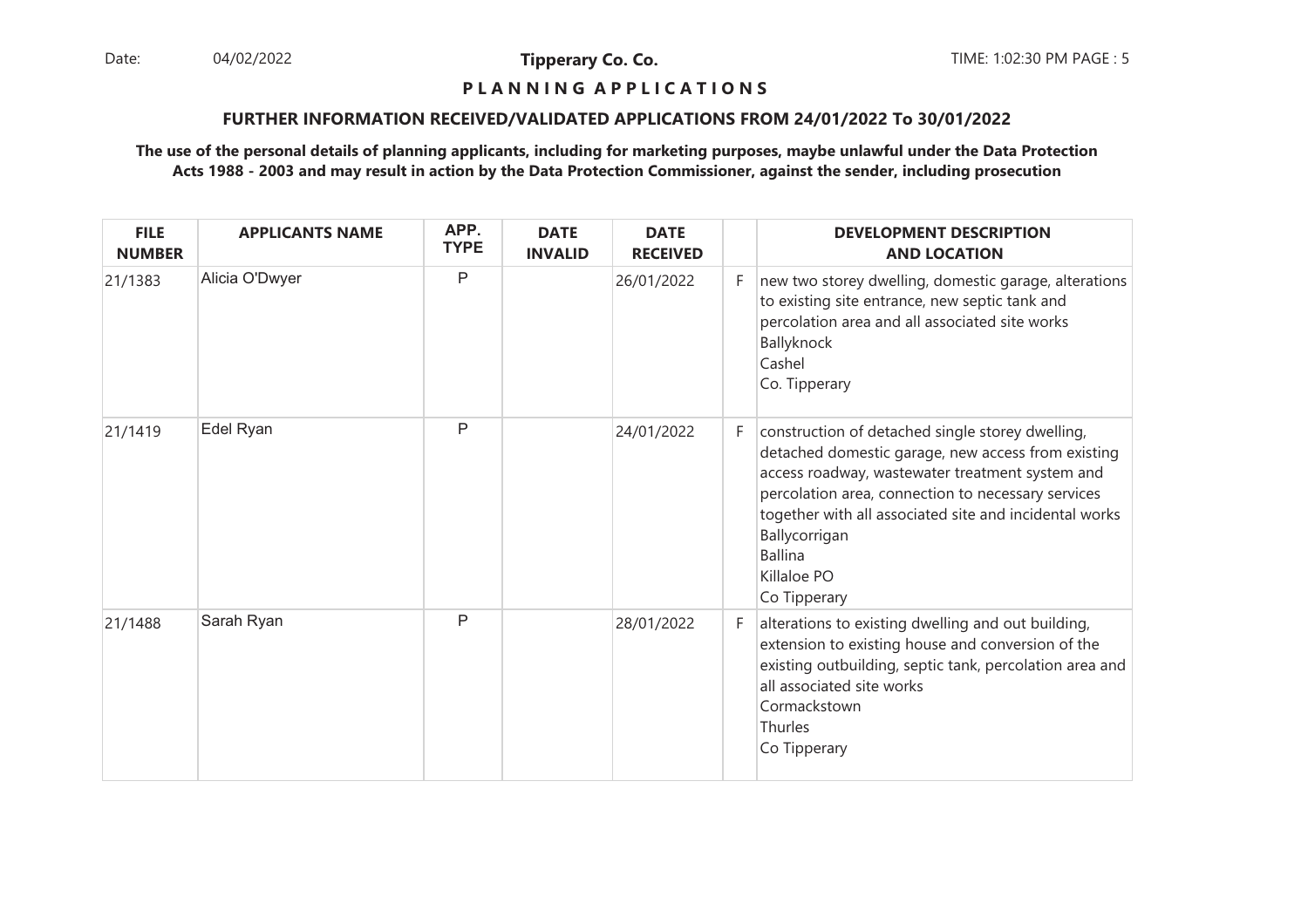Date: 04/02/2022 **Tipperary Co. Co. The Co. Co.** TIME: 1:02:30 PM PAGE : 6 04/02/2022

**Tipperary Co. Co.**

# **P L A N N I N G A P P L I C A T I O N S**

## **FURTHER INFORMATION RECEIVED/VALIDATED APPLICATIONS FROM 24/01/2022 To 30/01/2022**

| <b>FILE</b><br><b>NUMBER</b> | <b>APPLICANTS NAME</b>               | APP.<br><b>TYPE</b> | <b>DATE</b><br><b>INVALID</b> | <b>DATE</b><br><b>RECEIVED</b> |    | <b>DEVELOPMENT DESCRIPTION</b><br><b>AND LOCATION</b>                                                                                                                                                                                                                                                                                                                                                                                                                                                                         |
|------------------------------|--------------------------------------|---------------------|-------------------------------|--------------------------------|----|-------------------------------------------------------------------------------------------------------------------------------------------------------------------------------------------------------------------------------------------------------------------------------------------------------------------------------------------------------------------------------------------------------------------------------------------------------------------------------------------------------------------------------|
| 21/1563                      | Michael Purcell and Eimear<br>Cahill | P                   |                               | 25/01/2022                     | F. | construction of a single storey dwelling, domestic<br>garage, septic tank and percolation area together<br>with new site entrance and carry out all associated<br>site works<br><b>Connell's Cross</b><br>Drom<br>Templemore, Co. Tipperary                                                                                                                                                                                                                                                                                   |
| 21/1594                      | <b>Patrick Page</b>                  | $\mathsf{R}$        |                               | 27/01/2022                     | F. | new entrance (to improve sightlines and entrance<br>safety) and permission to build up/close existing old<br>entrance and all associated site works<br>Lacken<br>Carrigahorig<br>Nenagh<br>Co Tipperary                                                                                                                                                                                                                                                                                                                       |
| 21/1679                      | Eamonn Quigley                       | P                   |                               | 27/01/2022                     | F. | 1) a single storey rear extension (16m2) to provide<br>sun-room, 2) internal refurbishment works, 3)<br>replacement of existing septic tank, 4) change of use<br>of dwelling from residential use to short-term holiday<br>rental accommodation, 5) landscaping and ancillary<br>site services work to facilitate this development, 6)<br>Retention planning permission for existing<br>agricultural barn, entrance gates and boundary walls<br>to farmyard<br>Gortagarry Cottage<br>Ballinalough<br>Toomevara, Co. Tipperary |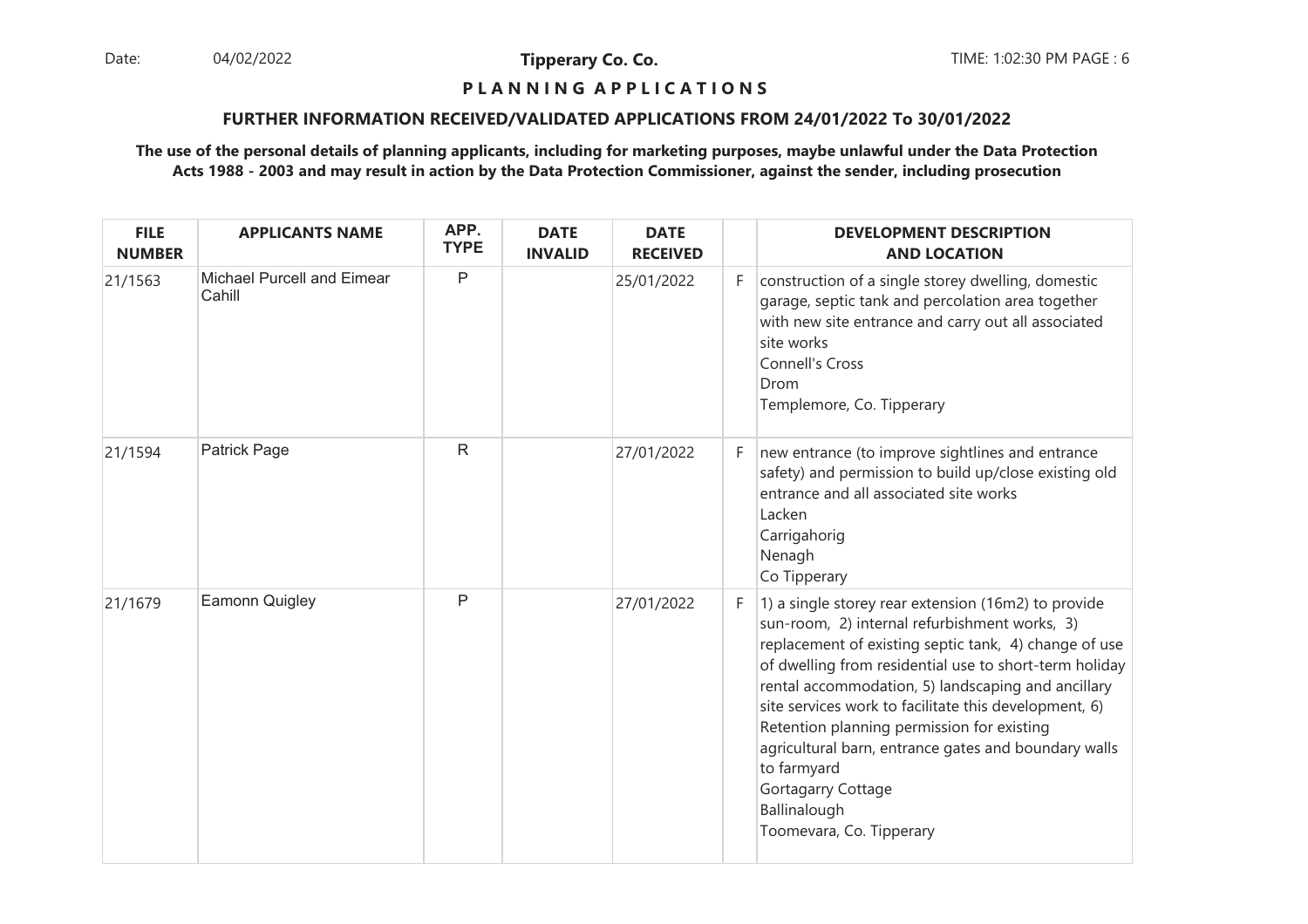Date: 04/02/2022 **Tipperary Co. Co. The Co. Co.** TIME: 1:02:30 PM PAGE : 7 04/02/2022

**Tipperary Co. Co.**

#### **P L A N N I N G A P P L I C A T I O N S**

## **FURTHER INFORMATION RECEIVED/VALIDATED APPLICATIONS FROM 24/01/2022 To 30/01/2022**

## **The use of the personal details of planning applicants, including for marketing purposes, maybe unlawful under the Data ProtectionActs 1988 - 2003 and may result in action by the Data Protection Commissioner, against the sender, including prosecution**

| <b>FILE</b><br><b>NUMBER</b> | <b>APPLICANTS NAME</b>                | APP.<br><b>TYPE</b> | <b>DATE</b><br><b>INVALID</b> | <b>DATE</b><br><b>RECEIVED</b> |    | <b>DEVELOPMENT DESCRIPTION</b><br><b>AND LOCATION</b>                                                                                                                                                       |
|------------------------------|---------------------------------------|---------------------|-------------------------------|--------------------------------|----|-------------------------------------------------------------------------------------------------------------------------------------------------------------------------------------------------------------|
| 21/1690                      | Joseph Connolly                       | P                   |                               | 25/01/2022                     | F. | construct a dwelling house, entrance, driveway,<br>treatment system, percolation area and all associated<br>site development works<br>Cathaganstown<br>Killenaule<br>Co. Tipperary                          |
| 21/1701                      | <b>Vincent Mullally</b>               | P                   |                               | 24/01/2022                     | F. | traditional single storey dwelling house, domestic<br>garage, septic tank, percolation area, entrance and<br>ancillary site works<br>Oldcastle<br>Clonakenny<br>Roscrea, Co. Tipperary                      |
| 21/1854                      | Danielle (Maher) and Kieran<br>O'Dowd | P                   |                               | 25/01/2022                     | F. | construction of new dwelling with a new entrance, a<br>new garage, a new well, a new septic tank and<br>percolation area and all associated site works<br>Sallsquarter<br>Horse and Jokcey<br>Co. Tipperary |

**19Total:**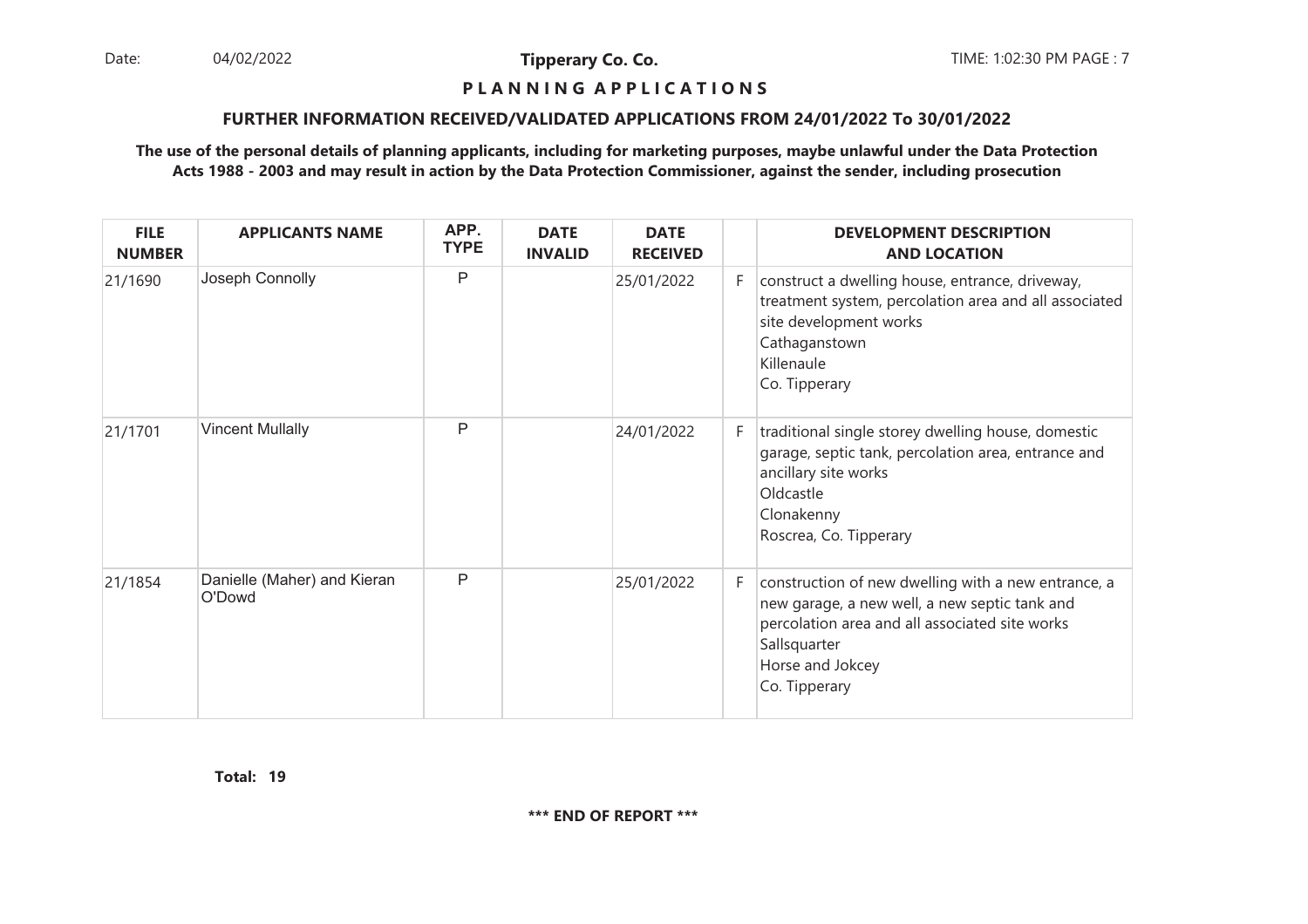## **P L A N N I N G A P P L I C A T I O N S**

## **INVALID APPLICATIONS FROM 24/01/2022 To 30/01/2022**

| <b>FILE</b><br><b>NUMBER</b> | <b>APPLICANTS NAME</b>      | APP.<br><b>TYPE</b> | <b>DATE</b><br><b>INVALID</b> | <b>DEVELOPMENT DESCRIPTION AND LOCATION</b>                                                                                                                                                                                                                                                                                                                                                                                                                                              |
|------------------------------|-----------------------------|---------------------|-------------------------------|------------------------------------------------------------------------------------------------------------------------------------------------------------------------------------------------------------------------------------------------------------------------------------------------------------------------------------------------------------------------------------------------------------------------------------------------------------------------------------------|
| 22/31                        | Claire Griffin & Josh Lane  | $\mathsf{P}$        | 24/01/2022                    | single-storey rear and two-storey side extensions to the existing<br>dwelling house and all associated siteworks<br>Gortnaveigh<br>Newtown<br>Nenagh<br>Co Tipperary                                                                                                                                                                                                                                                                                                                     |
| 22/38                        | J and L Grubb Limited       | $\mathsf{P}$        | 24/01/2022                    | fitting photo voltaic cells on the roof of cheese factory. The<br>proposed development is within the curtilage of a protected<br>structure Ref S075<br>Beechmount<br>Foulkstown Td<br>Fethard<br>Co. Tipperary E91 FK84                                                                                                                                                                                                                                                                  |
| 22/40                        | Calibration Technology Ltd. | $\mathsf{R}$        | 24/01/2022                    | partial change of use of ground floor level and extension of first<br>floor level to provide additional offices, meeting rooms and<br>laboratories, new access doors to the rear and side elevations,<br>new window opes on the side elevations of the first floor level,<br>removal of roller shutter doors on the rear elevation, new<br>signage to the front elevation with lighting and all associated<br>site works<br>Unit 4 Shannonside Business Park<br>Birdhill<br>Co Tipperary |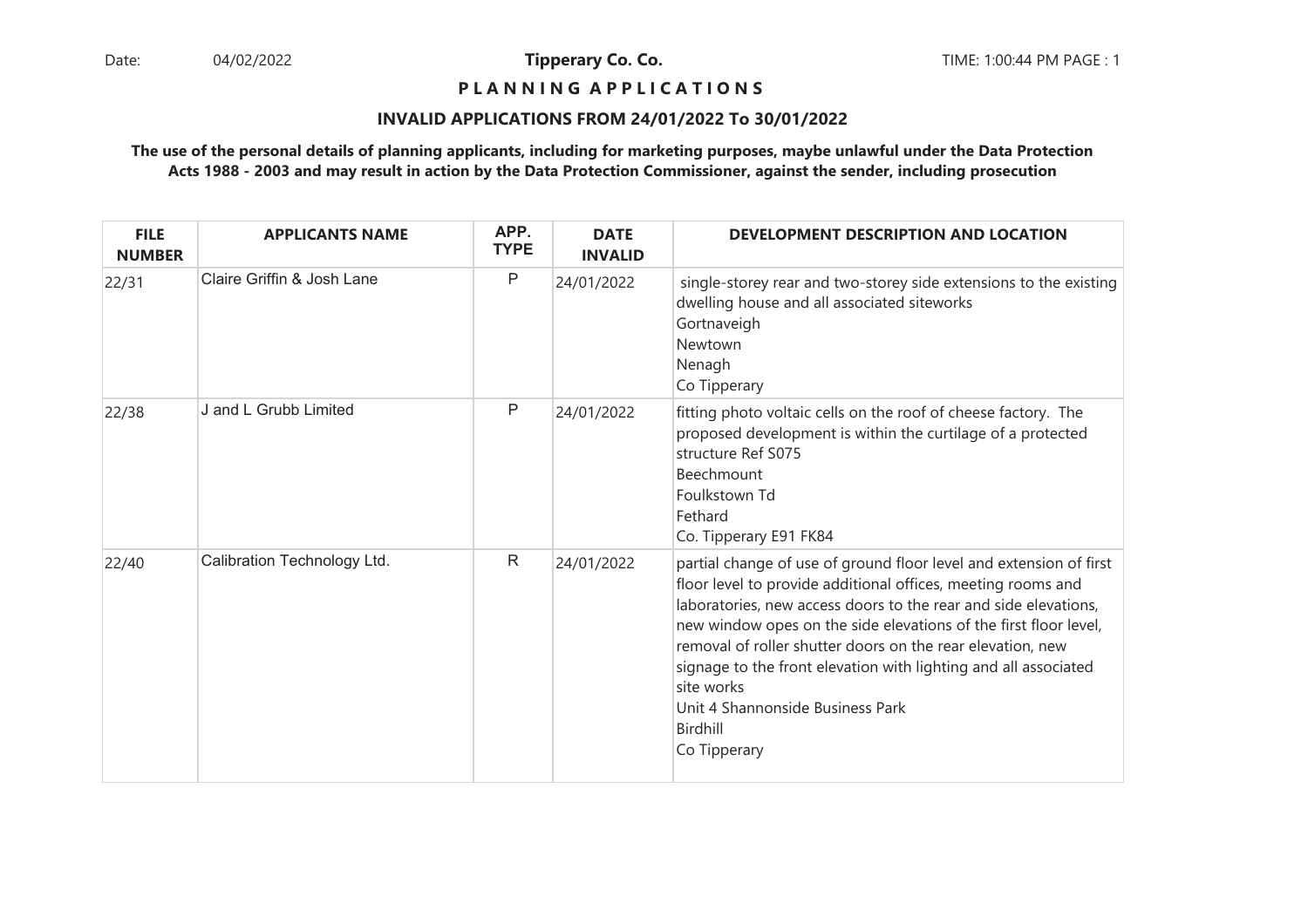**P L A N N I N G A P P L I C A T I O N S** 

## **INVALID APPLICATIONS FROM 24/01/2022 To 30/01/2022**

| <b>FILE</b><br><b>NUMBER</b> | <b>APPLICANTS NAME</b> | APP.<br><b>TYPE</b> | <b>DATE</b><br><b>INVALID</b> | DEVELOPMENT DESCRIPTION AND LOCATION                                                                                                                                                                                                                                                                                                                                                                                                                                                                                                                                                                                                                                                                                                                                                                                                                                                                                                                                                                                                                                                                                                                                                                                                                                                                                                                                                                                                                                                                                                                                                                      |
|------------------------------|------------------------|---------------------|-------------------------------|-----------------------------------------------------------------------------------------------------------------------------------------------------------------------------------------------------------------------------------------------------------------------------------------------------------------------------------------------------------------------------------------------------------------------------------------------------------------------------------------------------------------------------------------------------------------------------------------------------------------------------------------------------------------------------------------------------------------------------------------------------------------------------------------------------------------------------------------------------------------------------------------------------------------------------------------------------------------------------------------------------------------------------------------------------------------------------------------------------------------------------------------------------------------------------------------------------------------------------------------------------------------------------------------------------------------------------------------------------------------------------------------------------------------------------------------------------------------------------------------------------------------------------------------------------------------------------------------------------------|
| 22/43                        | Thorhammer Itd         | P                   | 27/01/2022                    | development will consist of 1. An assisted living elderly care<br>building with 45 no. self-contained units, each with<br>kitchen/dining/living, bedroom, bathroom, balcony & Storage.<br>The building will also have a reception area, dayrooms,<br>associated storage etc. 2. A courtyard garden, landscaping in<br>general including new semi mature trees to all relevant<br>boundaries etc. 3. Provision of on-site carparking and bicycle<br>parking 4. Carrying out works to a Protected strucure which<br>includes provision to demolish and remove the existing unused<br>Supermarket attached to the rear of 42 Bank Place Building<br>which is listed on the National Inventory of Architectural<br>Heritage under reference 22108091. Works will include restoring<br>the rear of this building to its original form, prior to the<br>construction of this supermarket. 5. Provision of a new foul<br>sewer connection to the adjoining public foul sewer network. 6.<br>Provision of storm water drainage including the installation of a<br>storm water attenuation tank and connection to adjoining public<br>storm water network. 7. Provision for a new water connection to<br>the building from the adjoining public water main. 8. Provision<br>of public lighting throughout the site. 9. Provision of on-site bin<br>storage. 10. Provision to connect into existing adjoining public<br>road network and to construct new footpaths to service the<br>proposed development. 11. All associated site development<br>works<br>42 Bank Place<br><b>Tipperary Town</b><br>Co. Tipperary |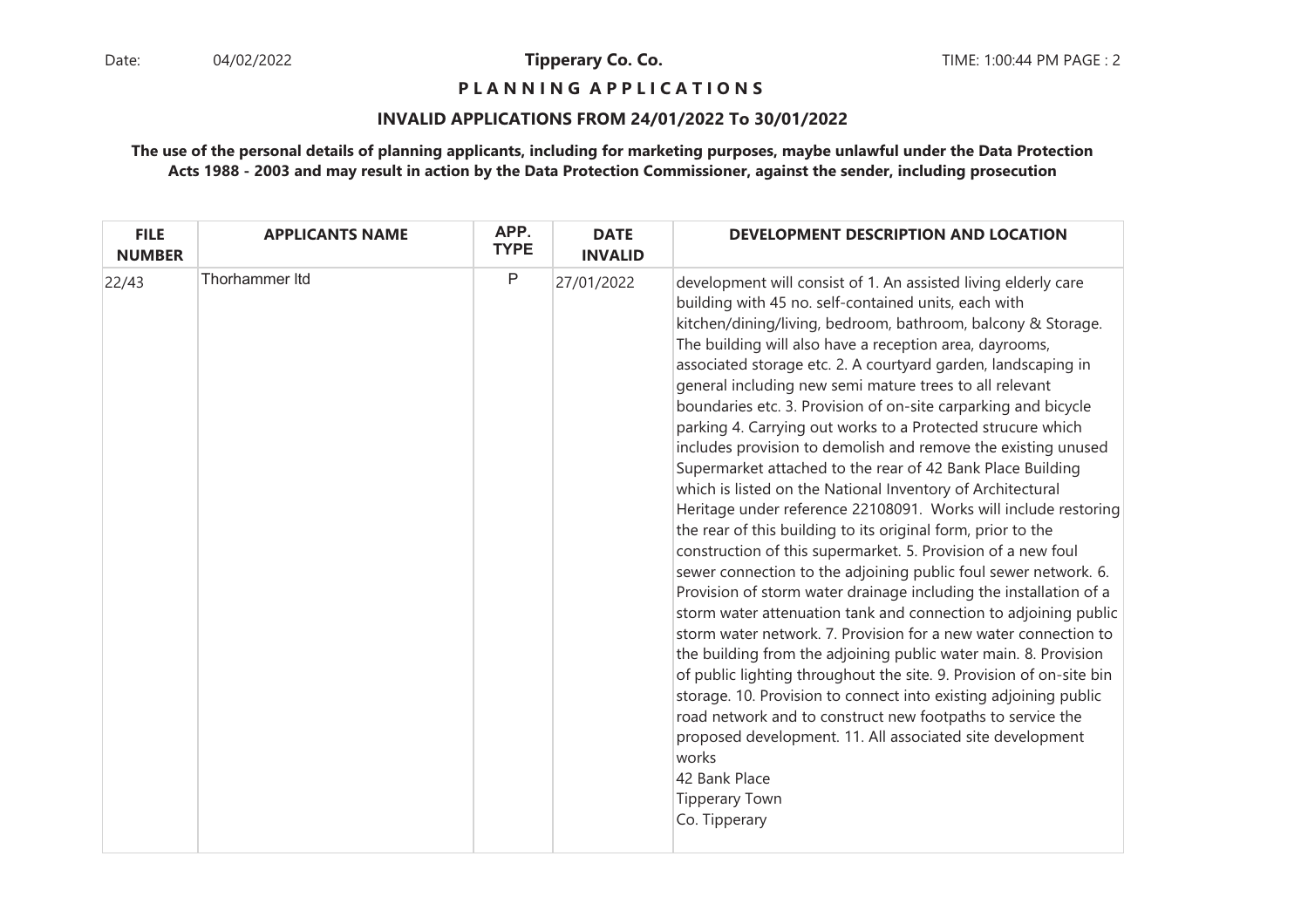## **P L A N N I N G A P P L I C A T I O N S**

#### **INVALID APPLICATIONS FROM 24/01/2022 To 30/01/2022**

| <b>FILE</b><br><b>NUMBER</b> | <b>APPLICANTS NAME</b>    | APP.<br><b>TYPE</b> | <b>DATE</b><br><b>INVALID</b> | DEVELOPMENT DESCRIPTION AND LOCATION                                                                                                                                                                                                                                          |
|------------------------------|---------------------------|---------------------|-------------------------------|-------------------------------------------------------------------------------------------------------------------------------------------------------------------------------------------------------------------------------------------------------------------------------|
| 22/46                        | Jamie Mulvey & Cian Doyle | P                   | 26/01/2022                    | construction of a proposed two-storey dwelling, domestic<br>garage, a proposed wastewater treatment system with<br>percolation area and all associated siteworks including a site<br>entrance<br>Pintown and Irby<br>Roscrea<br>Co Tipperary                                  |
| 22/52                        | Paul and Niamh Hayes      | P                   | 26/01/2022                    | demolish part of the existing southwest facing stone boundary<br>wall including attached shed and to construct a single storey<br>extension to the side of existing dwelling house with all other<br>associated site works<br><b>Burke Street</b><br>Fethard<br>Co. Tipperary |
| 22/55                        | Edward G. Dolan           | P                   | 28/01/2022                    | construction of slatted cattle house with underground slurry<br>storage, ancillary concrete yard and all associated site works<br>Lelagh<br>Rathcabbin<br>Co. Tipperary                                                                                                       |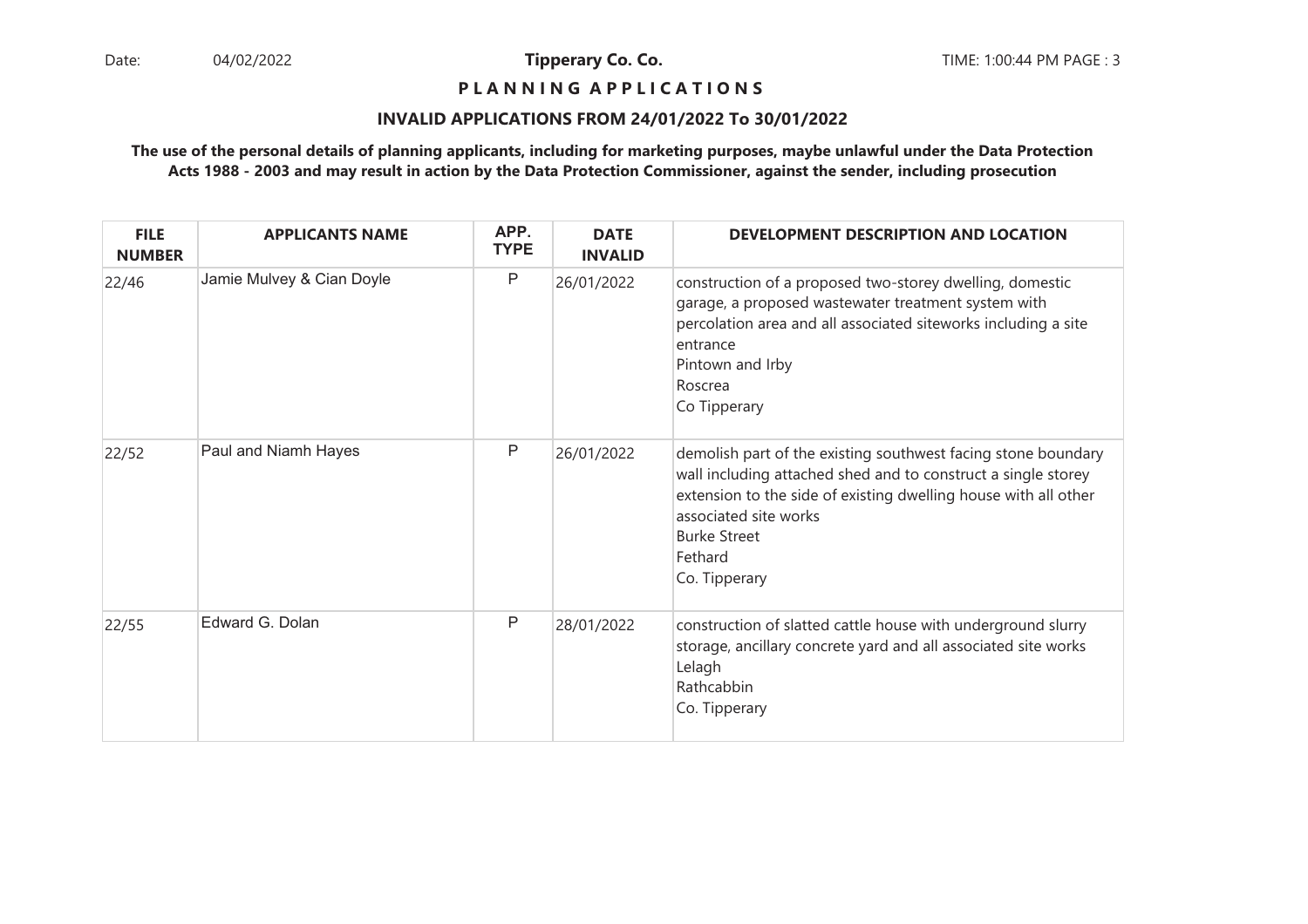## **P L A N N I N G A P P L I C A T I O N S**

#### **INVALID APPLICATIONS FROM 24/01/2022 To 30/01/2022**

| <b>FILE</b><br><b>NUMBER</b> | <b>APPLICANTS NAME</b> | APP.<br><b>TYPE</b> | <b>DATE</b><br><b>INVALID</b> | DEVELOPMENT DESCRIPTION AND LOCATION                                                                                                                                                                                 |
|------------------------------|------------------------|---------------------|-------------------------------|----------------------------------------------------------------------------------------------------------------------------------------------------------------------------------------------------------------------|
| 22/63                        | Michael and Anne Walsh | P                   | 28/01/2022                    | demolish existing conservatory and to construct a single storey<br>extension to the side of existing dwelling house and canopy<br>roof, all with associated site works<br>Roosca<br>Cahir<br>Co. Tipperary           |
| 22/60017                     | Denise McCarthy        | P                   | 24/01/2022                    | Change the design of the house that was previously granted<br>under planning Ref. No. 19600869<br>Grange Road<br>Ballina,<br>killaloe, Co. Tipperary<br>V94 Y6F3                                                     |
| 22/60019                     | Padraig Bourke         | P                   | 24/01/2022                    | Planning permission to construct a storey and a half dwelling<br>house, garage, waste water treatment and disposal system,<br>entrance and associated site works<br>Dromard, Clonmore<br>Templemore<br>Co. Tipperary |
| 22/60024                     | Denise McCarthy        | P                   | 26/01/2022                    | Change the design of the house that was previously granted<br>under planning Ref. No 19600869<br>Grange Road<br>Ballina,<br>Co. Tipperary<br>V94 Y6F3                                                                |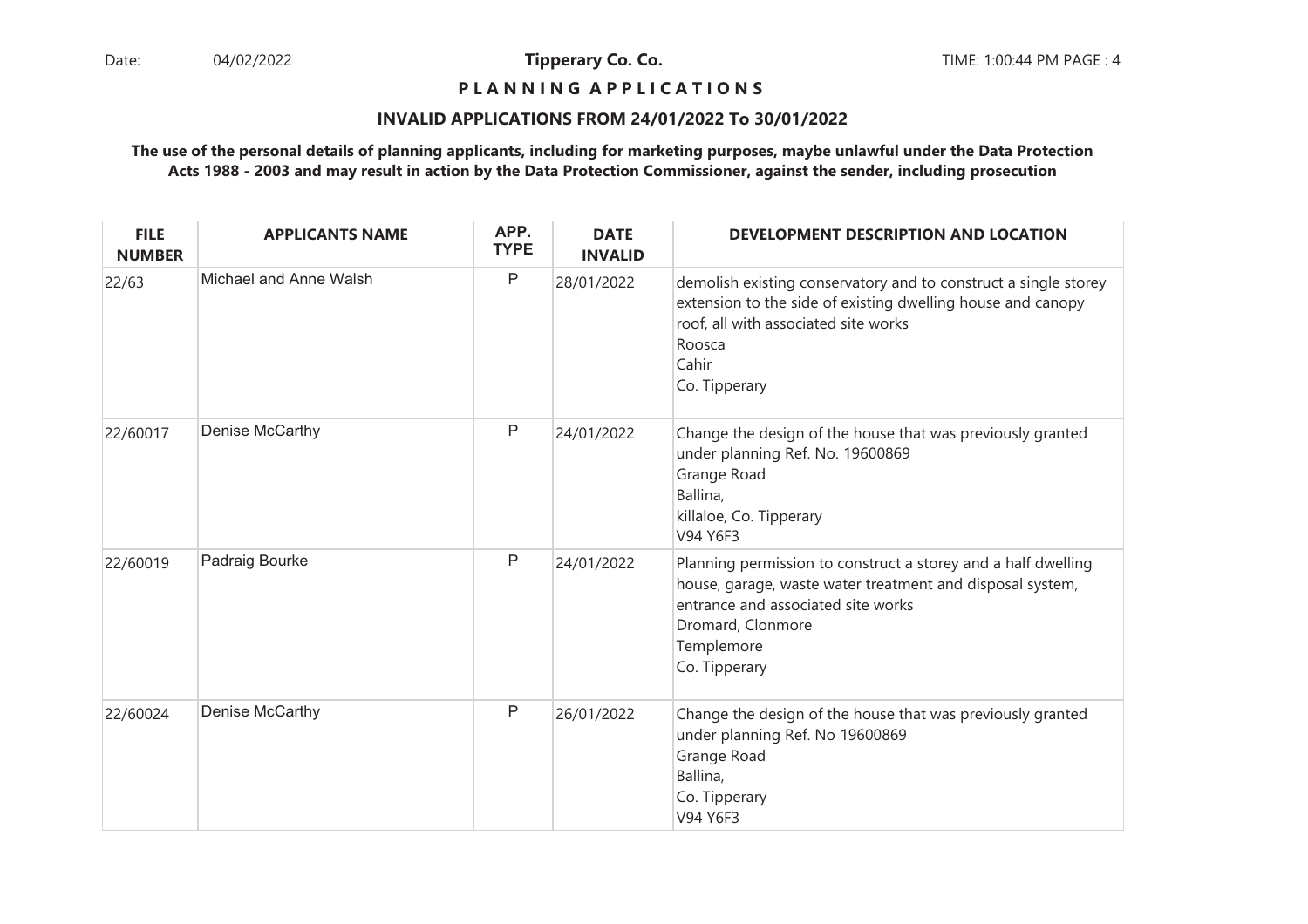**P L A N N I N G A P P L I C A T I O N S** 

## **INVALID APPLICATIONS FROM 24/01/2022 To 30/01/2022**

| <b>FILE</b><br><b>NUMBER</b> | <b>APPLICANTS NAME</b>        | APP.<br><b>TYPE</b> | <b>DATE</b><br><b>INVALID</b> | DEVELOPMENT DESCRIPTION AND LOCATION                                                                                                                                                                                                                                                                                                                                                                                                                                                                                                                                                                                                                                                                                                                                                                                                                                |
|------------------------------|-------------------------------|---------------------|-------------------------------|---------------------------------------------------------------------------------------------------------------------------------------------------------------------------------------------------------------------------------------------------------------------------------------------------------------------------------------------------------------------------------------------------------------------------------------------------------------------------------------------------------------------------------------------------------------------------------------------------------------------------------------------------------------------------------------------------------------------------------------------------------------------------------------------------------------------------------------------------------------------|
| 22/60027                     | Dianne Anderson               | $\mathsf{R}$        | 27/01/2022                    | works carried out and proposed to be carried out to Slevoir<br>House, a<br>protected structure (NIAH Ref: 22301001 and RPS No.: S363). The<br>retention works carried out to the building and site consist of: •<br>Repairs to render, internal covings and finishes, • Installation of<br>new kitchen facilities, • Upgrading the Mechanical and Electrical<br>throughout the house, • Installation of two new doors on the<br>external fabric, • Installation of fixtures and fittings, • All ancillary<br>and associated works to the building and site, and • Retention of<br>small cottage on the site. The new works proposed to be carried<br>out consist of: • Installation of a new wastewater treatment plant<br>system, and • All ancillary and associated site works.<br>Slevoir House,<br>Slevoir, Terryglass,<br>Nenagh, Tipperary<br><b>E45 TR76</b> |
| 22/60029                     | Liam Butler and Linda Sweeney | P                   | 28/01/2022                    | Full planning permission for the following works: a) construction<br>of a new, part two-storey, part single-storey detached dwelling;<br>b) new detached garage; c) new site entrance; d) new<br>connections to existing utilities; e) new waste-water treatment<br>system & percolation area; f) all associated site works<br>Barnalisheen<br>Templetuohy<br>Thurles<br>Co. Tipperary                                                                                                                                                                                                                                                                                                                                                                                                                                                                              |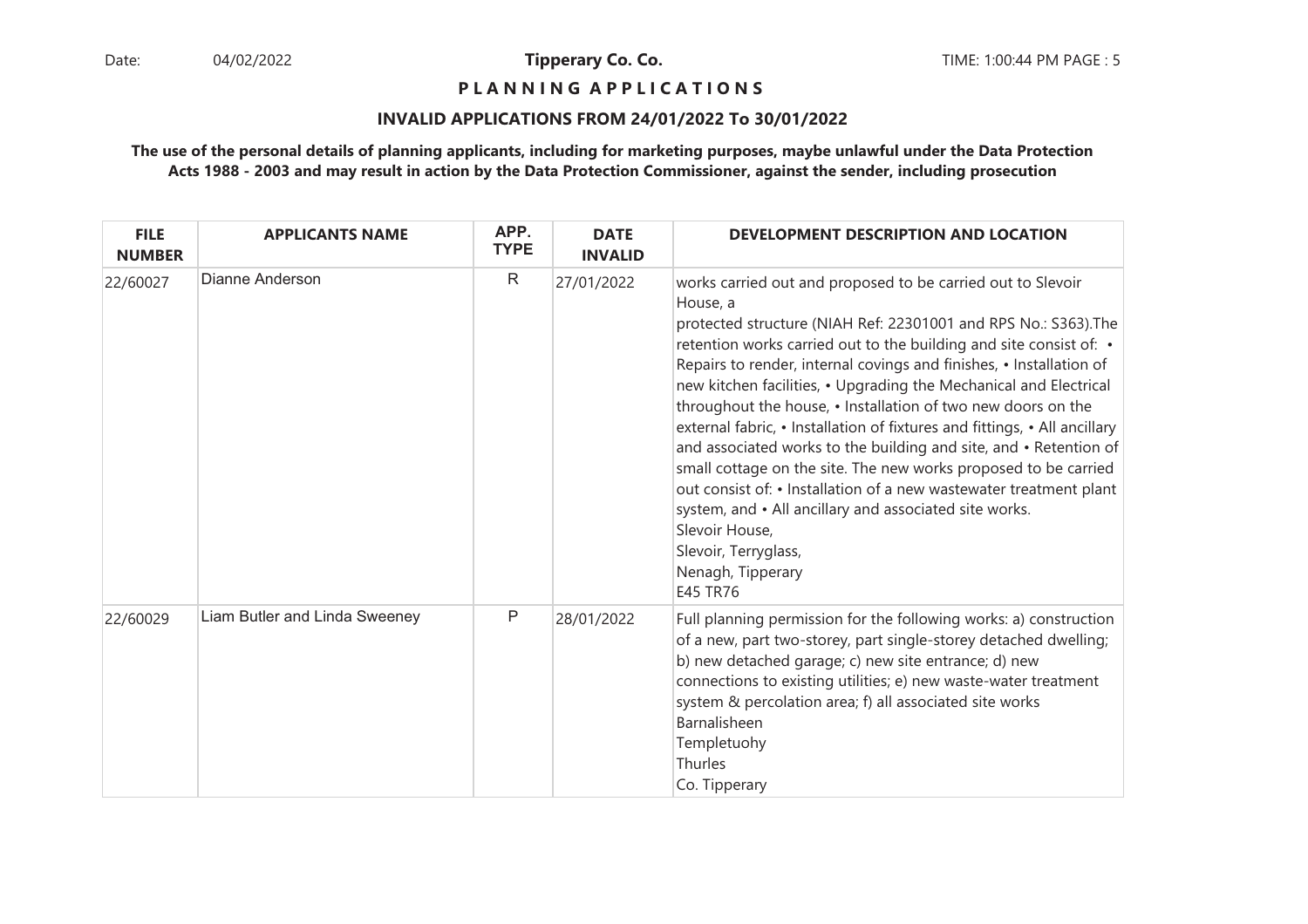# **P L A N N I N G A P P L I C A T I O N S**

#### **INVALID APPLICATIONS FROM 24/01/2022 To 30/01/2022**

**The use of the personal details of planning applicants, including for marketing purposes, maybe unlawful under the Data ProtectionActs 1988 - 2003 and may result in action by the Data Protection Commissioner, against the sender, including prosecution**

**13Total:**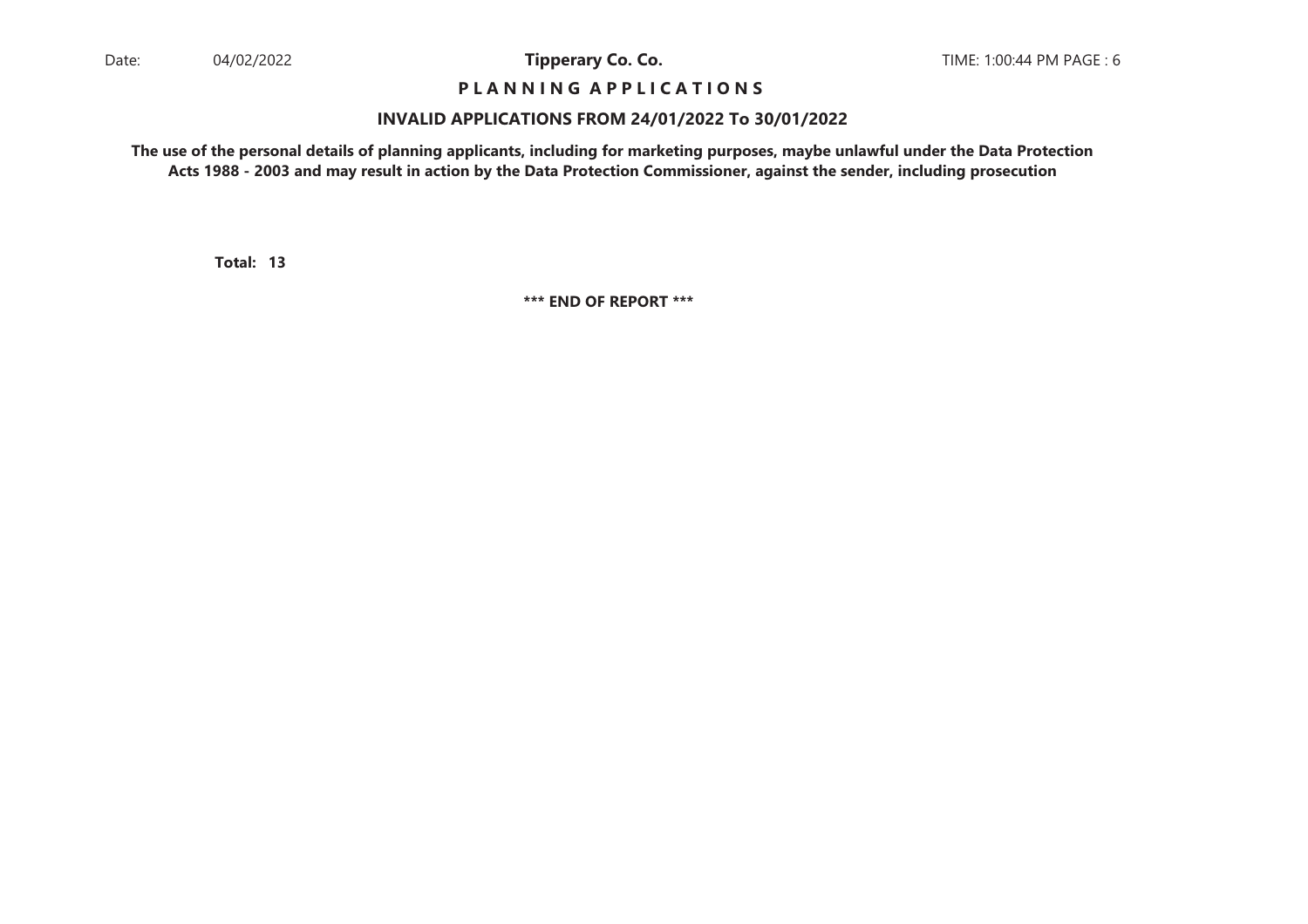# **P L A N N I N G A P P L I C A T I O N S**

# **EIAR - NIS REPORTS REQUESTED FROM 24/01/2022 To 30/01/2022**

| <b>FILE</b> | <b>NAME</b><br>л. | A D.D<br>AP.<br>TVDE | 'eaues' | - -<br>.  ticle | <b>LOCATION</b><br>NEVI<br><b>CRIPTION</b><br>DESI<br>JPMFNI<br>AND. |  |
|-------------|-------------------|----------------------|---------|-----------------|----------------------------------------------------------------------|--|
| NUMRFR      |                   |                      | Date    | Number          |                                                                      |  |

**0Total:**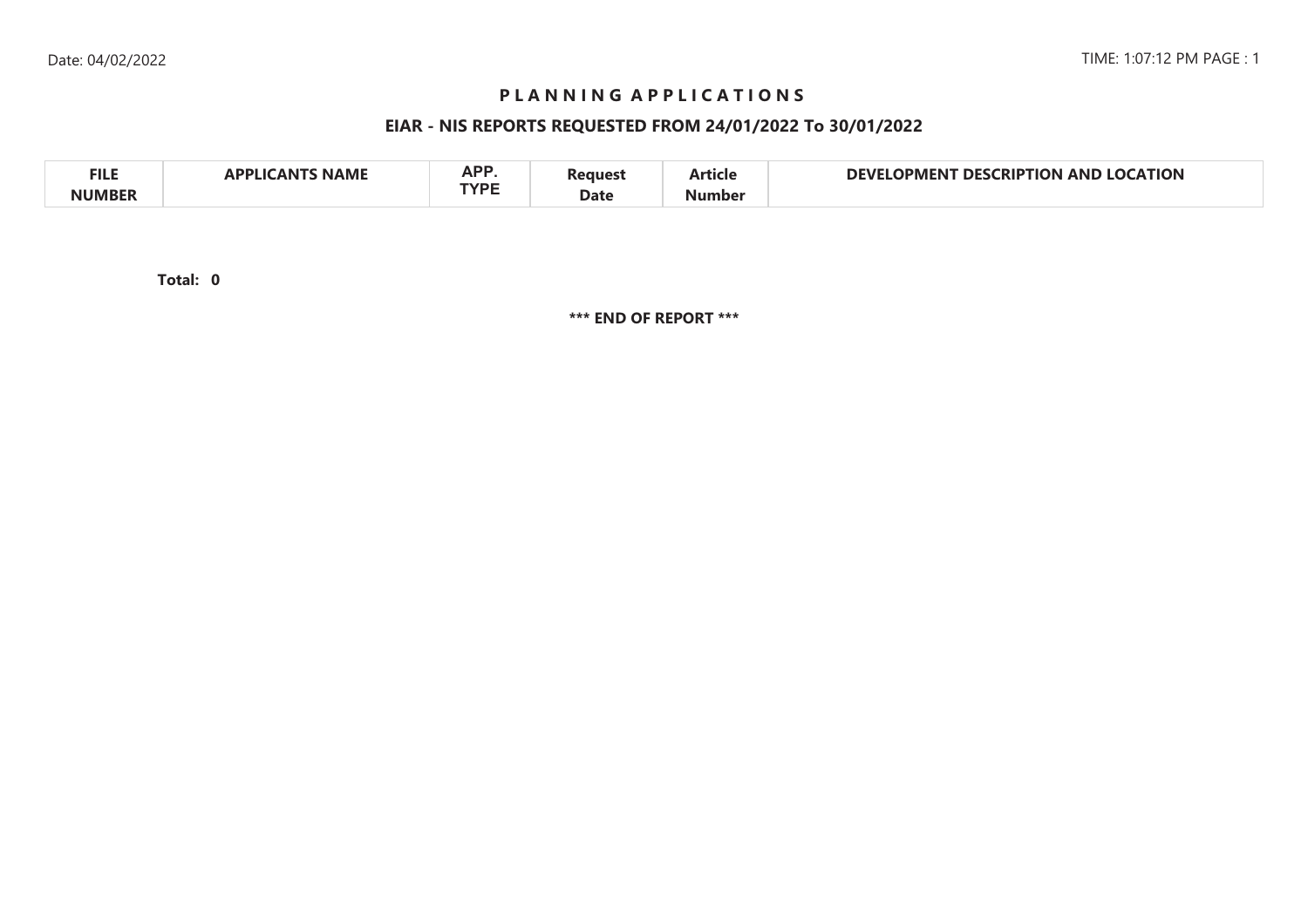# **P L A N N I N G A P P L I C A T I O N S**

# **EIAR - NIS REPORTS RECEIVED FROM 24/01/2022 To 30/01/2022**

| <b>FILE</b><br><b>NUMBER</b> | <b>APPLICANTS NAME</b> | APP.<br><b>TYPE</b> | <b>Received</b><br><b>Date</b> | <b>Article Number</b> | DEVELOPMENT DESCRIPTION AND LOCATION                                                                                                                                                                                                                                                                                            |
|------------------------------|------------------------|---------------------|--------------------------------|-----------------------|---------------------------------------------------------------------------------------------------------------------------------------------------------------------------------------------------------------------------------------------------------------------------------------------------------------------------------|
| 22/70                        | Summit Solar Ltd       | P                   | 28/01/2022                     | 177                   | a10 year permission for development consisting of the construction of a<br>Solar PV development comprising photovoltaic panels laid out in arrays<br>over a total development site area of ca. 54.5 ha, the construction of a<br>38kV substation (ca.114.4m2 x 4.75<br>Kyleagarry, Ballyryan East and Gortdrum<br>Co. Tipperary |

**1Total:**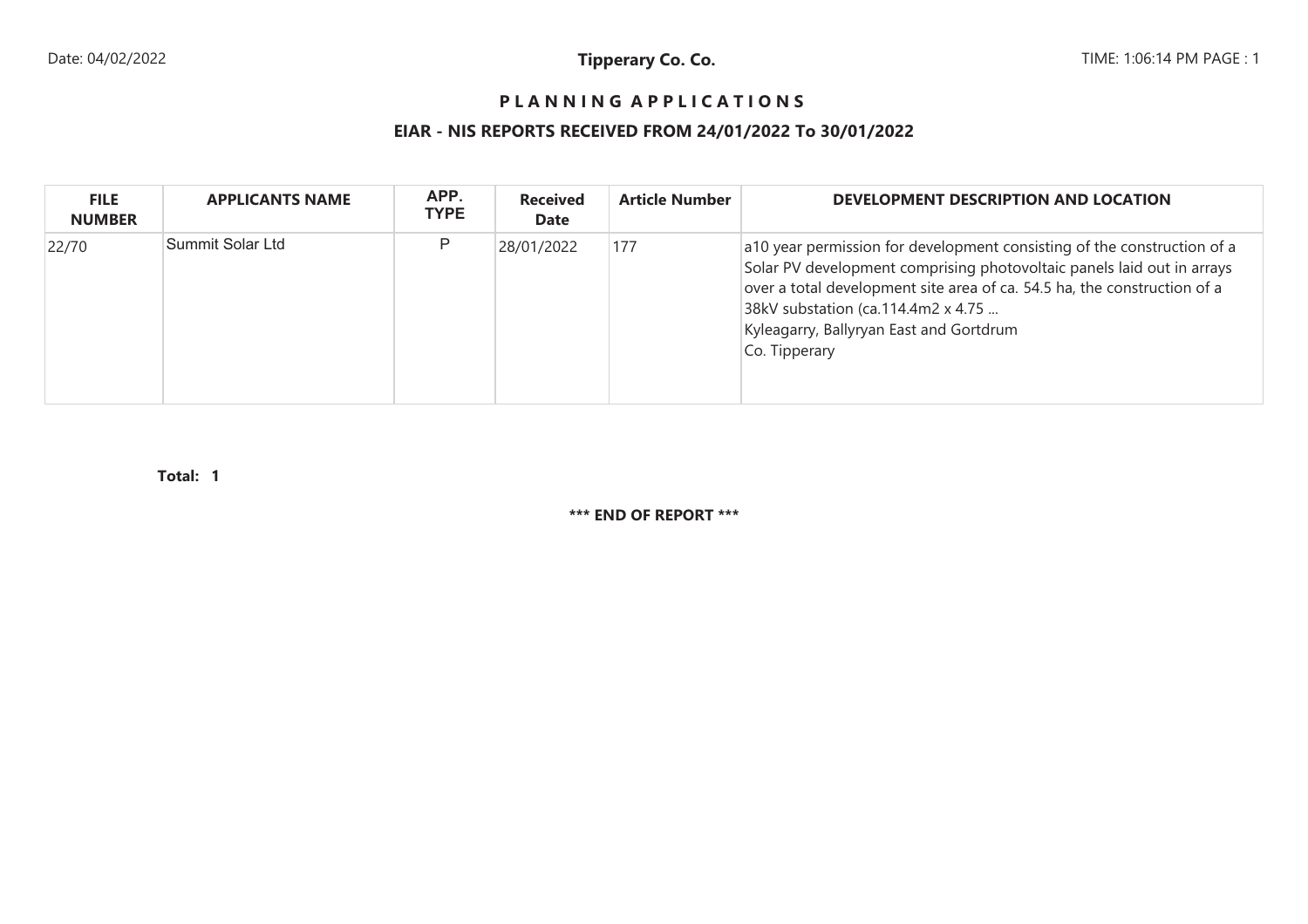# **A N B O R D P L E A N Á L A**

# **APPEALS NOTIFIED FROM 24/01/2022 To 30/01/2022**

| FILE          | <b>NAME</b><br><b>PPLICANTS</b> | <b>ADD</b> | <b>DECISION</b> | L.C.       | <b>DESCRIPTION</b><br><b>DEVEI</b><br><b>LOPMEN</b> | DA <sup>-</sup> |
|---------------|---------------------------------|------------|-----------------|------------|-----------------------------------------------------|-----------------|
| <b>NUMBER</b> | <b>ADDRESS</b><br>AND           | rvdc       | <b>DATE</b>     | <b>DEC</b> | <b>LOCATION</b><br><b>AND</b>                       |                 |

**Total: 0**